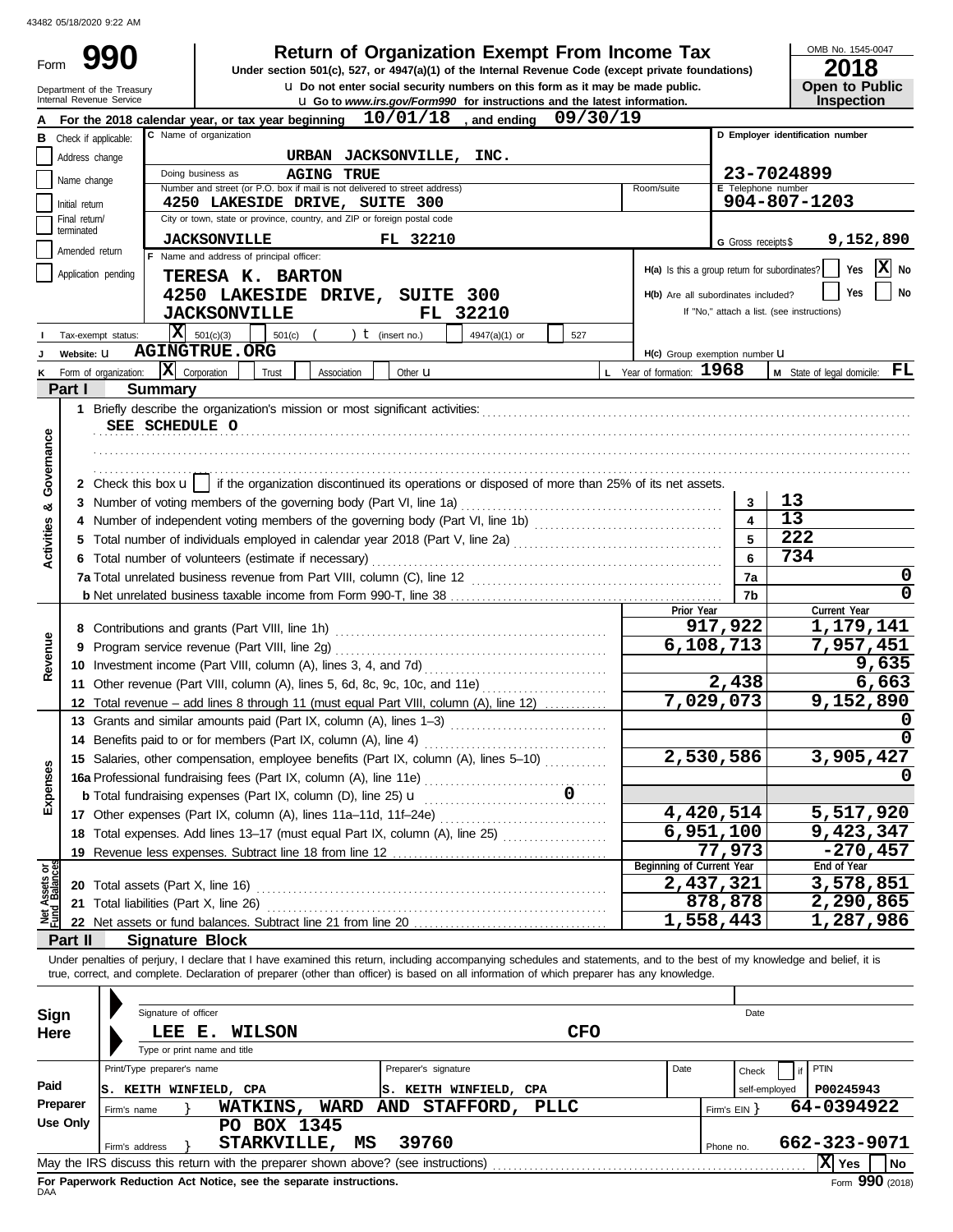|                                                                        | Form 990 (2018) URBAN JACKSONVILLE, INC.                                                                                                                                                                                                                                                                                                         |                                  |                                                                                                                                                | 23-7024899                                                      |                                                                                                     | Page 2                                                                        |
|------------------------------------------------------------------------|--------------------------------------------------------------------------------------------------------------------------------------------------------------------------------------------------------------------------------------------------------------------------------------------------------------------------------------------------|----------------------------------|------------------------------------------------------------------------------------------------------------------------------------------------|-----------------------------------------------------------------|-----------------------------------------------------------------------------------------------------|-------------------------------------------------------------------------------|
| Part III                                                               | <b>Statement of Program Service Accomplishments</b>                                                                                                                                                                                                                                                                                              |                                  |                                                                                                                                                |                                                                 |                                                                                                     | $\mathbf{x}$                                                                  |
| 1.                                                                     | Briefly describe the organization's mission:                                                                                                                                                                                                                                                                                                     |                                  |                                                                                                                                                |                                                                 |                                                                                                     |                                                                               |
|                                                                        | SEE SCHEDULE O                                                                                                                                                                                                                                                                                                                                   |                                  |                                                                                                                                                |                                                                 |                                                                                                     |                                                                               |
|                                                                        |                                                                                                                                                                                                                                                                                                                                                  |                                  |                                                                                                                                                |                                                                 |                                                                                                     |                                                                               |
|                                                                        |                                                                                                                                                                                                                                                                                                                                                  |                                  |                                                                                                                                                |                                                                 |                                                                                                     |                                                                               |
|                                                                        | 2 Did the organization undertake any significant program services during the year which were not listed on the                                                                                                                                                                                                                                   |                                  |                                                                                                                                                |                                                                 |                                                                                                     |                                                                               |
|                                                                        | prior Form 990 or 990-EZ?                                                                                                                                                                                                                                                                                                                        |                                  |                                                                                                                                                |                                                                 |                                                                                                     | Yes $ X $ No                                                                  |
|                                                                        | If "Yes," describe these new services on Schedule O.                                                                                                                                                                                                                                                                                             |                                  |                                                                                                                                                |                                                                 |                                                                                                     |                                                                               |
| 3<br>services?                                                         | Did the organization cease conducting, or make significant changes in how it conducts, any program                                                                                                                                                                                                                                               |                                  |                                                                                                                                                |                                                                 |                                                                                                     | Yes $\overline{X}$ No                                                         |
|                                                                        | If "Yes," describe these changes on Schedule O.                                                                                                                                                                                                                                                                                                  |                                  |                                                                                                                                                |                                                                 |                                                                                                     |                                                                               |
|                                                                        | Describe the organization's program service accomplishments for each of its three largest program services, as measured by                                                                                                                                                                                                                       |                                  |                                                                                                                                                |                                                                 |                                                                                                     |                                                                               |
|                                                                        | expenses. Section 501(c)(3) and 501(c)(4) organizations are required to report the amount of grants and allocations to others,<br>the total expenses, and revenue, if any, for each program service reported.                                                                                                                                    |                                  |                                                                                                                                                |                                                                 |                                                                                                     |                                                                               |
| 4a (Code:<br>SERVED.                                                   | URBAN JACKSONVILLE, INC. IS AN APPROVED ACHC AND MEDICARE CERTIFIED HOME<br>HEALTH AGENCY AND PROVIDES HOME HEALTH SERVICES PRIMARILY TO ELDERLY AND<br>HANDICAPPED PERSONS.<br>OCCUPATIONAL AND SPEECH THERAPY; MEDICAL SOCIAL WORK SERVICES; AND HOME<br>HEALTH AIDE SERVICES. DURING THE YEAR ENDED 09/30/2019, 872 CLIENTS WERE              |                                  |                                                                                                                                                | SERVICES INCLUDE SKILLED NURSING; PHYSICAL,                     | ) (Revenue \$                                                                                       | $1,759,264$ )                                                                 |
|                                                                        |                                                                                                                                                                                                                                                                                                                                                  |                                  |                                                                                                                                                |                                                                 |                                                                                                     |                                                                               |
|                                                                        |                                                                                                                                                                                                                                                                                                                                                  |                                  |                                                                                                                                                |                                                                 |                                                                                                     |                                                                               |
|                                                                        |                                                                                                                                                                                                                                                                                                                                                  |                                  |                                                                                                                                                |                                                                 |                                                                                                     |                                                                               |
|                                                                        |                                                                                                                                                                                                                                                                                                                                                  |                                  |                                                                                                                                                |                                                                 |                                                                                                     |                                                                               |
|                                                                        |                                                                                                                                                                                                                                                                                                                                                  |                                  |                                                                                                                                                |                                                                 |                                                                                                     |                                                                               |
|                                                                        | THE MEALS ON WHEELS PROGRAM PROVIDES QUALIFIED ELDERLY OR DISABLED PEOPLE<br>WITH HOT, NUTRITIOUS MEALS DELIVERED TO THEIR HOMES EACH DAY. MOW ALSO<br>DELIVERS FROZEN AND SHELF-STABLE MEALS WHEN SUCH MEALS ARE INTENDED TO BE<br>EATEN ON DAYS SUBSEQUENT TO THEIR DELIVERY. 186,666 MEALS WERE DELIVERED<br>DURING THE YEAR ENDED 9/30/2019. |                                  |                                                                                                                                                |                                                                 |                                                                                                     |                                                                               |
|                                                                        |                                                                                                                                                                                                                                                                                                                                                  |                                  |                                                                                                                                                |                                                                 |                                                                                                     |                                                                               |
|                                                                        |                                                                                                                                                                                                                                                                                                                                                  |                                  |                                                                                                                                                |                                                                 |                                                                                                     |                                                                               |
|                                                                        |                                                                                                                                                                                                                                                                                                                                                  |                                  |                                                                                                                                                |                                                                 |                                                                                                     |                                                                               |
| 4c (Code:<br><b>RESPITE</b><br><b>THEMSELVES.</b><br><b>DURING THE</b> | ) (Expenses $$$<br><b>SERVICES</b><br>FRAIL, HOMEBOUND<br><b>ELDERS AGED</b><br>PROVIDE FAMILY CAREGIVERS<br><b>FAMILY UNIT</b><br>TO<br>THE<br>YEAR ENDED $9/30/2019$ .                                                                                                                                                                         | 1,019,738 including grants of \$ | PROVIDE IN-HOME ASSISTANCE AND RELIEF<br><b>SIXTY AND OVER.</b><br>CONTINUE CARING FOR A HOMEBOUND ELDER<br>ORGANIZATION PROVIDED 65,312 HOURS | THE<br><b>INTENT</b><br>WITH A MUCH-NEEDED BREAK IN ORDER<br>OF | ) (Revenue \$<br>TO.<br><b>CAREGIVERS</b><br><b>RESPITE</b><br>OF<br>TO ALLOW<br>WITHOUT<br>RESPITE | 197,965<br>OF<br>IS.<br>- TO<br>THE<br><b>BECOMING ILL</b><br><b>SERVICES</b> |
| (Expenses \$                                                           | 4d Other program services (Describe in Schedule O.)<br>3,870,998                                                                                                                                                                                                                                                                                 | including grants of \$           |                                                                                                                                                | (Revenue \$                                                     | 4,398,771                                                                                           |                                                                               |
|                                                                        | 4e Total program service expenses u                                                                                                                                                                                                                                                                                                              | 8,577,324                        |                                                                                                                                                |                                                                 |                                                                                                     |                                                                               |
| DAA                                                                    |                                                                                                                                                                                                                                                                                                                                                  |                                  |                                                                                                                                                |                                                                 |                                                                                                     | Form 990 (2018)                                                               |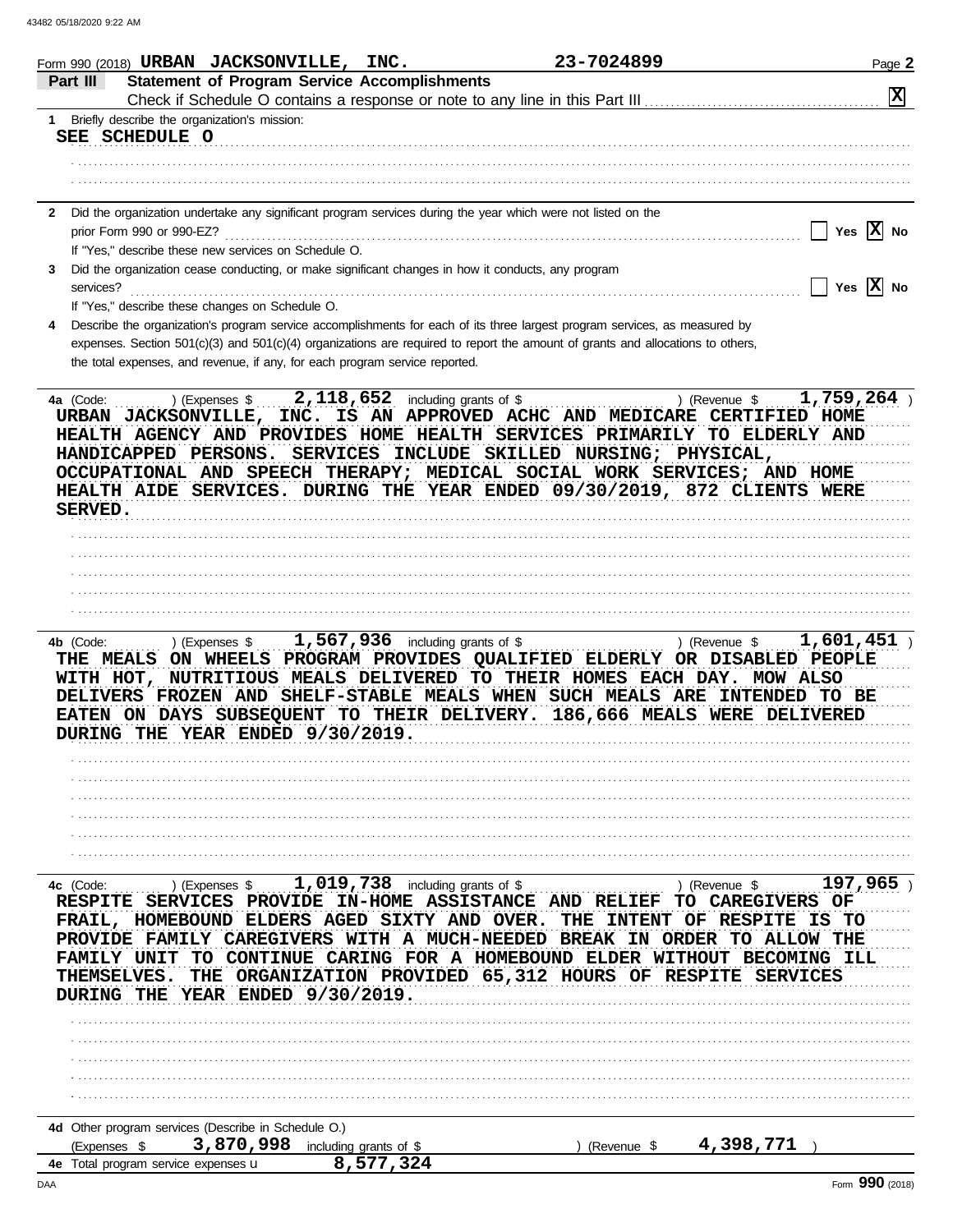**Part IV Checklist of Required Schedules**

| <b>JACKSONVILLE,</b><br>URBAN<br>Form 990 (2018) | INC. | 7024899 | $P$ ade. |
|--------------------------------------------------|------|---------|----------|
|--------------------------------------------------|------|---------|----------|

|          |                                                                                                                                                                                                                                        |              | Yes | No     |
|----------|----------------------------------------------------------------------------------------------------------------------------------------------------------------------------------------------------------------------------------------|--------------|-----|--------|
| 1        | Is the organization described in section $501(c)(3)$ or $4947(a)(1)$ (other than a private foundation)? If "Yes,"                                                                                                                      |              |     |        |
|          | complete Schedule A                                                                                                                                                                                                                    | 1            | x   |        |
| 2        | Is the organization required to complete Schedule B, Schedule of Contributors (see instructions)?                                                                                                                                      | $\mathbf{2}$ | х   |        |
| 3        | Did the organization engage in direct or indirect political campaign activities on behalf of or in opposition to                                                                                                                       |              |     |        |
|          | candidates for public office? If "Yes," complete Schedule C, Part I                                                                                                                                                                    | 3            |     | X      |
| 4        | Section 501(c)(3) organizations. Did the organization engage in lobbying activities, or have a section 501(h)                                                                                                                          |              |     |        |
|          | election in effect during the tax year? If "Yes," complete Schedule C, Part II                                                                                                                                                         | 4            |     | X      |
| 5        | Is the organization a section $501(c)(4)$ , $501(c)(5)$ , or $501(c)(6)$ organization that receives membership dues,<br>assessments, or similar amounts as defined in Revenue Procedure 98-19? If "Yes," complete Schedule C, Part III | 5            |     | x      |
| 6        | Did the organization maintain any donor advised funds or any similar funds or accounts for which donors                                                                                                                                |              |     |        |
|          | have the right to provide advice on the distribution or investment of amounts in such funds or accounts? If                                                                                                                            |              |     |        |
|          | "Yes," complete Schedule D, Part I                                                                                                                                                                                                     | 6            |     | x      |
| 7        | Did the organization receive or hold a conservation easement, including easements to preserve open space,                                                                                                                              |              |     |        |
|          | the environment, historic land areas, or historic structures? If "Yes," complete Schedule D, Part II                                                                                                                                   | 7            |     | x      |
| 8        | Did the organization maintain collections of works of art, historical treasures, or other similar assets? If "Yes,"                                                                                                                    |              |     |        |
|          | complete Schedule D, Part III                                                                                                                                                                                                          | 8            |     | x      |
| 9        | Did the organization report an amount in Part X, line 21, for escrow or custodial account liability, serve as a                                                                                                                        |              |     |        |
|          | custodian for amounts not listed in Part X; or provide credit counseling, debt management, credit repair, or                                                                                                                           |              |     |        |
|          | debt negotiation services? If "Yes," complete Schedule D, Part IV                                                                                                                                                                      | 9            | x   |        |
| 10       | Did the organization, directly or through a related organization, hold assets in temporarily restricted                                                                                                                                |              |     |        |
|          | endowments, permanent endowments, or quasi-endowments? If "Yes," complete Schedule D, Part V                                                                                                                                           | 10           |     | x      |
| 11       | If the organization's answer to any of the following questions is "Yes," then complete Schedule D, Parts VI,                                                                                                                           |              |     |        |
|          | VII, VIII, IX, or X as applicable.                                                                                                                                                                                                     |              |     |        |
| a        | Did the organization report an amount for land, buildings, and equipment in Part X, line 10? If "Yes,"                                                                                                                                 |              |     |        |
|          | complete Schedule D, Part VI                                                                                                                                                                                                           | 11a          | x   |        |
| b        | Did the organization report an amount for investments—other securities in Part X, line 12 that is 5% or more                                                                                                                           |              |     |        |
|          | of its total assets reported in Part X, line 16? If "Yes," complete Schedule D, Part VII                                                                                                                                               | 11b          |     | x      |
| c        | Did the organization report an amount for investments—program related in Part X, line 13 that is 5% or more                                                                                                                            |              |     |        |
|          | of its total assets reported in Part X, line 16? If "Yes," complete Schedule D, Part VIII                                                                                                                                              | 11c          |     | x      |
| d        | Did the organization report an amount for other assets in Part X, line 15 that is 5% or more of its total assets                                                                                                                       |              |     |        |
|          | reported in Part X, line 16? If "Yes," complete Schedule D, Part IX                                                                                                                                                                    | 11d          | X   |        |
| е        | Did the organization report an amount for other liabilities in Part X, line 25? If "Yes," complete Schedule D, Part X                                                                                                                  | 11e          | х   |        |
| f        | Did the organization's separate or consolidated financial statements for the tax year include a footnote that addresses                                                                                                                |              |     |        |
|          | the organization's liability for uncertain tax positions under FIN 48 (ASC 740)? If "Yes," complete Schedule D, Part X                                                                                                                 | 11f          |     | x      |
| 12a      | Did the organization obtain separate, independent audited financial statements for the tax year? If "Yes," complete                                                                                                                    |              |     |        |
|          | Schedule D, Parts XI and XII                                                                                                                                                                                                           | 12a          | x   |        |
|          | Was the organization included in consolidated, independent audited financial statements for the tax year? If                                                                                                                           |              |     |        |
|          | "Yes," and if the organization answered "No" to line 12a, then completing Schedule D, Parts XI and XII is optional                                                                                                                     | 12b          |     | X<br>x |
| 13       |                                                                                                                                                                                                                                        | 13           |     | x      |
| 14a<br>b | Did the organization have aggregate revenues or expenses of more than \$10,000 from grantmaking,                                                                                                                                       | 14a          |     |        |
|          | fundraising, business, investment, and program service activities outside the United States, or aggregate                                                                                                                              |              |     |        |
|          |                                                                                                                                                                                                                                        | 14b          |     | X.     |
| 15       | Did the organization report on Part IX, column (A), line 3, more than \$5,000 of grants or other assistance to or                                                                                                                      |              |     |        |
|          |                                                                                                                                                                                                                                        | 15           |     | X.     |
| 16       | Did the organization report on Part IX, column (A), line 3, more than \$5,000 of aggregate grants or other                                                                                                                             |              |     |        |
|          | assistance to or for foreign individuals? If "Yes," complete Schedule F, Parts III and IV [[[[[[[[[[[[[[[[[[[                                                                                                                          | 16           |     | X.     |
| 17       | Did the organization report a total of more than \$15,000 of expenses for professional fundraising services on                                                                                                                         |              |     |        |
|          |                                                                                                                                                                                                                                        | 17           |     | X.     |
| 18       | Did the organization report more than \$15,000 total of fundraising event gross income and contributions on                                                                                                                            |              |     |        |
|          |                                                                                                                                                                                                                                        | 18           |     | X.     |
| 19       | Did the organization report more than \$15,000 of gross income from gaming activities on Part VIII, line 9a?                                                                                                                           |              |     |        |
|          |                                                                                                                                                                                                                                        | 19           |     | x      |
| 20a      |                                                                                                                                                                                                                                        | <b>20a</b>   |     | x      |
| b        |                                                                                                                                                                                                                                        | 20b          |     |        |
| 21       | Did the organization report more than \$5,000 of grants or other assistance to any domestic organization or                                                                                                                            |              |     |        |
|          |                                                                                                                                                                                                                                        | 21           |     | x      |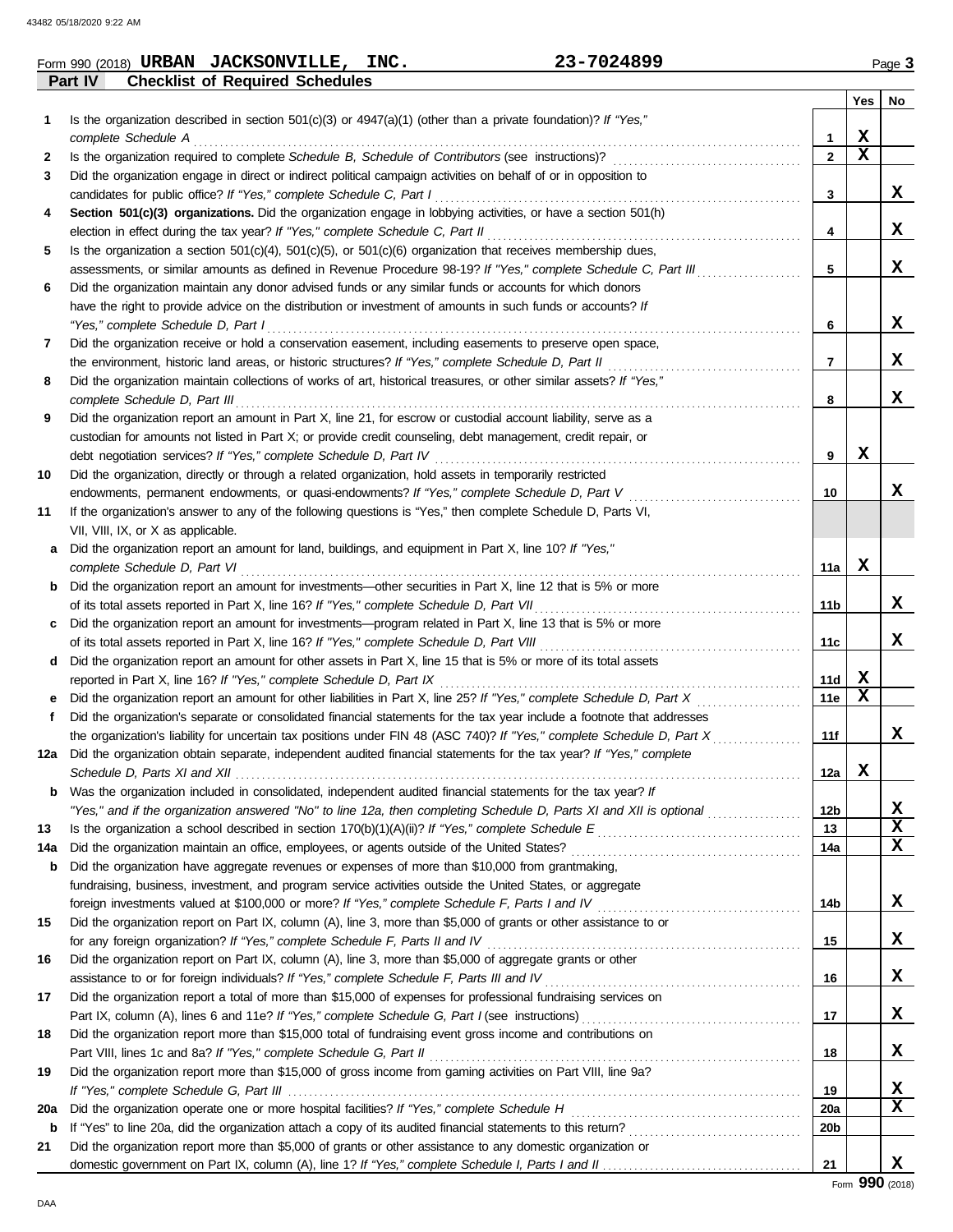|     | Part IV<br><b>Checklist of Required Schedules (continued)</b>                                                                                                               |     |                         |
|-----|-----------------------------------------------------------------------------------------------------------------------------------------------------------------------------|-----|-------------------------|
|     |                                                                                                                                                                             | Yes | No                      |
| 22  | Did the organization report more than \$5,000 of grants or other assistance to or for domestic individuals on                                                               |     |                         |
|     | Part IX, column (A), line 2? If "Yes," complete Schedule I, Parts I and III<br>22                                                                                           |     | x                       |
| 23  | Did the organization answer "Yes" to Part VII, Section A, line 3, 4, or 5 about compensation of the                                                                         |     |                         |
|     | organization's current and former officers, directors, trustees, key employees, and highest compensated                                                                     |     |                         |
|     | employees? If "Yes," complete Schedule J<br>23                                                                                                                              | x   |                         |
| 24a | Did the organization have a tax-exempt bond issue with an outstanding principal amount of more than                                                                         |     |                         |
|     | \$100,000 as of the last day of the year, that was issued after December 31, 2002? If "Yes," answer lines 24b                                                               |     |                         |
|     | through 24d and complete Schedule K. If "No," go to line 25a<br>24a                                                                                                         |     | x                       |
| b   | Did the organization invest any proceeds of tax-exempt bonds beyond a temporary period exception?<br>24b                                                                    |     |                         |
| c   | Did the organization maintain an escrow account other than a refunding escrow at any time during the year<br>24c<br>to defease any tax-exempt bonds?                        |     |                         |
| d   | 24d                                                                                                                                                                         |     |                         |
| 25a | Section 501(c)(3), 501(c)(4), and 501(c)(29) organizations. Did the organization engage in an excess benefit                                                                |     |                         |
|     | transaction with a disqualified person during the year? If "Yes," complete Schedule L, Part I<br>25a                                                                        |     | X                       |
| b   | Is the organization aware that it engaged in an excess benefit transaction with a disqualified person in a prior                                                            |     |                         |
|     | year, and that the transaction has not been reported on any of the organization's prior Forms 990 or 990-EZ?                                                                |     |                         |
|     | If "Yes," complete Schedule L, Part I<br>25 <sub>b</sub>                                                                                                                    |     | x                       |
| 26  | Did the organization report any amount on Part X, line 5, 6, or 22 for receivables from or payables to any                                                                  |     |                         |
|     | current or former officers, directors, trustees, key employees, highest compensated employees, or                                                                           |     |                         |
|     | disqualified persons? If "Yes," complete Schedule L, Part II<br>26                                                                                                          |     | x                       |
| 27  | Did the organization provide a grant or other assistance to an officer, director, trustee, key employee,                                                                    |     |                         |
|     | substantial contributor or employee thereof, a grant selection committee member, or to a 35% controlled                                                                     |     |                         |
|     | entity or family member of any of these persons? If "Yes," complete Schedule L, Part III<br>27                                                                              |     | x                       |
| 28  | Was the organization a party to a business transaction with one of the following parties (see Schedule L,                                                                   |     |                         |
|     | Part IV instructions for applicable filing thresholds, conditions, and exceptions):                                                                                         |     |                         |
| а   | A current or former officer, director, trustee, or key employee? If "Yes," complete Schedule L, Part IV<br>28a                                                              |     | X                       |
| b   | A family member of a current or former officer, director, trustee, or key employee? If "Yes," complete                                                                      |     |                         |
|     | Schedule L, Part IV<br>28 <sub>b</sub>                                                                                                                                      |     | x                       |
| c   | An entity of which a current or former officer, director, trustee, or key employee (or a family member thereof)                                                             |     |                         |
|     | was an officer, director, trustee, or direct or indirect owner? If "Yes," complete Schedule L, Part IV<br>28c                                                               |     | X                       |
| 29  | 29                                                                                                                                                                          |     | $\overline{\mathbf{x}}$ |
| 30  | Did the organization receive contributions of art, historical treasures, or other similar assets, or qualified                                                              |     |                         |
|     | conservation contributions? If "Yes," complete Schedule M<br>30                                                                                                             |     | X                       |
| 31  | Did the organization liquidate, terminate, or dissolve and cease operations? If "Yes," complete Schedule N, Part I<br>31                                                    |     | $\overline{\mathbf{x}}$ |
| 32  | Did the organization sell, exchange, dispose of, or transfer more than 25% of its net assets? If "Yes,"                                                                     |     |                         |
|     | 32<br>complete Schedule N, Part II                                                                                                                                          |     | х                       |
| 33  | Did the organization own 100% of an entity disregarded as separate from the organization under Regulations                                                                  |     |                         |
|     | sections 301.7701-2 and 301.7701-3? If "Yes," complete Schedule R, Part I<br>33                                                                                             |     | x                       |
| 34  | Was the organization related to any tax-exempt or taxable entity? If "Yes," complete Schedule R, Part II, III,                                                              |     |                         |
|     | or IV, and Part V, line 1<br>34                                                                                                                                             | X   |                         |
| 35a | 35a                                                                                                                                                                         |     | X                       |
| b   | If "Yes" to line 35a, did the organization receive any payment from or engage in any transaction with a                                                                     |     |                         |
|     | controlled entity within the meaning of section 512(b)(13)? If "Yes," complete Schedule R, Part V, line 2<br>35 <sub>b</sub>                                                |     |                         |
| 36  | Section 501(c)(3) organizations. Did the organization make any transfers to an exempt non-charitable<br>related organization? If "Yes," complete Schedule R, Part V, line 2 |     | X                       |
|     | 36<br>Did the organization conduct more than 5% of its activities through an entity that is not a related organization                                                      |     |                         |
| 37  | 37                                                                                                                                                                          |     | x                       |
| 38  | Did the organization complete Schedule O and provide explanations in Schedule O for Part VI, lines 11b and                                                                  |     |                         |
|     | 19? Note. All Form 990 filers are required to complete Schedule O.<br>38                                                                                                    | X   |                         |
|     | Part V<br>Statements Regarding Other IRS Filings and Tax Compliance                                                                                                         |     |                         |
|     |                                                                                                                                                                             |     |                         |
|     |                                                                                                                                                                             | Yes | No                      |
| 1a  | 13<br>Enter the number reported in Box 3 of Form 1096. Enter -0- if not applicable <i>mumment</i> in the number<br>1a                                                       |     |                         |
| b   | $\mathbf 0$<br>1 <sub>b</sub><br>Enter the number of Forms W-2G included in line 1a. Enter -0- if not applicable                                                            |     |                         |
| c   | Did the organization comply with backup withholding rules for reportable payments to vendors and                                                                            |     |                         |
|     | 1c                                                                                                                                                                          |     |                         |
|     |                                                                                                                                                                             |     | Form 990 (2018)         |

**URBAN JACKSONVILLE, INC. 23-7024899**

DAA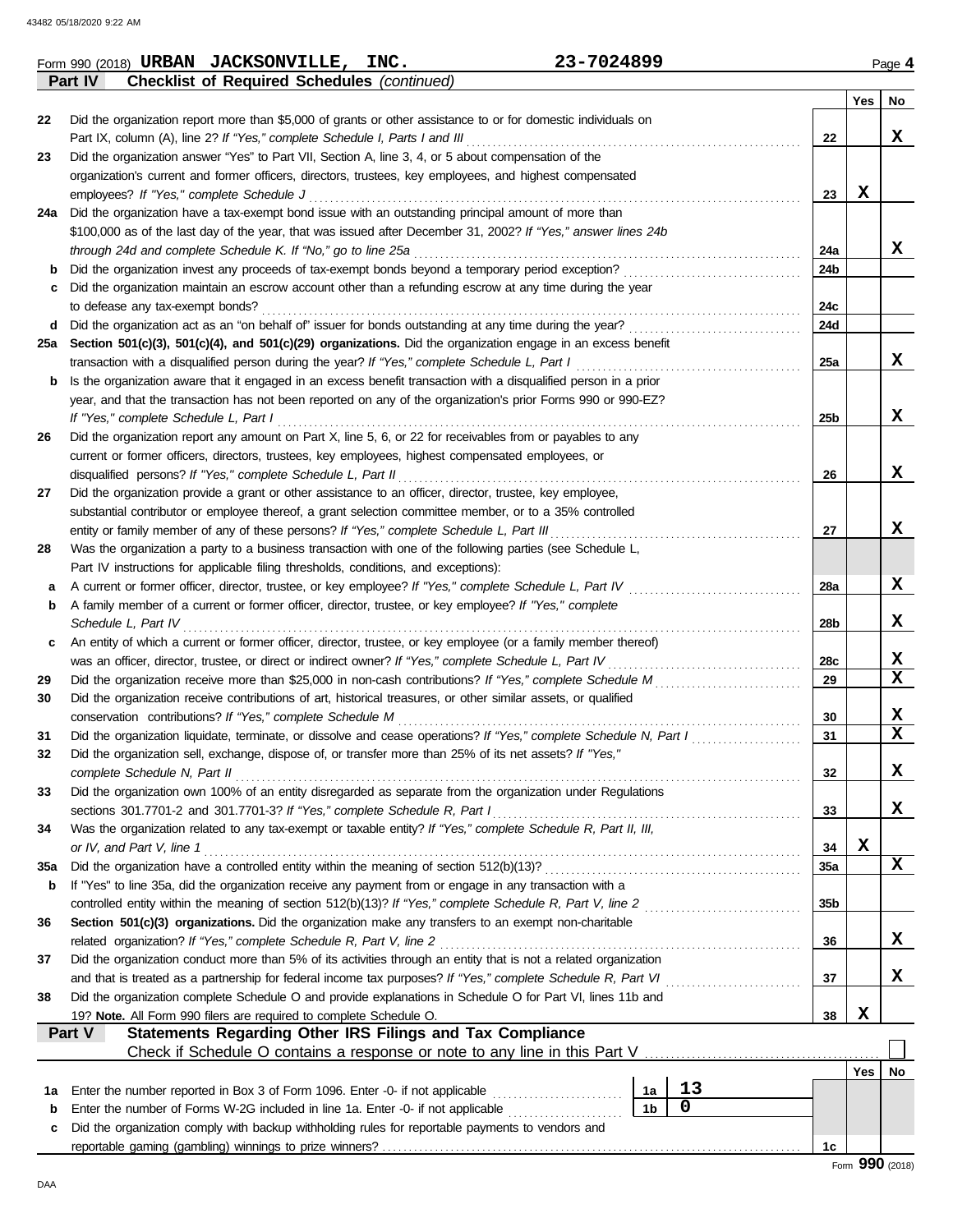|     | Statements Regarding Other IRS Filings and Tax Compliance (continued)<br>Part V                                                                                                                                                                                             |                 |     |          |     |                 |  |  |  |  |
|-----|-----------------------------------------------------------------------------------------------------------------------------------------------------------------------------------------------------------------------------------------------------------------------------|-----------------|-----|----------|-----|-----------------|--|--|--|--|
|     |                                                                                                                                                                                                                                                                             |                 |     |          | Yes | No              |  |  |  |  |
| 2a  | Enter the number of employees reported on Form W-3, Transmittal of Wage and Tax                                                                                                                                                                                             |                 |     |          |     |                 |  |  |  |  |
|     | Statements, filed for the calendar year ending with or within the year covered by this return                                                                                                                                                                               | 2a              | 222 |          |     |                 |  |  |  |  |
| b   | If at least one is reported on line 2a, did the organization file all required federal employment tax returns?                                                                                                                                                              |                 |     | 2b       | X   |                 |  |  |  |  |
|     | Note. If the sum of lines 1a and 2a is greater than 250, you may be required to e-file (see instructions)                                                                                                                                                                   |                 |     |          |     |                 |  |  |  |  |
| За  | Did the organization have unrelated business gross income of \$1,000 or more during the year?                                                                                                                                                                               |                 |     | За       |     | X               |  |  |  |  |
| b   |                                                                                                                                                                                                                                                                             |                 |     | 3b       |     |                 |  |  |  |  |
| 4a  | At any time during the calendar year, did the organization have an interest in, or a signature or other authority over,                                                                                                                                                     |                 |     |          |     |                 |  |  |  |  |
|     | a financial account in a foreign country (such as a bank account, securities account, or other financial account)?                                                                                                                                                          |                 |     | 4a       |     | x               |  |  |  |  |
| b   | If "Yes," enter the name of the foreign country: $\mathbf u$                                                                                                                                                                                                                |                 |     |          |     |                 |  |  |  |  |
|     | See instructions for filing requirements for FinCEN Form 114, Report of Foreign Bank and Financial Accounts (FBAR).                                                                                                                                                         |                 |     | 5a       |     | X               |  |  |  |  |
| 5а  |                                                                                                                                                                                                                                                                             |                 |     |          |     |                 |  |  |  |  |
| b   |                                                                                                                                                                                                                                                                             |                 |     |          |     |                 |  |  |  |  |
| c   | If "Yes" to line 5a or 5b, did the organization file Form 8886-T?                                                                                                                                                                                                           |                 |     | 5c       |     |                 |  |  |  |  |
| 6а  | Does the organization have annual gross receipts that are normally greater than \$100,000, and did the                                                                                                                                                                      |                 |     |          |     |                 |  |  |  |  |
|     | organization solicit any contributions that were not tax deductible as charitable contributions?                                                                                                                                                                            |                 |     | 6a       |     | x               |  |  |  |  |
| b   | If "Yes," did the organization include with every solicitation an express statement that such contributions or                                                                                                                                                              |                 |     |          |     |                 |  |  |  |  |
|     | gifts were not tax deductible?                                                                                                                                                                                                                                              |                 |     | 6b       |     |                 |  |  |  |  |
| 7   | Organizations that may receive deductible contributions under section 170(c).                                                                                                                                                                                               |                 |     |          |     |                 |  |  |  |  |
| а   | Did the organization receive a payment in excess of \$75 made partly as a contribution and partly for goods                                                                                                                                                                 |                 |     |          |     |                 |  |  |  |  |
|     | and services provided to the payor?                                                                                                                                                                                                                                         |                 |     | 7a       |     |                 |  |  |  |  |
| b   |                                                                                                                                                                                                                                                                             |                 |     | 7b       |     |                 |  |  |  |  |
| c   | Did the organization sell, exchange, or otherwise dispose of tangible personal property for which it was                                                                                                                                                                    |                 |     |          |     |                 |  |  |  |  |
|     |                                                                                                                                                                                                                                                                             |                 |     | 7c       |     |                 |  |  |  |  |
| d   |                                                                                                                                                                                                                                                                             | 7d              |     |          |     |                 |  |  |  |  |
| е   |                                                                                                                                                                                                                                                                             |                 |     | 7e       |     |                 |  |  |  |  |
| f   | Did the organization, during the year, pay premiums, directly or indirectly, on a personal benefit contract?                                                                                                                                                                |                 |     | 7f<br>7g |     |                 |  |  |  |  |
| g   | If the organization received a contribution of qualified intellectual property, did the organization file Form 8899 as required?<br>If the organization received a contribution of cars, boats, airplanes, or other vehicles, did the organization file a Form 1098-C?<br>h |                 |     |          |     |                 |  |  |  |  |
|     |                                                                                                                                                                                                                                                                             |                 |     | 7h       |     |                 |  |  |  |  |
| 8   | Sponsoring organizations maintaining donor advised funds. Did a donor advised fund maintained by the                                                                                                                                                                        |                 |     | 8        |     |                 |  |  |  |  |
|     |                                                                                                                                                                                                                                                                             |                 |     |          |     |                 |  |  |  |  |
| 9   | Sponsoring organizations maintaining donor advised funds.<br>Did the sponsoring organization make any taxable distributions under section 4966?                                                                                                                             |                 |     | 9а       |     |                 |  |  |  |  |
| a   |                                                                                                                                                                                                                                                                             |                 |     | 9b       |     |                 |  |  |  |  |
| b   | Section 501(c)(7) organizations. Enter:                                                                                                                                                                                                                                     |                 |     |          |     |                 |  |  |  |  |
| 10  |                                                                                                                                                                                                                                                                             | 10a             |     |          |     |                 |  |  |  |  |
|     | Gross receipts, included on Form 990, Part VIII, line 12, for public use of club facilities                                                                                                                                                                                 | 10 <sub>b</sub> |     |          |     |                 |  |  |  |  |
| 11  | Section 501(c)(12) organizations. Enter:                                                                                                                                                                                                                                    |                 |     |          |     |                 |  |  |  |  |
| a   | Gross income from members or shareholders                                                                                                                                                                                                                                   | 11a             |     |          |     |                 |  |  |  |  |
| b   | Gross income from other sources (Do not net amounts due or paid to other sources                                                                                                                                                                                            |                 |     |          |     |                 |  |  |  |  |
|     |                                                                                                                                                                                                                                                                             | 11b             |     |          |     |                 |  |  |  |  |
| 12a | Section 4947(a)(1) non-exempt charitable trusts. Is the organization filing Form 990 in lieu of Form 1041?                                                                                                                                                                  |                 |     | 12a      |     |                 |  |  |  |  |
| b   | If "Yes," enter the amount of tax-exempt interest received or accrued during the year                                                                                                                                                                                       | 12b             |     |          |     |                 |  |  |  |  |
| 13  | Section 501(c)(29) qualified nonprofit health insurance issuers.                                                                                                                                                                                                            |                 |     |          |     |                 |  |  |  |  |
| a   | Is the organization licensed to issue qualified health plans in more than one state?                                                                                                                                                                                        |                 |     | 13a      |     |                 |  |  |  |  |
|     | Note. See the instructions for additional information the organization must report on Schedule O.                                                                                                                                                                           |                 |     |          |     |                 |  |  |  |  |
| b   | Enter the amount of reserves the organization is required to maintain by the states in which                                                                                                                                                                                |                 |     |          |     |                 |  |  |  |  |
|     |                                                                                                                                                                                                                                                                             | 13b             |     |          |     |                 |  |  |  |  |
| c   | Enter the amount of reserves on hand                                                                                                                                                                                                                                        | 13с             |     |          |     |                 |  |  |  |  |
| 14a | Did the organization receive any payments for indoor tanning services during the tax year?                                                                                                                                                                                  |                 |     | 14a      |     | X               |  |  |  |  |
| b   |                                                                                                                                                                                                                                                                             |                 |     | 14b      |     |                 |  |  |  |  |
| 15  | Is the organization subject to the section 4960 tax on payment(s) of more than \$1,000,000 in remuneration or                                                                                                                                                               |                 |     |          |     |                 |  |  |  |  |
|     | excess parachute payment(s) during the year?                                                                                                                                                                                                                                |                 |     | 15       |     | X.              |  |  |  |  |
|     | If "Yes," see instructions and file Form 4720, Schedule N.                                                                                                                                                                                                                  |                 |     |          |     |                 |  |  |  |  |
| 16  | Is the organization an educational institution subject to the section 4968 excise tax on net investment income?                                                                                                                                                             |                 |     | 16       |     | X               |  |  |  |  |
|     | If "Yes," complete Form 4720, Schedule O.                                                                                                                                                                                                                                   |                 |     |          |     |                 |  |  |  |  |
|     |                                                                                                                                                                                                                                                                             |                 |     |          |     | $000 \text{ m}$ |  |  |  |  |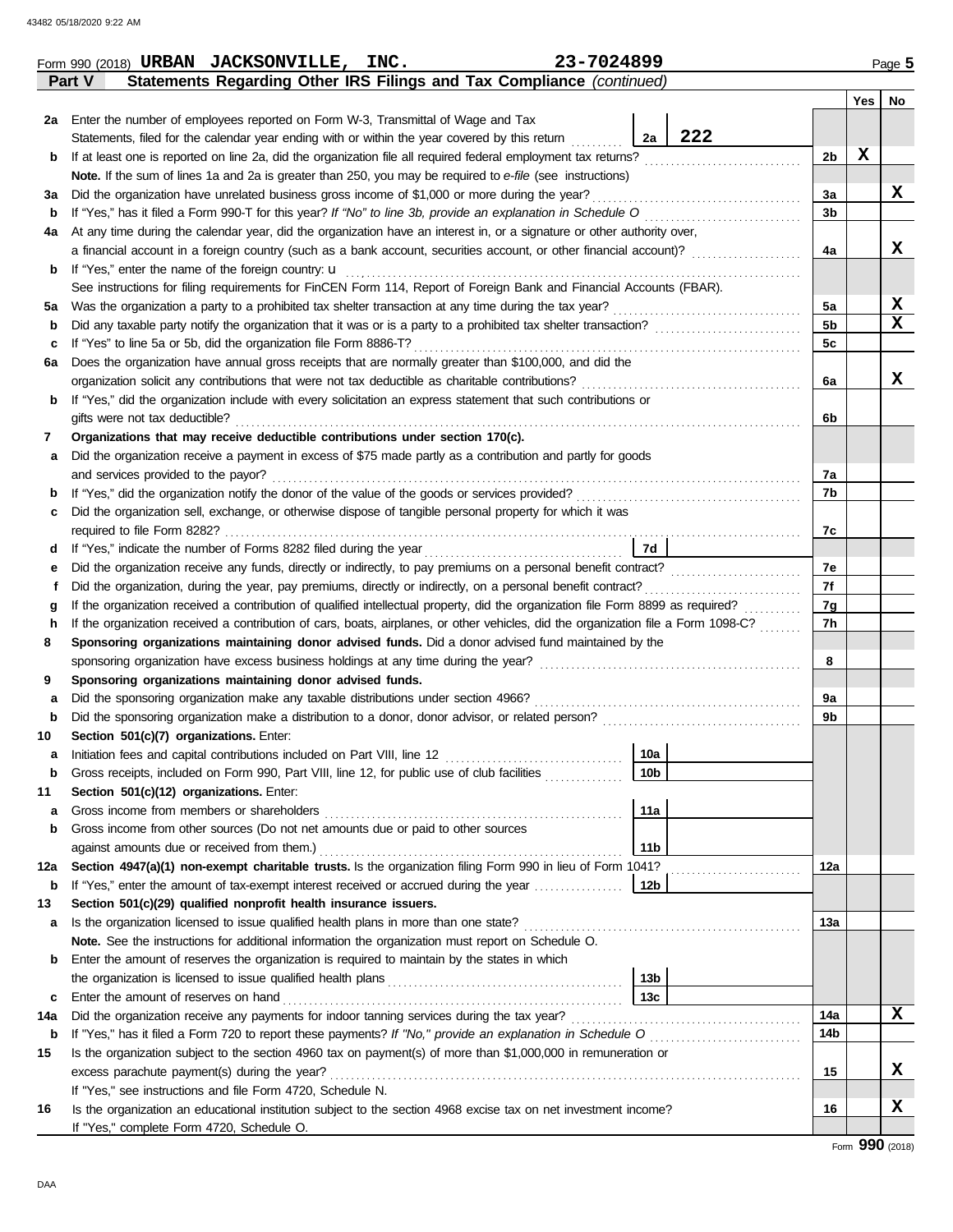|     | 23-7024899<br>Form 990 (2018) URBAN JACKSONVILLE, INC.                                                                              |    |                 |     | Page 6          |
|-----|-------------------------------------------------------------------------------------------------------------------------------------|----|-----------------|-----|-----------------|
|     | Governance, Management, and Disclosure For each "Yes" response to lines 2 through 7b below, and for a "No"<br>Part VI               |    |                 |     |                 |
|     | response to line 8a, 8b, or 10b below, describe the circumstances, processes, or changes in Schedule O. See instructions.           |    |                 |     |                 |
|     |                                                                                                                                     |    |                 |     | ΙXΙ             |
|     | Section A. Governing Body and Management                                                                                            |    |                 |     |                 |
|     |                                                                                                                                     |    |                 | Yes | No              |
| 1a  | Enter the number of voting members of the governing body at the end of the tax year<br>1a                                           | 13 |                 |     |                 |
|     | If there are material differences in voting rights among members of the governing body, or                                          |    |                 |     |                 |
|     | if the governing body delegated broad authority to an executive committee or similar                                                |    |                 |     |                 |
|     | committee, explain in Schedule O.                                                                                                   |    |                 |     |                 |
| b   | 1b<br>Enter the number of voting members included in line 1a, above, who are independent                                            | 13 |                 |     |                 |
| 2   | Did any officer, director, trustee, or key employee have a family relationship or a business relationship with                      |    |                 |     |                 |
|     | any other officer, director, trustee, or key employee?                                                                              |    | $\mathbf{2}$    |     | X               |
| 3   | Did the organization delegate control over management duties customarily performed by or under the direct                           |    |                 |     |                 |
|     | supervision of officers, directors, or trustees, or key employees to a management company or other person?                          |    | 3               |     | X               |
| 4   | Did the organization make any significant changes to its governing documents since the prior Form 990 was filed?                    |    | 4               |     | $\mathbf x$     |
| 5   | Did the organization become aware during the year of a significant diversion of the organization's assets?                          |    | 5               |     | X               |
| 6   | Did the organization have members or stockholders?                                                                                  |    | 6               | X   |                 |
| 7a  | Did the organization have members, stockholders, or other persons who had the power to elect or appoint                             |    |                 |     |                 |
|     | one or more members of the governing body?                                                                                          |    | 7a              | X   |                 |
| b   | Are any governance decisions of the organization reserved to (or subject to approval by) members,                                   |    |                 |     |                 |
|     | stockholders, or persons other than the governing body?                                                                             |    | 7b              |     | x               |
| 8   | Did the organization contemporaneously document the meetings held or written actions undertaken during the year by the following:   |    |                 |     |                 |
| а   | The governing body?                                                                                                                 |    | 8a              | X   |                 |
| b   | Each committee with authority to act on behalf of the governing body?                                                               |    | 8b              | X   |                 |
| 9   | Is there any officer, director, trustee, or key employee listed in Part VII, Section A, who cannot be reached at                    |    |                 |     |                 |
|     |                                                                                                                                     |    | 9               |     | x               |
|     | <b>Section B. Policies</b> (This Section B requests information about policies not required by the Internal Revenue Code.)          |    |                 |     |                 |
|     |                                                                                                                                     |    |                 | Yes | No              |
| 10a | Did the organization have local chapters, branches, or affiliates?                                                                  |    | 10a             |     | x               |
| b   | If "Yes," did the organization have written policies and procedures governing the activities of such chapters,                      |    |                 |     |                 |
|     | affiliates, and branches to ensure their operations are consistent with the organization's exempt purposes?                         |    | 10b             |     |                 |
| 11a | Has the organization provided a complete copy of this Form 990 to all members of its governing body before filing the form?         |    | 11a             | x   |                 |
| b   | Describe in Schedule O the process, if any, used by the organization to review this Form 990.                                       |    |                 |     |                 |
| 12a | Did the organization have a written conflict of interest policy? If "No," go to line 13                                             |    | 12a             | X   |                 |
| b   | Were officers, directors, or trustees, and key employees required to disclose annually interests that could give rise to conflicts? |    | 12 <sub>b</sub> | X   |                 |
| c   | Did the organization regularly and consistently monitor and enforce compliance with the policy? If "Yes,"                           |    |                 |     |                 |
|     | describe in Schedule O how this was done                                                                                            |    | 12c             | X   |                 |
| 13  | Did the organization have a written whistleblower policy?                                                                           |    | 13              | X   |                 |
| 14  | Did the organization have a written document retention and destruction policy?                                                      |    | 14              | X   |                 |
| 15  | Did the process for determining compensation of the following persons include a review and approval by                              |    |                 |     |                 |
|     | independent persons, comparability data, and contemporaneous substantiation of the deliberation and decision?                       |    |                 |     |                 |
| a   |                                                                                                                                     |    | 15a             | X   |                 |
| b   | Other officers or key employees of the organization                                                                                 |    | 15 <sub>b</sub> | X   |                 |
|     | If "Yes" to line 15a or 15b, describe the process in Schedule O (see instructions).                                                 |    |                 |     |                 |
| 16a | Did the organization invest in, contribute assets to, or participate in a joint venture or similar arrangement                      |    |                 |     |                 |
|     | with a taxable entity during the year?                                                                                              |    | 16a             |     | x               |
|     | If "Yes," did the organization follow a written policy or procedure requiring the organization to evaluate its                      |    |                 |     |                 |
|     | participation in joint venture arrangements under applicable federal tax law, and take steps to safeguard the                       |    |                 |     |                 |
|     |                                                                                                                                     |    | 16 <sub>b</sub> |     |                 |
|     | <b>Section C. Disclosure</b>                                                                                                        |    |                 |     |                 |
| 17  | List the states with which a copy of this Form 990 is required to be filed $\mathbf{u}$ MONE                                        |    |                 |     |                 |
| 18  | Section 6104 requires an organization to make its Forms 1023 (1024 or 1024-A if applicable), 990, and 990-T (Section 501(c)         |    |                 |     |                 |
|     | (3)s only) available for public inspection. Indicate how you made these available. Check all that apply.                            |    |                 |     |                 |
|     | Another's website $ \mathbf{X} $ Upon request<br>Own website<br>Other (explain in Schedule O)                                       |    |                 |     |                 |
| 19  | Describe in Schedule O whether (and if so, how) the organization made its governing documents, conflict of interest policy, and     |    |                 |     |                 |
|     | financial statements available to the public during the tax year.                                                                   |    |                 |     |                 |
| 20  | State the name, address, and telephone number of the person who possesses the organization's books and records u                    |    |                 |     |                 |
|     | 4250 LAKESIDE DR., STE 300<br>LEE E. WILSON, CFO                                                                                    |    |                 |     |                 |
|     | 32210<br><b>JACKSONVILLE</b><br>FL.                                                                                                 |    | 904-807-1203    |     |                 |
| DAA |                                                                                                                                     |    |                 |     | Form 990 (2018) |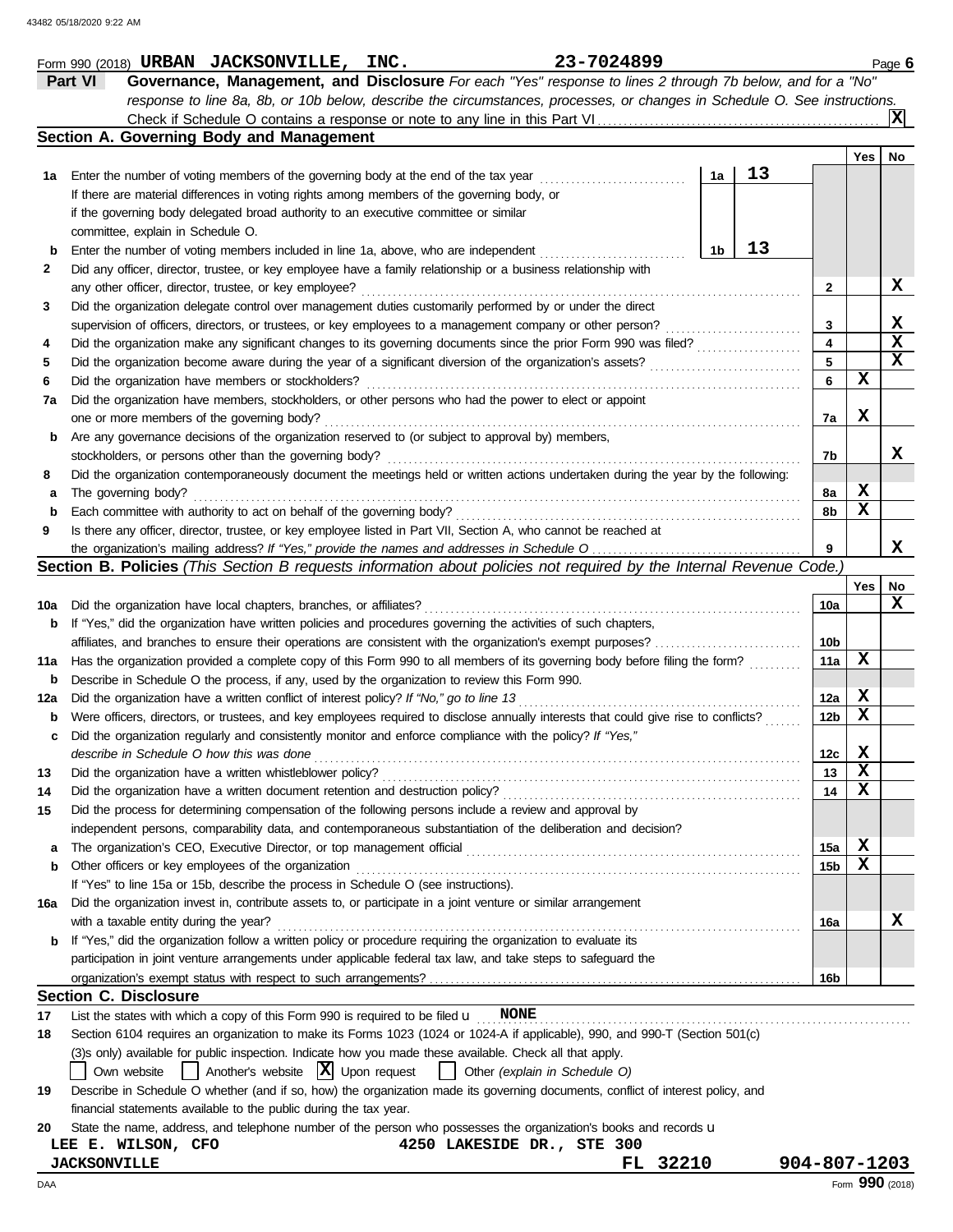|                          |                                                                                                                                                                                                                                                             | Form 990 (2018) URBAN JACKSONVILLE, INC. |  | 23-7024899                                                                                                                        | Page 7 |  |  |  |  |
|--------------------------|-------------------------------------------------------------------------------------------------------------------------------------------------------------------------------------------------------------------------------------------------------------|------------------------------------------|--|-----------------------------------------------------------------------------------------------------------------------------------|--------|--|--|--|--|
| <b>Part VII</b>          |                                                                                                                                                                                                                                                             |                                          |  | Compensation of Officers, Directors, Trustees, Key Employees, Highest Compensated Employees, and                                  |        |  |  |  |  |
|                          |                                                                                                                                                                                                                                                             | <b>Independent Contractors</b>           |  |                                                                                                                                   |        |  |  |  |  |
|                          |                                                                                                                                                                                                                                                             |                                          |  | Check if Schedule O contains a response or note to any line in this Part VII                                                      |        |  |  |  |  |
| Section A.               |                                                                                                                                                                                                                                                             |                                          |  | Officers, Directors, Trustees, Key Employees, and Highest Compensated Employees                                                   |        |  |  |  |  |
| organization's tax year. |                                                                                                                                                                                                                                                             |                                          |  | 1a Complete this table for all persons required to be listed. Report compensation for the calendar year ending with or within the |        |  |  |  |  |
|                          | • List all of the organization's current officers, directors, trustees (whether individuals or organizations), regardless of amount of<br>compensation. Enter -0- in columns (D), (E), and (F) if no compensation was paid.                                 |                                          |  |                                                                                                                                   |        |  |  |  |  |
|                          |                                                                                                                                                                                                                                                             |                                          |  | • List all of the organization's current key employees, if any. See instructions for definition of "key employee."                |        |  |  |  |  |
|                          | • List the organization's five current highest compensated employees (other than an officer, director, trustee, or key employee)<br>who received reportable compensation (Boy 5 of Form W 2 and/or Boy 7 of Form 1000 MISC) of mero than \$100,000 from the |                                          |  |                                                                                                                                   |        |  |  |  |  |

who received reportable compensation (Box 5 of Form W-2 and/or Box 7 of Form 1099-MISC) of more than \$100,000 from the organization and any related organizations.

List all of the organization's **former** officers, key employees, and highest compensated employees who received more than • List all of the organization's former officers, key employees, and highest compensate \$100,000 of reportable compensation from the organization and any related organizations.

List all of the organization's **former directors or trustees** that received, in the capacity as a former director or trustee of the **•** organization, more than \$10,000 of reportable compensation from the organization and any related organizations. List persons in the following order: individual trustees or directors; institutional trustees; officers; key employees; highest

compensated employees; and former such persons.

Check this box if neither the organization nor any related organization compensated any current officer, director, or trustee.

| (A)<br>Name and Title                      | (B)<br>Average<br>hours per<br>week<br>(list any               |                                      |                         | Position    | (C)             | (do not check more than one<br>box, unless person is both an<br>officer and a director/trustee) |        | (D)<br>Reportable<br>compensation<br>from<br>the<br>organization | (E)<br>Reportable<br>compensation from<br>related<br>organizations<br>(W-2/1099-MISC) | (F)<br>Estimated<br>amount of<br>other<br>compensation<br>from the |
|--------------------------------------------|----------------------------------------------------------------|--------------------------------------|-------------------------|-------------|-----------------|-------------------------------------------------------------------------------------------------|--------|------------------------------------------------------------------|---------------------------------------------------------------------------------------|--------------------------------------------------------------------|
|                                            | hours for<br>related<br>organizations<br>below dotted<br>line) | Individual<br>or director<br>trustee | nstitutional<br>trustee | Officer     | Ķey<br>employee | -lighest compensated<br>employee                                                                | Former | (W-2/1099-MISC)                                                  |                                                                                       | organization<br>and related<br>organizations                       |
| (1) KATHERINE B. MOOREHEAD                 |                                                                |                                      |                         |             |                 |                                                                                                 |        |                                                                  |                                                                                       |                                                                    |
|                                            | 0.00                                                           |                                      |                         |             |                 |                                                                                                 |        |                                                                  |                                                                                       |                                                                    |
| VICE CHAIRWOMAN/DIR                        | 0.00                                                           | $\mathbf x$                          |                         | $\mathbf x$ |                 |                                                                                                 |        | 0                                                                | 0                                                                                     | 0                                                                  |
| (2) REBECCA L. BERG                        |                                                                |                                      |                         |             |                 |                                                                                                 |        |                                                                  |                                                                                       |                                                                    |
|                                            | 0.00                                                           |                                      |                         |             |                 |                                                                                                 |        |                                                                  |                                                                                       |                                                                    |
| <b>CHAIRWOMAN/DIR</b><br>(3) JOHN D. CORSE | 0.00                                                           | $\mathbf x$                          |                         | $\mathbf x$ |                 |                                                                                                 |        | 0                                                                | 0                                                                                     | 0                                                                  |
|                                            | 0.00                                                           |                                      |                         |             |                 |                                                                                                 |        |                                                                  |                                                                                       |                                                                    |
| SECRETARY/DIR                              | 0.00                                                           | $\mathbf x$                          |                         | $\mathbf x$ |                 |                                                                                                 |        | 0                                                                | 0                                                                                     | 0                                                                  |
| (4) THOMAS S. BURRELL                      |                                                                |                                      |                         |             |                 |                                                                                                 |        |                                                                  |                                                                                       |                                                                    |
|                                            | 0.00                                                           |                                      |                         |             |                 |                                                                                                 |        |                                                                  |                                                                                       |                                                                    |
| <b>DIRECTOR</b>                            | 0.00                                                           | $\mathbf x$                          |                         |             |                 |                                                                                                 |        | 0                                                                | 0                                                                                     | 0                                                                  |
| (5) ALFRED W. RUTLAND                      |                                                                |                                      |                         |             |                 |                                                                                                 |        |                                                                  |                                                                                       |                                                                    |
|                                            | 0.00                                                           |                                      |                         |             |                 |                                                                                                 |        |                                                                  |                                                                                       |                                                                    |
| <b>DIRECTOR</b>                            | 0.00                                                           | X                                    |                         |             |                 |                                                                                                 |        | 0                                                                | 0                                                                                     | 0                                                                  |
| (6) MICHAEL R. WEATHERBY                   |                                                                |                                      |                         |             |                 |                                                                                                 |        |                                                                  |                                                                                       |                                                                    |
|                                            | 0.00                                                           |                                      |                         |             |                 |                                                                                                 |        |                                                                  |                                                                                       |                                                                    |
| <b>DIRECTOR</b>                            | 0.00                                                           | $\mathbf x$                          |                         |             |                 |                                                                                                 |        | 0                                                                | 0                                                                                     | 0                                                                  |
| (7) SHARON T. WILBURN                      |                                                                |                                      |                         |             |                 |                                                                                                 |        |                                                                  |                                                                                       |                                                                    |
|                                            | 0.00                                                           |                                      |                         |             |                 |                                                                                                 |        |                                                                  |                                                                                       |                                                                    |
| <b>DIRECTOR</b>                            | 0.00                                                           | х                                    |                         |             |                 |                                                                                                 |        | 0                                                                | 0                                                                                     | 0                                                                  |
| (8) ANDREW HARMON                          |                                                                |                                      |                         |             |                 |                                                                                                 |        |                                                                  |                                                                                       |                                                                    |
|                                            | 0.00                                                           |                                      |                         |             |                 |                                                                                                 |        |                                                                  |                                                                                       | 0                                                                  |
| <b>DIRECTOR</b><br>(9) DR. WHITNEY GEORGE  | 0.00                                                           | X                                    |                         |             |                 |                                                                                                 |        | 0                                                                | 0                                                                                     |                                                                    |
|                                            | 0.00                                                           |                                      |                         |             |                 |                                                                                                 |        |                                                                  |                                                                                       |                                                                    |
| <b>DIRECTOR</b>                            | 0.00                                                           | $\mathbf x$                          |                         |             |                 |                                                                                                 |        | 0                                                                | 0                                                                                     | 0                                                                  |
| (10) DR. GRADY E. JOHNSON                  |                                                                |                                      |                         |             |                 |                                                                                                 |        |                                                                  |                                                                                       |                                                                    |
|                                            | 0.00                                                           |                                      |                         |             |                 |                                                                                                 |        |                                                                  |                                                                                       |                                                                    |
| <b>DIRECTOR</b>                            | 0.00                                                           | X                                    |                         |             |                 |                                                                                                 |        | 0                                                                | 0                                                                                     | 0                                                                  |
| (11) SANDRA DUNNAVANT                      |                                                                |                                      |                         |             |                 |                                                                                                 |        |                                                                  |                                                                                       |                                                                    |
|                                            | 0.00                                                           |                                      |                         |             |                 |                                                                                                 |        |                                                                  |                                                                                       |                                                                    |
| <b>DIRECTOR</b>                            | 0.00                                                           | X                                    |                         |             |                 |                                                                                                 |        | 0                                                                | 0                                                                                     |                                                                    |
| DAA                                        |                                                                |                                      |                         |             |                 |                                                                                                 |        |                                                                  |                                                                                       | Form 990 (2018)                                                    |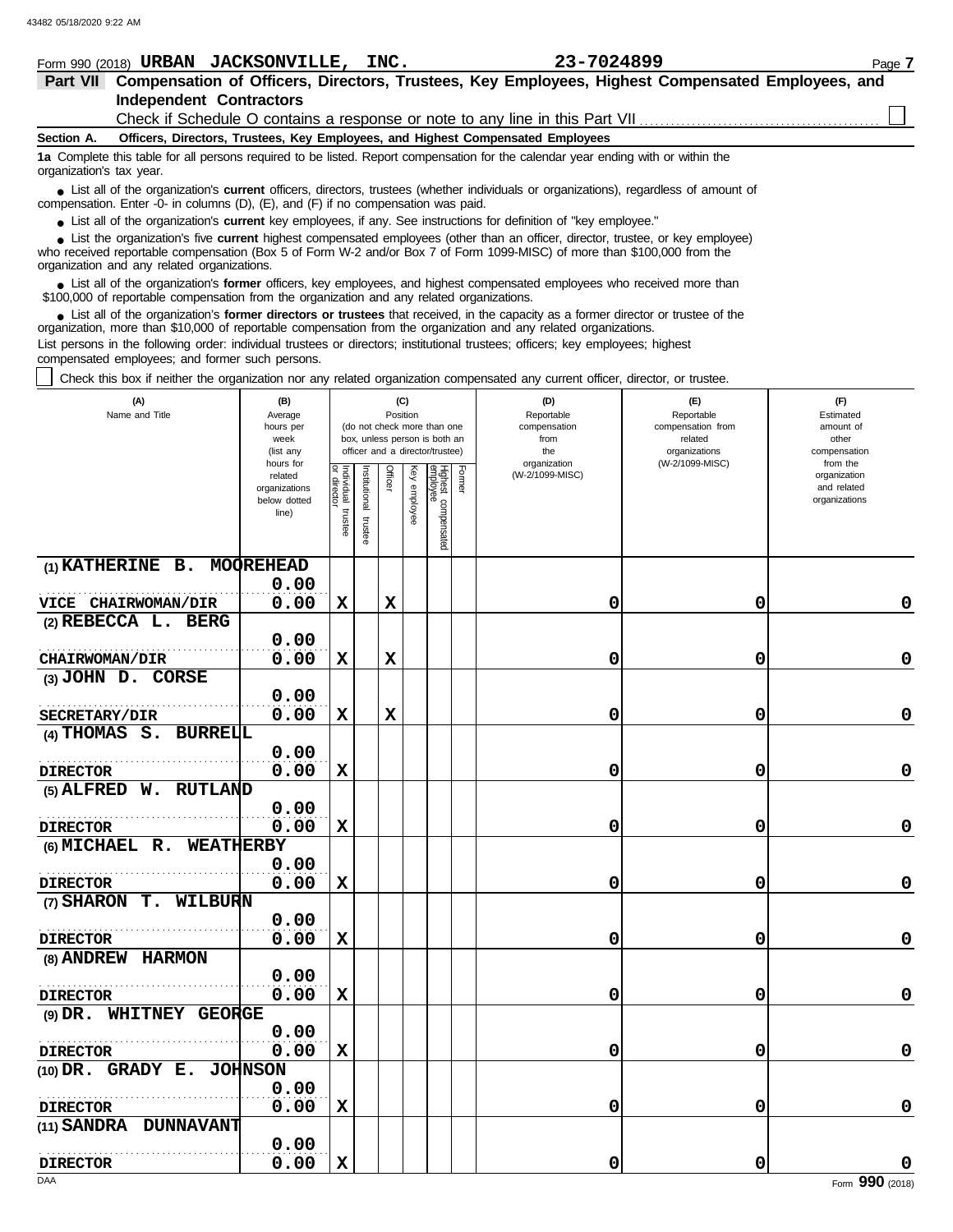| Form 990 (2018) URBAN JACKSONVILLE, INC.                                                                                                                                                                                                                    |                                                                |                                                                                                                                                                                                                              |                          |         |              |                                 |        | 23-7024899                                                       |                                                                                       |   | Page 8                                                             |
|-------------------------------------------------------------------------------------------------------------------------------------------------------------------------------------------------------------------------------------------------------------|----------------------------------------------------------------|------------------------------------------------------------------------------------------------------------------------------------------------------------------------------------------------------------------------------|--------------------------|---------|--------------|---------------------------------|--------|------------------------------------------------------------------|---------------------------------------------------------------------------------------|---|--------------------------------------------------------------------|
| Part VII<br>(A)<br>Name and title                                                                                                                                                                                                                           | (B)<br>Average<br>hours per<br>week<br>(list any               | Section A. Officers, Directors, Trustees, Key Employees, and Highest Compensated Employees (continued)<br>(C)<br>Position<br>(do not check more than one<br>box, unless person is both an<br>officer and a director/trustee) |                          |         |              |                                 |        | (D)<br>Reportable<br>compensation<br>from<br>the<br>organization | (E)<br>Reportable<br>compensation from<br>related<br>organizations<br>(W-2/1099-MISC) |   | (F)<br>Estimated<br>amount of<br>other<br>compensation<br>from the |
|                                                                                                                                                                                                                                                             | hours for<br>related<br>organizations<br>below dotted<br>line) | Individual<br>or director<br>trustee                                                                                                                                                                                         | Institutional<br>trustee | Officer | Key employee | Highest compensated<br>employee | Former | (W-2/1099-MISC)                                                  |                                                                                       |   | organization<br>and related<br>organizations                       |
| PASQUALE GILBERTO<br>(12)                                                                                                                                                                                                                                   |                                                                |                                                                                                                                                                                                                              |                          |         |              |                                 |        |                                                                  |                                                                                       |   |                                                                    |
| <b>DIRECTOR</b>                                                                                                                                                                                                                                             | 0.00<br>0.00                                                   | X                                                                                                                                                                                                                            |                          |         |              |                                 |        | 0                                                                | 0                                                                                     |   | 0                                                                  |
| GREGORY REDMON<br>(13)                                                                                                                                                                                                                                      | 0.00                                                           |                                                                                                                                                                                                                              |                          |         |              |                                 |        |                                                                  |                                                                                       |   |                                                                    |
| <b>DIRECTOR</b>                                                                                                                                                                                                                                             | 0.00                                                           | X                                                                                                                                                                                                                            |                          |         |              |                                 |        | 0                                                                | 0                                                                                     |   | 0                                                                  |
| TERESA K. BARTON<br>(14)                                                                                                                                                                                                                                    | 4.00                                                           |                                                                                                                                                                                                                              |                          |         |              |                                 |        |                                                                  |                                                                                       |   |                                                                    |
| CEO/EXEC DIR                                                                                                                                                                                                                                                | 36.00                                                          |                                                                                                                                                                                                                              |                          | X       |              |                                 |        | 0                                                                | 229,553                                                                               |   | 32,452                                                             |
| LEE E. WILSON<br>(15)                                                                                                                                                                                                                                       | 4.00                                                           |                                                                                                                                                                                                                              |                          |         |              |                                 |        |                                                                  |                                                                                       |   |                                                                    |
| CFO                                                                                                                                                                                                                                                         | 36.00                                                          |                                                                                                                                                                                                                              |                          | X       |              |                                 |        | 0                                                                | 116,125                                                                               |   | 6,785                                                              |
|                                                                                                                                                                                                                                                             |                                                                |                                                                                                                                                                                                                              |                          |         |              |                                 |        |                                                                  |                                                                                       |   |                                                                    |
|                                                                                                                                                                                                                                                             |                                                                |                                                                                                                                                                                                                              |                          |         |              |                                 |        |                                                                  |                                                                                       |   |                                                                    |
|                                                                                                                                                                                                                                                             |                                                                |                                                                                                                                                                                                                              |                          |         |              |                                 |        |                                                                  |                                                                                       |   |                                                                    |
|                                                                                                                                                                                                                                                             |                                                                |                                                                                                                                                                                                                              |                          |         |              |                                 |        |                                                                  |                                                                                       |   |                                                                    |
|                                                                                                                                                                                                                                                             |                                                                |                                                                                                                                                                                                                              |                          |         |              |                                 |        |                                                                  |                                                                                       |   |                                                                    |
|                                                                                                                                                                                                                                                             |                                                                |                                                                                                                                                                                                                              |                          |         |              |                                 |        |                                                                  |                                                                                       |   |                                                                    |
|                                                                                                                                                                                                                                                             |                                                                |                                                                                                                                                                                                                              |                          |         |              |                                 |        |                                                                  | 345,678                                                                               |   | 39,237                                                             |
| Total from continuation sheets to Part VII, Section A  u<br>c                                                                                                                                                                                               |                                                                |                                                                                                                                                                                                                              |                          |         |              |                                 | u      |                                                                  |                                                                                       |   |                                                                    |
| d<br>Total number of individuals (including but not limited to those listed above) who received more than \$100,000 of<br>$\mathbf{2}$                                                                                                                      |                                                                |                                                                                                                                                                                                                              |                          |         |              |                                 |        |                                                                  | 345,678                                                                               |   | 39,237                                                             |
| reportable compensation from the organization $\mathbf{u} \quad \mathbf{0}$                                                                                                                                                                                 |                                                                |                                                                                                                                                                                                                              |                          |         |              |                                 |        |                                                                  |                                                                                       |   |                                                                    |
| Did the organization list any former officer, director, or trustee, key employee, or highest compensated<br>3                                                                                                                                               |                                                                |                                                                                                                                                                                                                              |                          |         |              |                                 |        |                                                                  |                                                                                       |   | Yes<br>No                                                          |
| employee on line 1a? If "Yes," complete Schedule J for such individual<br>For any individual listed on line 1a, is the sum of reportable compensation and other compensation from the<br>4                                                                  |                                                                |                                                                                                                                                                                                                              |                          |         |              |                                 |        |                                                                  |                                                                                       | 3 | x                                                                  |
| organization and related organizations greater than \$150,000? If "Yes," complete Schedule J for such                                                                                                                                                       |                                                                |                                                                                                                                                                                                                              |                          |         |              |                                 |        |                                                                  |                                                                                       | 4 | x                                                                  |
| Did any person listed on line 1a receive or accrue compensation from any unrelated organization or individual<br>5                                                                                                                                          |                                                                |                                                                                                                                                                                                                              |                          |         |              |                                 |        |                                                                  |                                                                                       |   |                                                                    |
| Section B. Independent Contractors                                                                                                                                                                                                                          |                                                                |                                                                                                                                                                                                                              |                          |         |              |                                 |        |                                                                  |                                                                                       | 5 | x                                                                  |
| Complete this table for your five highest compensated independent contractors that received more than \$100,000 of<br>1<br>compensation from the organization. Report compensation for the calendar year ending with or within the organization's tax year. |                                                                |                                                                                                                                                                                                                              |                          |         |              |                                 |        |                                                                  |                                                                                       |   |                                                                    |
|                                                                                                                                                                                                                                                             | (A)<br>Name and business address                               |                                                                                                                                                                                                                              |                          |         |              |                                 |        |                                                                  | (B)<br>Description of services                                                        |   | (C)<br>Compensation                                                |
| COMFORT KEEPERS-CLAY                                                                                                                                                                                                                                        |                                                                |                                                                                                                                                                                                                              |                          |         |              |                                 |        | 1301 NORTH ORANGE AVE                                            |                                                                                       |   |                                                                    |
| GREEN COVE SPRINGS<br>ACTI-KARE RESPONSIVE IN-HOME CARE                                                                                                                                                                                                     |                                                                | FL 32043                                                                                                                                                                                                                     |                          |         |              |                                 |        | IN-HOME SERVICE<br>12724 GRAN BAY PARKWAY WEST                   |                                                                                       |   | 650,189                                                            |
| <b>JACKSONVILLE</b>                                                                                                                                                                                                                                         |                                                                | FL 32258                                                                                                                                                                                                                     |                          |         |              |                                 |        | IN HOME SERVICE                                                  |                                                                                       |   | 101,767                                                            |
|                                                                                                                                                                                                                                                             |                                                                |                                                                                                                                                                                                                              |                          |         |              |                                 |        |                                                                  |                                                                                       |   |                                                                    |
|                                                                                                                                                                                                                                                             |                                                                |                                                                                                                                                                                                                              |                          |         |              |                                 |        |                                                                  |                                                                                       |   |                                                                    |
|                                                                                                                                                                                                                                                             |                                                                |                                                                                                                                                                                                                              |                          |         |              |                                 |        |                                                                  |                                                                                       |   |                                                                    |
|                                                                                                                                                                                                                                                             |                                                                |                                                                                                                                                                                                                              |                          |         |              |                                 |        |                                                                  |                                                                                       |   |                                                                    |
| Total number of independent contractors (including but not limited to those listed above) who<br>$\mathbf{2}$<br>received more than \$100,000 of compensation from the organization u                                                                       |                                                                |                                                                                                                                                                                                                              |                          |         |              |                                 |        |                                                                  | $\mathbf{2}$                                                                          |   |                                                                    |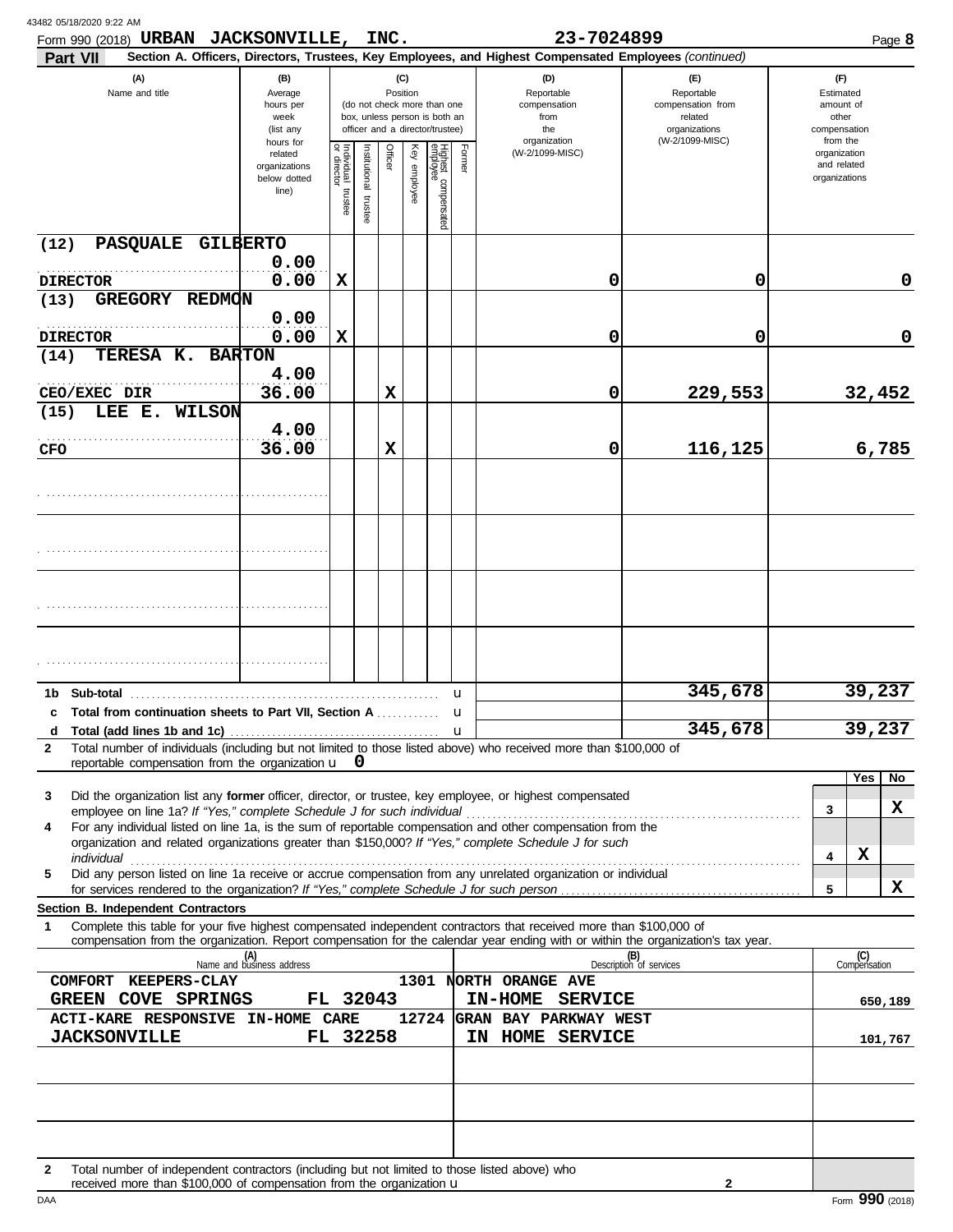# Form 990 (2018) Page **9 URBAN JACKSONVILLE, INC. 23-7024899**

|                                              | Part VIII<br><b>Statement of Revenue</b><br>Check if Schedule O contains a response or note to any line in this Part VIII |                                                                                     |                                        |  |                    |                      |                                                    |                                         |                                                                  |  |  |  |  |
|----------------------------------------------|---------------------------------------------------------------------------------------------------------------------------|-------------------------------------------------------------------------------------|----------------------------------------|--|--------------------|----------------------|----------------------------------------------------|-----------------------------------------|------------------------------------------------------------------|--|--|--|--|
|                                              |                                                                                                                           |                                                                                     |                                        |  |                    | (A)<br>Total revenue | (B)<br>Related or<br>exempt<br>function<br>revenue | (C)<br>Unrelated<br>business<br>revenue | (D)<br>Revenue<br>excluded from tax<br>under sections<br>512-514 |  |  |  |  |
| Service Revenue Contributions, Gifts, Grants |                                                                                                                           | 1a Federated campaigns<br><b>b</b> Membership dues<br>c Fundraising events          | 1a<br>1 <sub>b</sub><br>1 <sub>c</sub> |  |                    |                      |                                                    |                                         |                                                                  |  |  |  |  |
|                                              |                                                                                                                           | d Related organizations<br><b>e</b> Government grants (contributions)               | 1 <sub>d</sub><br>1e                   |  | 940,772<br>131,210 |                      |                                                    |                                         |                                                                  |  |  |  |  |
|                                              |                                                                                                                           | f All other contributions, gifts, grants,<br>and similar amounts not included above | 1f                                     |  | 107,159            |                      |                                                    |                                         |                                                                  |  |  |  |  |
|                                              |                                                                                                                           | g Noncash contributions included in lines 1a-1f:                                    |                                        |  |                    | 1,179,141            |                                                    |                                         |                                                                  |  |  |  |  |
|                                              |                                                                                                                           |                                                                                     |                                        |  | Busn. Code         |                      |                                                    |                                         |                                                                  |  |  |  |  |
|                                              | 2a                                                                                                                        | COMMUNITY CARE FOR ELDER                                                            |                                        |  |                    | 3,531,200            | 3,531,200                                          |                                         |                                                                  |  |  |  |  |
|                                              | b                                                                                                                         |                                                                                     |                                        |  |                    | 1,759,264            | 1,759,264                                          |                                         |                                                                  |  |  |  |  |
|                                              |                                                                                                                           | REVENUE - HOME HEALTH<br>FEDERAL TITLE III PROGRAMS                                 |                                        |  |                    | 1,553,262            | 1,553,262                                          |                                         |                                                                  |  |  |  |  |
|                                              | c<br>d                                                                                                                    | OTHER PROGRAM REVENUE                                                               |                                        |  |                    | 674,569              | 674,569                                            |                                         |                                                                  |  |  |  |  |
|                                              |                                                                                                                           |                                                                                     |                                        |  |                    | 254,467              | 254,467                                            |                                         |                                                                  |  |  |  |  |
| Program                                      | е                                                                                                                         | MANAGED CARE SERVICES                                                               |                                        |  |                    | 184,689              | 184,689                                            |                                         |                                                                  |  |  |  |  |
|                                              |                                                                                                                           | f All other program service revenue                                                 |                                        |  |                    |                      |                                                    |                                         |                                                                  |  |  |  |  |
|                                              |                                                                                                                           |                                                                                     |                                        |  | $\mathbf{u}$       | 7,957,451            |                                                    |                                         |                                                                  |  |  |  |  |
|                                              | 3                                                                                                                         | Investment income (including dividends, interest,                                   |                                        |  |                    | 9,635                | 9,635                                              |                                         |                                                                  |  |  |  |  |
|                                              |                                                                                                                           | and other similar amounts)                                                          |                                        |  | u                  |                      |                                                    |                                         |                                                                  |  |  |  |  |
|                                              | 4                                                                                                                         | Income from investment of tax-exempt bond proceeds u                                |                                        |  |                    |                      |                                                    |                                         |                                                                  |  |  |  |  |
|                                              | 5                                                                                                                         |                                                                                     |                                        |  | u                  |                      |                                                    |                                         |                                                                  |  |  |  |  |
|                                              |                                                                                                                           | (i) Real                                                                            |                                        |  | (ii) Personal      |                      |                                                    |                                         |                                                                  |  |  |  |  |
|                                              | 6а                                                                                                                        | Gross rents                                                                         |                                        |  |                    |                      |                                                    |                                         |                                                                  |  |  |  |  |
|                                              |                                                                                                                           | <b>b</b> Less: rental exps.                                                         |                                        |  |                    |                      |                                                    |                                         |                                                                  |  |  |  |  |
|                                              |                                                                                                                           | <b>c</b> Rental inc. or (loss)                                                      |                                        |  |                    |                      |                                                    |                                         |                                                                  |  |  |  |  |
|                                              | d                                                                                                                         |                                                                                     |                                        |  | u                  |                      |                                                    |                                         |                                                                  |  |  |  |  |
|                                              |                                                                                                                           | <b>7a</b> Gross amount from<br>(i) Securities<br>sales of assets                    |                                        |  | (ii) Other         |                      |                                                    |                                         |                                                                  |  |  |  |  |
|                                              |                                                                                                                           | other than inventory                                                                |                                        |  |                    |                      |                                                    |                                         |                                                                  |  |  |  |  |
|                                              |                                                                                                                           | <b>b</b> Less: cost or other                                                        |                                        |  |                    |                      |                                                    |                                         |                                                                  |  |  |  |  |
|                                              |                                                                                                                           | basis & sales exps.                                                                 |                                        |  |                    |                      |                                                    |                                         |                                                                  |  |  |  |  |
|                                              |                                                                                                                           | c Gain or (loss)                                                                    |                                        |  |                    |                      |                                                    |                                         |                                                                  |  |  |  |  |
|                                              |                                                                                                                           |                                                                                     |                                        |  | u                  |                      |                                                    |                                         |                                                                  |  |  |  |  |
|                                              |                                                                                                                           | 8a Gross income from fundraising events                                             |                                        |  |                    |                      |                                                    |                                         |                                                                  |  |  |  |  |
| Other Revenue                                |                                                                                                                           | (not including $\$\dots$                                                            |                                        |  |                    |                      |                                                    |                                         |                                                                  |  |  |  |  |
|                                              |                                                                                                                           | of contributions reported on line 1c).                                              |                                        |  |                    |                      |                                                    |                                         |                                                                  |  |  |  |  |
|                                              |                                                                                                                           |                                                                                     |                                        |  |                    |                      |                                                    |                                         |                                                                  |  |  |  |  |
|                                              |                                                                                                                           | <b>b</b> Less: direct expenses                                                      | b                                      |  |                    |                      |                                                    |                                         |                                                                  |  |  |  |  |
|                                              |                                                                                                                           | c Net income or (loss) from fundraising events  u                                   |                                        |  |                    |                      |                                                    |                                         |                                                                  |  |  |  |  |
|                                              |                                                                                                                           | 9a Gross income from gaming activities.                                             |                                        |  |                    |                      |                                                    |                                         |                                                                  |  |  |  |  |
|                                              |                                                                                                                           |                                                                                     |                                        |  |                    |                      |                                                    |                                         |                                                                  |  |  |  |  |
|                                              |                                                                                                                           | <b>b</b> Less: direct expenses                                                      | b                                      |  |                    |                      |                                                    |                                         |                                                                  |  |  |  |  |
|                                              |                                                                                                                           | c Net income or (loss) from gaming activities  u                                    |                                        |  |                    |                      |                                                    |                                         |                                                                  |  |  |  |  |
|                                              |                                                                                                                           | 10a Gross sales of inventory, less                                                  |                                        |  |                    |                      |                                                    |                                         |                                                                  |  |  |  |  |
|                                              |                                                                                                                           | returns and allowances  a                                                           |                                        |  |                    |                      |                                                    |                                         |                                                                  |  |  |  |  |
|                                              |                                                                                                                           | <b>b</b> Less: $cost$ of goods $sol$                                                | b                                      |  |                    |                      |                                                    |                                         |                                                                  |  |  |  |  |
|                                              |                                                                                                                           | <b>c</b> Net income or (loss) from sales of inventory <b>u</b>                      |                                        |  |                    |                      |                                                    |                                         |                                                                  |  |  |  |  |
|                                              |                                                                                                                           | Miscellaneous Revenue                                                               |                                        |  | Busn. Code         |                      |                                                    |                                         |                                                                  |  |  |  |  |
|                                              |                                                                                                                           | 11a MISCELLANEOUS MARIE AND STATE STATES                                            |                                        |  |                    | 6,663                | 6,663                                              |                                         |                                                                  |  |  |  |  |
|                                              | b                                                                                                                         |                                                                                     |                                        |  |                    |                      |                                                    |                                         |                                                                  |  |  |  |  |
|                                              |                                                                                                                           |                                                                                     |                                        |  |                    |                      |                                                    |                                         |                                                                  |  |  |  |  |
|                                              | с                                                                                                                         |                                                                                     |                                        |  |                    |                      |                                                    |                                         |                                                                  |  |  |  |  |
|                                              |                                                                                                                           |                                                                                     |                                        |  | $\mathbf{u}$       | 6,663                |                                                    |                                         |                                                                  |  |  |  |  |
|                                              |                                                                                                                           | 12 Total revenue. See instructions.                                                 |                                        |  | $\mathbf{u}$       | 9,152,890            | 7,973,749                                          | 0                                       | 0                                                                |  |  |  |  |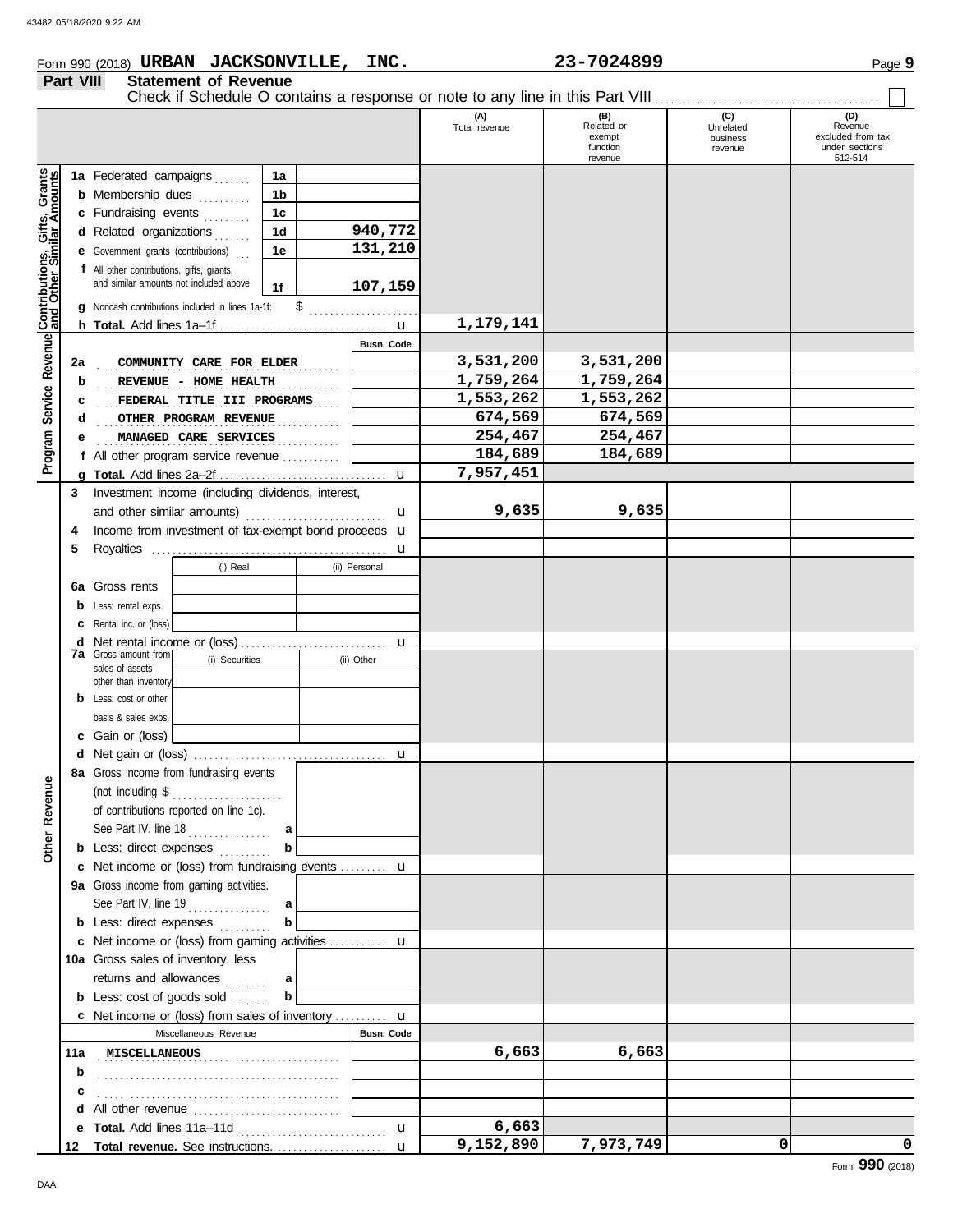### **Part IX Statement of Functional Expenses** Form 990 (2018) Page **10 URBAN JACKSONVILLE, INC. 23-7024899** *Section 501(c)(3) and 501(c)(4) organizations must complete all columns. All other organizations must complete column (A). Do not include amounts reported on lines 6b, 7b, 8b, 9b, and 10b of Part VIII.* **1 2 3 4 5 6 7 8 9 10 11 a** Management . . . . . . . . . . . . . . . . . . . . . . . . . . . . . . . . . **b** Legal **c** Accounting . . . . . . . . . . . . . . . . . . . . . . . . . . . . . . . . . . . **d** Lobbying . . . . . . . . . . . . . . . . . . . . . . . . . . . . . . . . . . . . . **e** Professional fundraising services. See Part IV, line 17 **f g** Other. (If line 11g amount exceeds 10% of line 25, column **12** Advertising and promotion .................. **13 14 15 16 17 18 19 20 21 22** Depreciation, depletion, and amortization . . . . **23 24** Other expenses. Itemize expenses not covered **a b c d e** All other expenses . . . . . . . . . . . . . . . . . . . . . . . . . . . **25 Total functional expenses.** Add lines 1 through 24e . . . . . Grants and other assistance to domestic organizations and domestic governments. See Part IV, line 21 . . . . . . . . . Grants and other assistance to domestic individuals. See Part IV, line 22 . . . . . . . . . . . . . Grants and other assistance to foreign organizations, foreign governments, and foreign individuals. See Part IV, lines 15 and 16 .......... Benefits paid to or for members . . . . . . . . . . . . . . Compensation of current officers, directors, trustees, and key employees Compensation not included above, to disqualified persons (as defined under section 4958(f)(1)) and persons described in section 4958(c)(3)(B) . . . . . . . . Other salaries and wages . . . . . . . . . . . . . . . . . . . . Pension plan accruals and contributions (include section 401(k) and 403(b) employer contributions) Other employee benefits ..................... Payroll taxes . . . . . . . . . . . . . . . . . . . . . . . . . . . . . . . . . Fees for services (non-employees): . . . . . . . . . . . . . . . . . . . . . . . . . . . . . . . . . . . . . . . . . Investment management fees ................ Office expenses ................................. Information technology . . . . . . . . . . . . . . . . . . . . . . . Royalties . . . . . . . . . . . . . . . . . . . . . . . . . . . . . . . . . . . . . Occupancy . . . . . . . . . . . . . . . . . . . . . . . . . . . . . . . . . . Travel . . . . . . . . . . . . . . . . . . . . . . . . . . . . . . . . . . . . . . . . Payments of travel or entertainment expenses for any federal, state, or local public officials Conferences, conventions, and meetings Interest . . . . . . . . . . . . . . . . . . . . . . . . . . . . . . . . . . . . . . . Payments to affiliates .......................... Insurance . . . . . . . . . . . . . . . . . . . . . . . . . . . . . . . . . . . . above (List miscellaneous expenses in line 24e. If line 24e amount exceeds 10% of line 25, column (A) amount, list line 24e expenses on Schedule O.) **(A) (B) (C) (D)** Total expenses | Program service | Management and expenses and in the qeneral expenses Fundraising expenses . . . . . . . . . . . . . . . . . . . . . . . . . . . . . . . . . . . . . . . . . . . . . . . **SERVICE PROVIDERS 2,067,687 2,067,687 FOOD & SUPPLIES 938,342 938,342 ALL OTHER EXPENSES** 277,157 377,157 **CONTRACT EMP/VOLUNTEERS** 265,895 265,895 Check if Schedule O contains a response or note to any line in this Part IX . . . . . . . . . . . . . . . . . . . . . . . . . . . . . . . . . . . . . . . . . . . . . . . . . . . . . . . . . . . . . . . . . (A) amount, list line 11g expenses on Schedule O.) ........ **3,350,725 2,928,860 421,865 76,368 67,061 9,307 216,649 190,244 26,405 261,685 229,791 31,894 384,726 327,122 57,604 6,378 5,423 955 184,488 156,865 27,623 469 399 70 23,903 23,903 145,726 101,275 44,451 107,961 102,194 5,767 288,066 131,809 156,257 262,322 258,304 4,018 39,021 12,271 26,750 188,299 155,242 33,057 237,480 237,480 9,423,347 8,577,324 846,023 0**

**26** fundraising solicitation. Check here  $\mathbf{u}$ organization reported in column (B) joint costs from a combined educational campaign and following SOP 98-2 (ASC 958-720) **Joint costs.** Complete this line only if the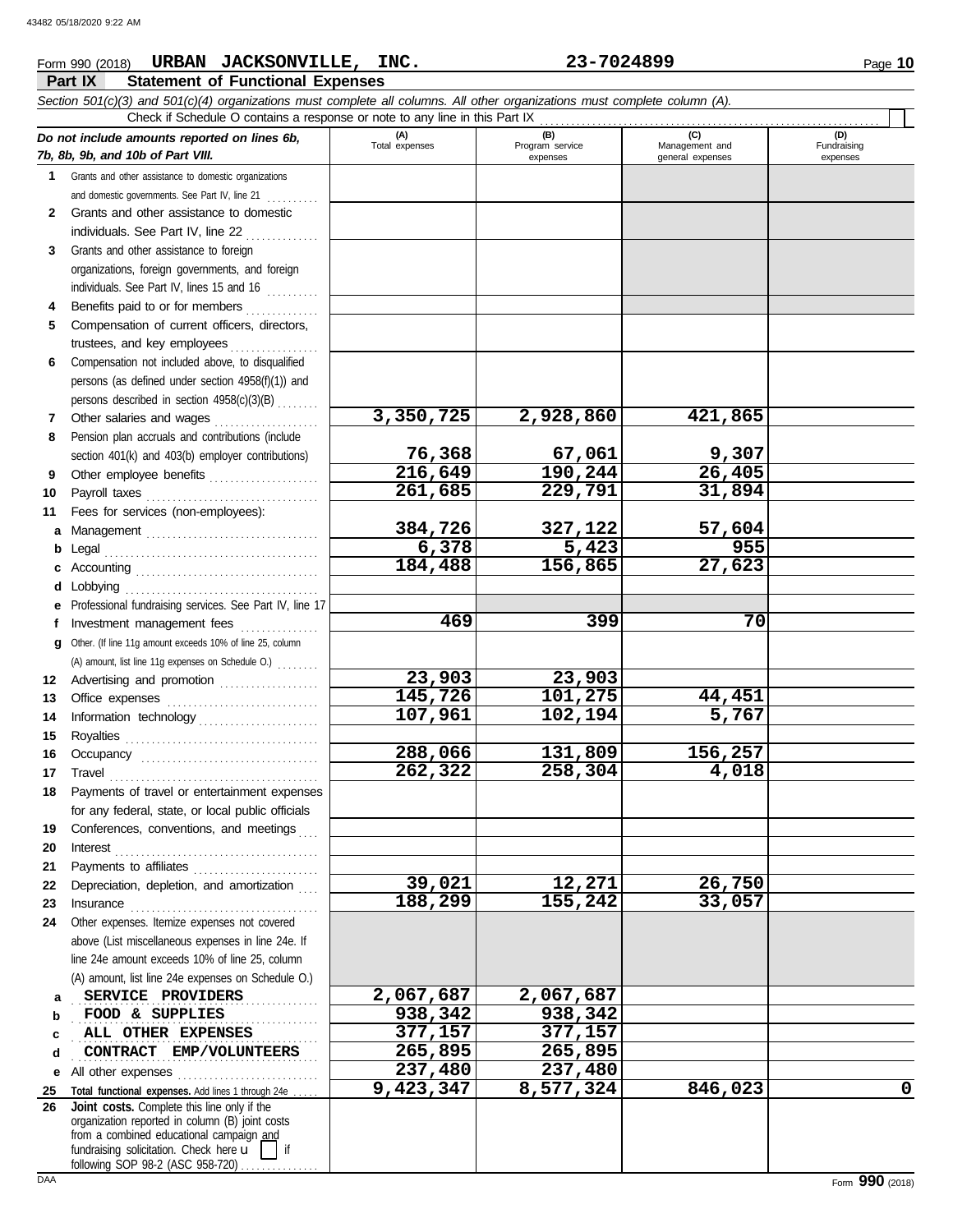**Part X Balance Sheet**

# Form 990 (2018) Page **11 URBAN JACKSONVILLE, INC. 23-7024899**

|                 |    | Check if Schedule O contains a response or note to any line in this Part X                                                                                                                                                          |                    |           |                          |                |             |
|-----------------|----|-------------------------------------------------------------------------------------------------------------------------------------------------------------------------------------------------------------------------------------|--------------------|-----------|--------------------------|----------------|-------------|
|                 |    |                                                                                                                                                                                                                                     |                    |           | (A)                      |                | (B)         |
|                 |    |                                                                                                                                                                                                                                     |                    |           | Beginning of year        |                | End of year |
|                 | 1  |                                                                                                                                                                                                                                     |                    |           | 136,003                  | $\mathbf{1}$   | 672,289     |
|                 | 2  |                                                                                                                                                                                                                                     |                    |           | $\mathbf{2}$             |                |             |
|                 | 3  |                                                                                                                                                                                                                                     |                    |           | 600,000                  | $\mathbf{3}$   | 413,652     |
|                 | 4  |                                                                                                                                                                                                                                     |                    |           | 1,071,185                | 4              | 1,573,219   |
|                 | 5  | Loans and other receivables from current and former officers, directors,                                                                                                                                                            |                    |           |                          |                |             |
|                 |    | trustees, key employees, and highest compensated employees.                                                                                                                                                                         |                    |           |                          |                |             |
|                 |    |                                                                                                                                                                                                                                     |                    |           |                          | 5              |             |
|                 | 6  | Loans and other receivables from other disqualified persons (as defined under section                                                                                                                                               |                    |           |                          |                |             |
|                 |    | 4958(f)(1)), persons described in section 4958(c)(3)(B), and contributing employers and                                                                                                                                             |                    |           |                          |                |             |
|                 |    | sponsoring organizations of section 501(c)(9) voluntary employees' beneficiary                                                                                                                                                      |                    |           |                          |                |             |
|                 |    |                                                                                                                                                                                                                                     |                    |           |                          | 6              |             |
| Assets          | 7  |                                                                                                                                                                                                                                     |                    |           |                          | $\overline{7}$ |             |
|                 | 8  | Inventories for sale or use contained and a series of the state of the state of the state of the state of the                                                                                                                       |                    |           |                          | 8              |             |
|                 | 9  |                                                                                                                                                                                                                                     |                    |           | 29,624                   | 9              | 72,288      |
|                 |    | 10a Land, buildings, and equipment: cost or                                                                                                                                                                                         |                    |           |                          |                |             |
|                 |    |                                                                                                                                                                                                                                     |                    | 377,586   |                          |                |             |
|                 |    |                                                                                                                                                                                                                                     |                    | 243,550   | 19,733                   | 10c            | 134,036     |
|                 | 11 |                                                                                                                                                                                                                                     |                    |           |                          | 11             |             |
|                 | 12 |                                                                                                                                                                                                                                     |                    |           | 12                       |                |             |
|                 | 13 |                                                                                                                                                                                                                                     |                    |           |                          | 13             |             |
|                 | 14 |                                                                                                                                                                                                                                     |                    | 14        |                          |                |             |
|                 | 15 |                                                                                                                                                                                                                                     | 580,776            | 15        | 713,367                  |                |             |
|                 | 16 |                                                                                                                                                                                                                                     |                    |           | 2,437,321                | 16             | 3,578,851   |
|                 | 17 |                                                                                                                                                                                                                                     |                    | 501,719   | 17                       | 753,927        |             |
|                 | 18 |                                                                                                                                                                                                                                     |                    |           |                          | 18             |             |
|                 | 19 | Deferred revenue <i>communication</i> and the contract of the contract of the contract of the contract of the contract of the contract of the contract of the contract of the contract of the contract of the contract of the contr |                    |           | 56,613                   | 19             | 185,219     |
|                 | 20 |                                                                                                                                                                                                                                     |                    |           |                          | 20             |             |
|                 | 21 |                                                                                                                                                                                                                                     |                    |           |                          | 21             |             |
|                 | 22 | Loans and other payables to current and former officers, directors,                                                                                                                                                                 |                    |           |                          |                |             |
|                 |    | trustees, key employees, highest compensated employees, and                                                                                                                                                                         |                    |           |                          |                |             |
| Liabilities     |    |                                                                                                                                                                                                                                     |                    |           |                          | 22             |             |
|                 | 23 | Secured mortgages and notes payable to unrelated third parties [[[[[[[[[[[[[[[[[[[[[[[[[[[[[]]]]]]]]                                                                                                                                |                    |           |                          | 23             |             |
|                 | 24 |                                                                                                                                                                                                                                     |                    |           |                          | 24             |             |
|                 | 25 | Other liabilities (including federal income tax, payables to related third                                                                                                                                                          |                    |           |                          |                |             |
|                 |    | parties, and other liabilities not included on lines 17-24). Complete Part X                                                                                                                                                        |                    |           |                          |                |             |
|                 |    | of Schedule D                                                                                                                                                                                                                       | 320,546<br>878,878 | 25        | 1,351,719<br>2,290,865   |                |             |
|                 | 26 | Organizations that follow SFAS 117 (ASC 958), check here u                                                                                                                                                                          |                    | 図<br>and  |                          | 26             |             |
|                 |    | complete lines 27 through 29, and lines 33 and 34.                                                                                                                                                                                  |                    |           |                          |                |             |
|                 | 27 |                                                                                                                                                                                                                                     |                    | 1,558,443 | 27                       | 1,287,986      |             |
| <b>Balances</b> | 28 |                                                                                                                                                                                                                                     |                    | 28        |                          |                |             |
|                 | 29 |                                                                                                                                                                                                                                     |                    |           |                          | 29             |             |
| or Fund         |    | Organizations that do not follow SFAS 117 (ASC 958), check here u                                                                                                                                                                   |                    | and       |                          |                |             |
|                 |    | complete lines 30 through 34.                                                                                                                                                                                                       |                    |           |                          |                |             |
|                 | 30 | Capital stock or trust principal, or current funds                                                                                                                                                                                  |                    |           |                          | 30             |             |
| Assets          | 31 |                                                                                                                                                                                                                                     |                    |           |                          | 31             |             |
| ğ               | 32 | Retained earnings, endowment, accumulated income, or other funds                                                                                                                                                                    |                    |           |                          | 32             |             |
|                 | 33 | Total net assets or fund balances                                                                                                                                                                                                   |                    |           | $\overline{1,}$ 558, 443 | 33             | 1,287,986   |
|                 | 34 |                                                                                                                                                                                                                                     | 2,437,321          | 34        | 3,578,851                |                |             |

Form **990** (2018)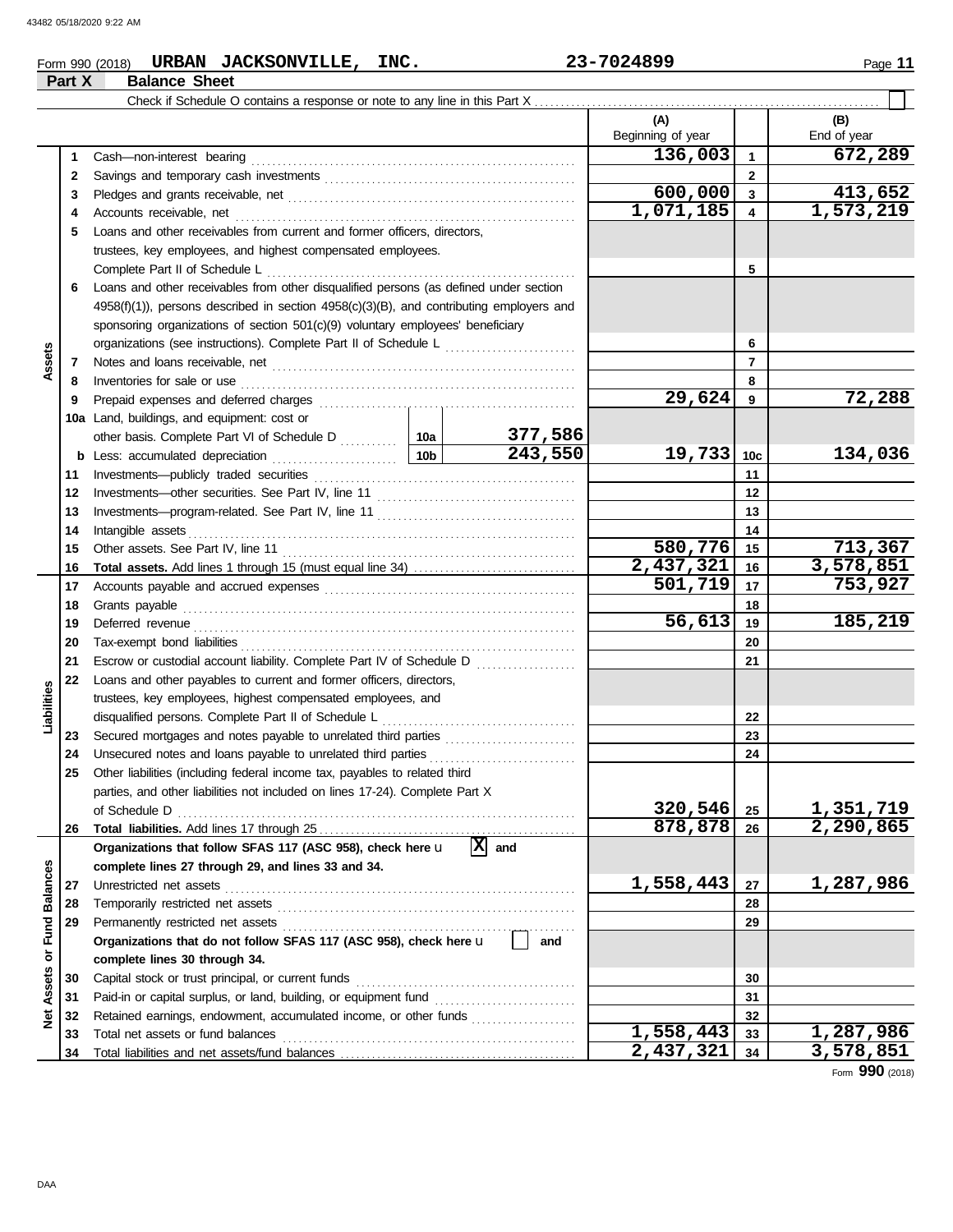|    | 23-7024899<br>Form 990 (2018) URBAN JACKSONVILLE, INC.                                                                                                                                                                              |                         |                    |             | Page 12 |
|----|-------------------------------------------------------------------------------------------------------------------------------------------------------------------------------------------------------------------------------------|-------------------------|--------------------|-------------|---------|
|    | <b>Reconciliation of Net Assets</b><br>Part XI                                                                                                                                                                                      |                         |                    |             |         |
|    |                                                                                                                                                                                                                                     |                         |                    |             |         |
| 1  |                                                                                                                                                                                                                                     |                         | $\sqrt{9,152,890}$ |             |         |
| 2  |                                                                                                                                                                                                                                     | $\overline{2}$          | 9,423,347          |             |         |
| 3  |                                                                                                                                                                                                                                     | $\overline{3}$          |                    | $-270, 457$ |         |
| 4  |                                                                                                                                                                                                                                     | $\overline{\mathbf{4}}$ | 1,558,443          |             |         |
| 5  | Net unrealized gains (losses) on investments [11] with the content of the content of the state of the content of the state of the state of the state of the state of the state of the state of the state of the state of the s      | 5                       |                    |             |         |
| 6  | Donated services and use of facilities [[11] matter contracts and the facilities of facilities [11] matter contracts and use of facilities [11] matter contracts and use of facilities [11] matter contracts and contracts and      | 6                       |                    |             |         |
| 7  | Investment expenses                                                                                                                                                                                                                 | $\overline{7}$          |                    |             |         |
| 8  | Prior period adjustments <b>constructs</b> and construct of the construction of the construction of the construction of the construction of the construction of the construction of the construction of the construction of the con | 8                       |                    |             |         |
| 9  | Other changes in net assets or fund balances (explain in Schedule O)                                                                                                                                                                | $\boldsymbol{9}$        |                    |             |         |
| 10 | Net assets or fund balances at end of year. Combine lines 3 through 9 (must equal Part X, line                                                                                                                                      |                         |                    |             |         |
|    | 33, column (B))                                                                                                                                                                                                                     | 10 <sup>°</sup>         | 1,287,986          |             |         |
|    | <b>Financial Statements and Reporting</b><br>Part XII                                                                                                                                                                               |                         |                    |             |         |
|    |                                                                                                                                                                                                                                     |                         |                    |             |         |
|    |                                                                                                                                                                                                                                     |                         |                    | Yes         | No      |
| 1  | $ {\bf x} $<br>Accounting method used to prepare the Form 990:<br>Cash<br>Accrual<br>Other                                                                                                                                          |                         |                    |             |         |
|    | If the organization changed its method of accounting from a prior year or checked "Other," explain in                                                                                                                               |                         |                    |             |         |
|    | Schedule O.                                                                                                                                                                                                                         |                         |                    |             |         |
|    | 2a Were the organization's financial statements compiled or reviewed by an independent accountant?                                                                                                                                  |                         | 2a                 |             | x       |
|    | If "Yes," check a box below to indicate whether the financial statements for the year were compiled or                                                                                                                              |                         |                    |             |         |
|    | reviewed on a separate basis, consolidated basis, or both:                                                                                                                                                                          |                         |                    |             |         |
|    | Separate basis<br>Consolidated basis<br>Both consolidated and separate basis                                                                                                                                                        |                         |                    |             |         |
|    | Were the organization's financial statements audited by an independent accountant?                                                                                                                                                  |                         | 2 <sub>b</sub>     | х           |         |
|    | If "Yes," check a box below to indicate whether the financial statements for the year were audited on a                                                                                                                             |                         |                    |             |         |
|    | separate basis, consolidated basis, or both:                                                                                                                                                                                        |                         |                    |             |         |
|    | $ X $ Separate basis<br>Consolidated basis<br>Both consolidated and separate basis                                                                                                                                                  |                         |                    |             |         |
|    | c If "Yes" to line 2a or 2b, does the organization have a committee that assumes responsibility for oversight                                                                                                                       |                         |                    |             |         |
|    |                                                                                                                                                                                                                                     |                         | 2c                 | X           |         |
|    | If the organization changed either its oversight process or selection process during the tax year, explain in                                                                                                                       |                         |                    |             |         |
|    | Schedule O.                                                                                                                                                                                                                         |                         |                    |             |         |
|    | 3a As a result of a federal award, was the organization required to undergo an audit or audits as set forth in                                                                                                                      |                         |                    |             |         |
|    | the Single Audit Act and OMB Circular A-133?                                                                                                                                                                                        |                         | За                 | x           |         |
|    | b If "Yes," did the organization undergo the required audit or audits? If the organization did not undergo the                                                                                                                      |                         |                    |             |         |
|    | required audit or audits, explain why in Schedule O and describe any steps taken to undergo such audits.                                                                                                                            |                         | 3 <sub>b</sub>     | X           |         |

Form **990** (2018)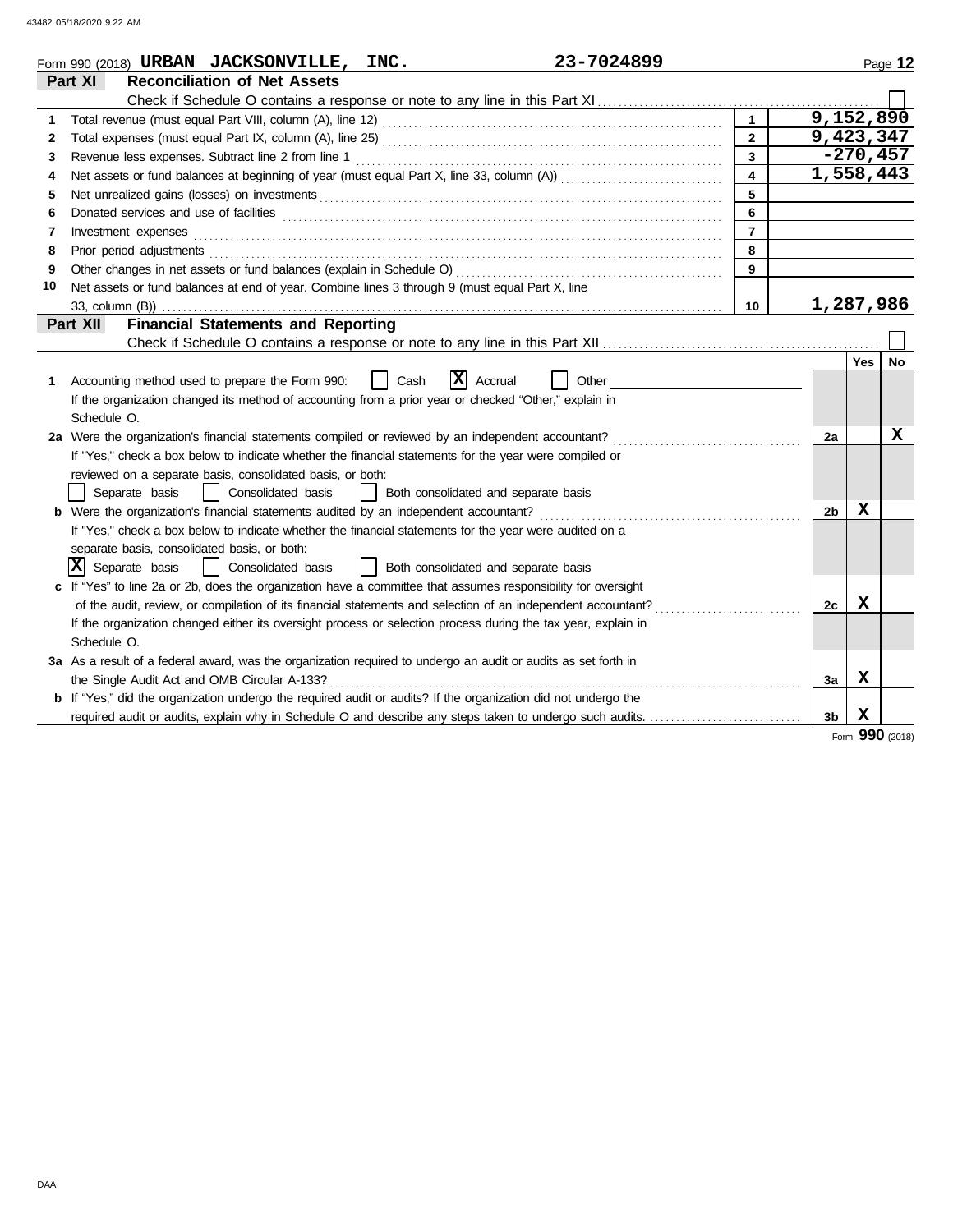43482 05/18/2020 9:22 AM

| <b>SCHEDULE A</b>                     |                                                                                                                          | <b>Public Charity Status and Public Support</b>                                                                                                                                                                                                                 |                                                      |    |                                                                                                                                                                                                                                                           | OMB No. 1545-0047                    |  |
|---------------------------------------|--------------------------------------------------------------------------------------------------------------------------|-----------------------------------------------------------------------------------------------------------------------------------------------------------------------------------------------------------------------------------------------------------------|------------------------------------------------------|----|-----------------------------------------------------------------------------------------------------------------------------------------------------------------------------------------------------------------------------------------------------------|--------------------------------------|--|
| (Form 990 or 990-EZ)                  | Complete if the organization is a section $501(c)(3)$ organization or a section $4947(a)(1)$ nonexempt charitable trust. |                                                                                                                                                                                                                                                                 |                                                      |    |                                                                                                                                                                                                                                                           |                                      |  |
| Department of the Treasury            | La Attach to Form 990 or Form 990-EZ.                                                                                    |                                                                                                                                                                                                                                                                 |                                                      |    |                                                                                                                                                                                                                                                           |                                      |  |
| Internal Revenue Service              |                                                                                                                          | <b>u</b> Go to www.irs.gov/Form990 for instructions and the latest information.                                                                                                                                                                                 |                                                      |    |                                                                                                                                                                                                                                                           | Open to Public<br>Inspection         |  |
| Name of the organization              |                                                                                                                          |                                                                                                                                                                                                                                                                 |                                                      |    | Employer identification number                                                                                                                                                                                                                            |                                      |  |
| Part I                                | URBAN JACKSONVILLE, INC.                                                                                                 |                                                                                                                                                                                                                                                                 |                                                      |    | 23-7024899<br>Reason for Public Charity Status (All organizations must complete this part.) See instructions.                                                                                                                                             |                                      |  |
|                                       |                                                                                                                          | The organization is not a private foundation because it is: (For lines 1 through 12, check only one box.)                                                                                                                                                       |                                                      |    |                                                                                                                                                                                                                                                           |                                      |  |
| 1                                     |                                                                                                                          | A church, convention of churches, or association of churches described in section 170(b)(1)(A)(i).                                                                                                                                                              |                                                      |    |                                                                                                                                                                                                                                                           |                                      |  |
| 2                                     |                                                                                                                          | A school described in section 170(b)(1)(A)(ii). (Attach Schedule E (Form 990 or 990-EZ).)                                                                                                                                                                       |                                                      |    |                                                                                                                                                                                                                                                           |                                      |  |
| 3                                     |                                                                                                                          | A hospital or a cooperative hospital service organization described in section 170(b)(1)(A)(iii).                                                                                                                                                               |                                                      |    |                                                                                                                                                                                                                                                           |                                      |  |
| 4                                     |                                                                                                                          |                                                                                                                                                                                                                                                                 |                                                      |    | A medical research organization operated in conjunction with a hospital described in section 170(b)(1)(A)(iii). Enter the hospital's name,                                                                                                                |                                      |  |
| city, and state:                      |                                                                                                                          |                                                                                                                                                                                                                                                                 |                                                      |    |                                                                                                                                                                                                                                                           |                                      |  |
| 5                                     | section 170(b)(1)(A)(iv). (Complete Part II.)                                                                            | An organization operated for the benefit of a college or university owned or operated by a governmental unit described in                                                                                                                                       |                                                      |    |                                                                                                                                                                                                                                                           |                                      |  |
| 6                                     |                                                                                                                          | A federal, state, or local government or governmental unit described in section 170(b)(1)(A)(v).                                                                                                                                                                |                                                      |    |                                                                                                                                                                                                                                                           |                                      |  |
| x<br>$\overline{7}$                   | described in section 170(b)(1)(A)(vi). (Complete Part II.)                                                               | An organization that normally receives a substantial part of its support from a governmental unit or from the general public                                                                                                                                    |                                                      |    |                                                                                                                                                                                                                                                           |                                      |  |
| 8                                     |                                                                                                                          | A community trust described in section 170(b)(1)(A)(vi). (Complete Part II.)                                                                                                                                                                                    |                                                      |    |                                                                                                                                                                                                                                                           |                                      |  |
| 9<br>university:                      |                                                                                                                          | An agricultural research organization described in section 170(b)(1)(A)(ix) operated in conjunction with a land-grant college<br>or university or a non-land-grant college of agriculture (see instructions). Enter the name, city, and state of the college or |                                                      |    |                                                                                                                                                                                                                                                           |                                      |  |
| 10                                    |                                                                                                                          | receipts from activities related to its exempt functions—subject to certain exceptions, and (2) no more than 33 1/3% of its<br>support from gross investment income and unrelated business taxable income (less section 511 tax) from businesses                |                                                      |    | An organization that normally receives: (1) more than 33 1/3% of its support from contributions, membership fees, and gross                                                                                                                               |                                      |  |
|                                       |                                                                                                                          | acquired by the organization after June 30, 1975. See section 509(a)(2). (Complete Part III.)                                                                                                                                                                   |                                                      |    |                                                                                                                                                                                                                                                           |                                      |  |
| 11                                    |                                                                                                                          | An organization organized and operated exclusively to test for public safety. See section 509(a)(4).                                                                                                                                                            |                                                      |    |                                                                                                                                                                                                                                                           |                                      |  |
| 12                                    |                                                                                                                          |                                                                                                                                                                                                                                                                 |                                                      |    | An organization organized and operated exclusively for the benefit of, to perform the functions of, or to carry out the purposes                                                                                                                          |                                      |  |
|                                       |                                                                                                                          | of one or more publicly supported organizations described in section 509(a)(1) or section 509(a)(2). See section 509(a)(3).                                                                                                                                     |                                                      |    | Check the box in lines 12a through 12d that describes the type of supporting organization and complete lines 12e, 12f, and 12g.                                                                                                                           |                                      |  |
| a                                     |                                                                                                                          | Type I. A supporting organization operated, supervised, or controlled by its supported organization(s), typically by giving<br>the supported organization(s) the power to regularly appoint or elect a majority of the directors or trustees of the             |                                                      |    |                                                                                                                                                                                                                                                           |                                      |  |
|                                       |                                                                                                                          | supporting organization. You must complete Part IV, Sections A and B.                                                                                                                                                                                           |                                                      |    |                                                                                                                                                                                                                                                           |                                      |  |
| b                                     |                                                                                                                          | <b>Type II.</b> A supporting organization supervised or controlled in connection with its supported organization(s), by having<br>control or management of the supporting organization vested in the same persons that control or manage the supported          |                                                      |    |                                                                                                                                                                                                                                                           |                                      |  |
| c                                     |                                                                                                                          | organization(s). You must complete Part IV, Sections A and C.                                                                                                                                                                                                   |                                                      |    | Type III functionally integrated. A supporting organization operated in connection with, and functionally integrated with,                                                                                                                                |                                      |  |
|                                       |                                                                                                                          | its supported organization(s) (see instructions). You must complete Part IV, Sections A, D, and E.                                                                                                                                                              |                                                      |    |                                                                                                                                                                                                                                                           |                                      |  |
| d                                     |                                                                                                                          |                                                                                                                                                                                                                                                                 |                                                      |    | Type III non-functionally integrated. A supporting organization operated in connection with its supported organization(s)<br>that is not functionally integrated. The organization generally must satisfy a distribution requirement and an attentiveness |                                      |  |
| е                                     |                                                                                                                          | requirement (see instructions). You must complete Part IV, Sections A and D, and Part V.<br>Check this box if the organization received a written determination from the IRS that it is a Type I, Type II, Type III                                             |                                                      |    |                                                                                                                                                                                                                                                           |                                      |  |
|                                       |                                                                                                                          | functionally integrated, or Type III non-functionally integrated supporting organization.                                                                                                                                                                       |                                                      |    |                                                                                                                                                                                                                                                           |                                      |  |
| f                                     | Enter the number of supported organizations                                                                              |                                                                                                                                                                                                                                                                 |                                                      |    |                                                                                                                                                                                                                                                           |                                      |  |
| g                                     |                                                                                                                          | Provide the following information about the supported organization(s).                                                                                                                                                                                          |                                                      |    |                                                                                                                                                                                                                                                           |                                      |  |
| (i) Name of supported<br>organization | (ii) EIN                                                                                                                 | (iii) Type of organization<br>(described on lines 1-10                                                                                                                                                                                                          | (iv) Is the organization<br>listed in your governing |    | (v) Amount of monetary<br>support (see                                                                                                                                                                                                                    | (vi) Amount of<br>other support (see |  |
|                                       |                                                                                                                          | above (see instructions))                                                                                                                                                                                                                                       | document?                                            |    | instructions)                                                                                                                                                                                                                                             | instructions)                        |  |
|                                       |                                                                                                                          |                                                                                                                                                                                                                                                                 | Yes                                                  | No |                                                                                                                                                                                                                                                           |                                      |  |
| (A)                                   |                                                                                                                          |                                                                                                                                                                                                                                                                 |                                                      |    |                                                                                                                                                                                                                                                           |                                      |  |
| (B)                                   |                                                                                                                          |                                                                                                                                                                                                                                                                 |                                                      |    |                                                                                                                                                                                                                                                           |                                      |  |
| (C)                                   |                                                                                                                          |                                                                                                                                                                                                                                                                 |                                                      |    |                                                                                                                                                                                                                                                           |                                      |  |
| (D)                                   |                                                                                                                          |                                                                                                                                                                                                                                                                 |                                                      |    |                                                                                                                                                                                                                                                           |                                      |  |
| (E)                                   |                                                                                                                          |                                                                                                                                                                                                                                                                 |                                                      |    |                                                                                                                                                                                                                                                           |                                      |  |
| Total                                 |                                                                                                                          |                                                                                                                                                                                                                                                                 |                                                      |    |                                                                                                                                                                                                                                                           |                                      |  |

**For Paperwork Reduction Act Notice, see the Instructions for Form 990 or 990-EZ.**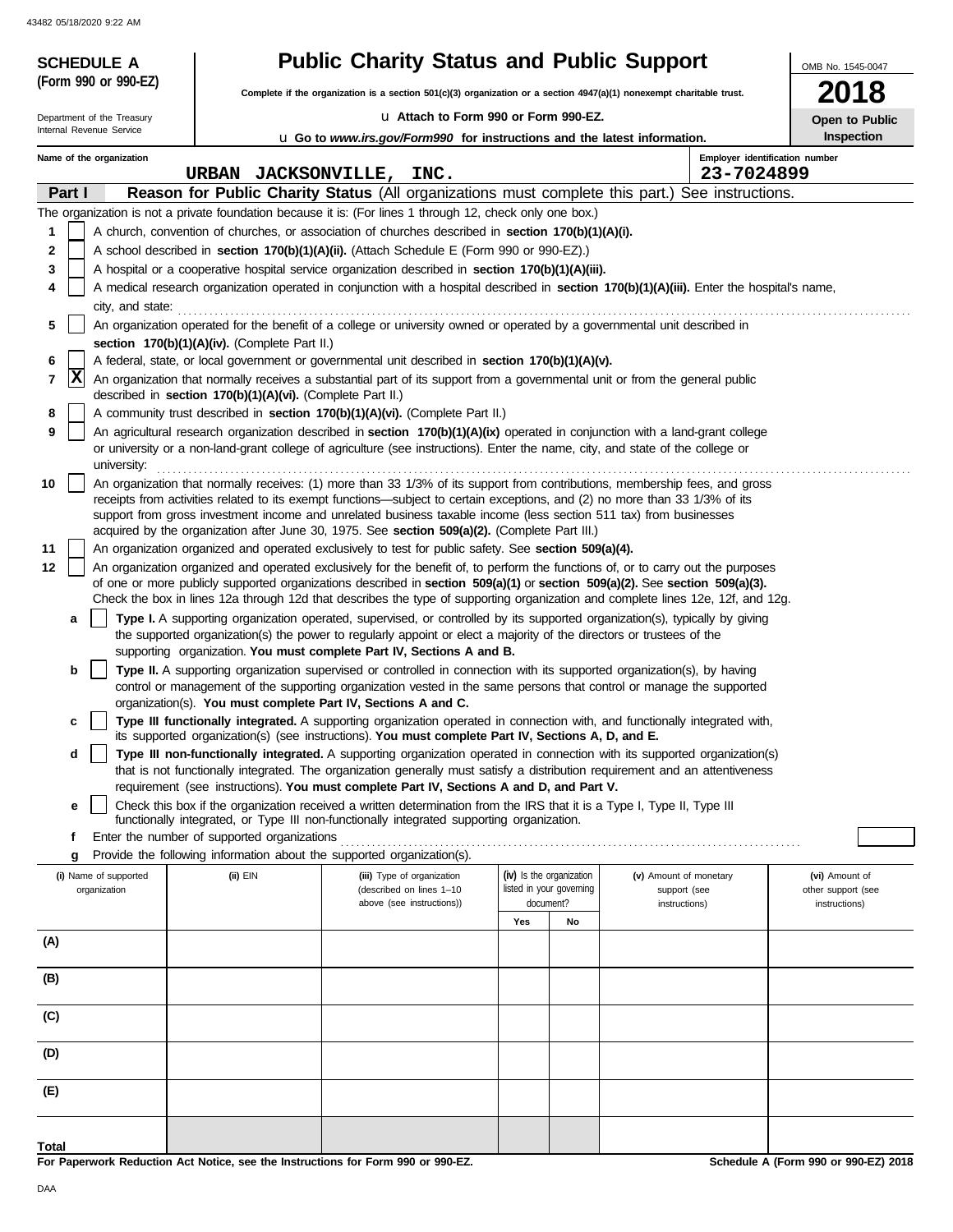|              | Schedule A (Form 990 or 990-EZ) 2018                                                                                                                                                                                           | URBAN JACKSONVILLE, INC. |          |            |            | 23-7024899 | Page 2                                 |
|--------------|--------------------------------------------------------------------------------------------------------------------------------------------------------------------------------------------------------------------------------|--------------------------|----------|------------|------------|------------|----------------------------------------|
|              | Support Schedule for Organizations Described in Sections 170(b)(1)(A)(iv) and 170(b)(1)(A)(vi)<br>Part II                                                                                                                      |                          |          |            |            |            |                                        |
|              | (Complete only if you checked the box on line 5, 7, or 8 of Part I or if the organization failed to qualify under                                                                                                              |                          |          |            |            |            |                                        |
|              | Part III. If the organization fails to qualify under the tests listed below, please complete Part III.)                                                                                                                        |                          |          |            |            |            |                                        |
|              | Section A. Public Support                                                                                                                                                                                                      |                          |          |            |            |            |                                        |
|              | Calendar year (or fiscal year beginning in)<br>$\mathbf{u}$                                                                                                                                                                    | (a) 2014                 | (b) 2015 | $(c)$ 2016 | (d) $2017$ | (e) $2018$ | (f) Total                              |
|              |                                                                                                                                                                                                                                |                          |          |            |            |            |                                        |
| 1            | Gifts, grants, contributions, and                                                                                                                                                                                              |                          |          |            |            |            |                                        |
|              | membership fees received. (Do not<br>include any "unusual grants.")                                                                                                                                                            | 1,805,670                | 736,622  | 1,316,505  | 917,922    | 1,179,141  | 5,955,860                              |
|              |                                                                                                                                                                                                                                |                          |          |            |            |            |                                        |
| $\mathbf{2}$ | Tax revenues levied for the                                                                                                                                                                                                    |                          |          |            |            |            |                                        |
|              | organization's benefit and either paid                                                                                                                                                                                         |                          |          |            |            |            |                                        |
|              | to or expended on its behalf                                                                                                                                                                                                   |                          |          |            |            |            |                                        |
| 3            | The value of services or facilities                                                                                                                                                                                            |                          |          |            |            |            |                                        |
|              | furnished by a governmental unit to the                                                                                                                                                                                        |                          |          |            |            |            |                                        |
|              | organization without charge                                                                                                                                                                                                    |                          |          |            |            |            |                                        |
| 4            | Total. Add lines 1 through 3<br>and a straight and a                                                                                                                                                                           | 1,805,670                | 736,622  | 1,316,505  | 917,922    | 1,179,141  | 5,955,860                              |
| 5            | The portion of total contributions by                                                                                                                                                                                          |                          |          |            |            |            |                                        |
|              | each person (other than a<br>governmental unit or publicly                                                                                                                                                                     |                          |          |            |            |            |                                        |
|              | supported organization) included on                                                                                                                                                                                            |                          |          |            |            |            |                                        |
|              | line 1 that exceeds 2% of the amount                                                                                                                                                                                           |                          |          |            |            |            |                                        |
|              | shown on line 11, column (f)                                                                                                                                                                                                   |                          |          |            |            |            |                                        |
| 6            | Public support. Subtract line 5 from line 4                                                                                                                                                                                    |                          |          |            |            |            | 5,955,860                              |
|              | <b>Section B. Total Support</b>                                                                                                                                                                                                |                          |          |            |            |            |                                        |
|              | Calendar year (or fiscal year beginning in)<br>$\mathbf{u}$                                                                                                                                                                    | (a) $2014$               | (b) 2015 | $(c)$ 2016 | (d) $2017$ | (e) $2018$ | (f) Total                              |
| 7            | Amounts from line 4                                                                                                                                                                                                            | 1,805,670                | 736,622  | 1,316,505  | 917,922    | 1,179,141  | 5,955,860                              |
| 8            | Gross income from interest, dividends,                                                                                                                                                                                         |                          |          |            |            |            |                                        |
|              | payments received on securities loans,<br>rents, royalties, and income from                                                                                                                                                    |                          |          |            |            |            |                                        |
|              | similar sources                                                                                                                                                                                                                |                          |          |            |            | 9,635      | 9,635                                  |
| 9            | Net income from unrelated business                                                                                                                                                                                             |                          |          |            |            |            |                                        |
|              | activities, whether or not the business                                                                                                                                                                                        |                          |          |            |            |            |                                        |
|              | is regularly carried on                                                                                                                                                                                                        |                          |          |            |            |            |                                        |
| 10           | Other income. Do not include gain or                                                                                                                                                                                           |                          |          |            |            |            |                                        |
|              | loss from the sale of capital assets                                                                                                                                                                                           |                          |          |            |            |            |                                        |
|              | (Explain in Part VI.)                                                                                                                                                                                                          | 7,431                    | 1,382    | 8,866      | 2,438      | 6,663      | 26,780                                 |
| 11           | Total support. Add lines 7 through 10                                                                                                                                                                                          |                          |          |            |            |            | 5,992,275                              |
| 12           |                                                                                                                                                                                                                                |                          |          |            |            | 12         | 32,849,080                             |
| 13           | First five years. If the Form 990 is for the organization's first, second, third, fourth, or fifth tax year as a section 501(c)(3)                                                                                             |                          |          |            |            |            |                                        |
|              |                                                                                                                                                                                                                                |                          |          |            |            |            | $\blacktriangleright \Box$             |
|              | Section C. Computation of Public Support Percentage                                                                                                                                                                            |                          |          |            |            |            |                                        |
| 14           |                                                                                                                                                                                                                                |                          |          |            |            | 14         | 99.39%                                 |
| 15           |                                                                                                                                                                                                                                |                          |          |            |            | 15         | 99.16%                                 |
| 16a          | 33 1/3% support test-2018. If the organization did not check the box on line 13, and line 14 is 33 1/3% or more, check this                                                                                                    |                          |          |            |            |            |                                        |
|              | box and stop here. The organization qualifies as a publicly supported organization [11] content content content content content of the content of the content of the content of the content of the content of the content of t |                          |          |            |            |            | $\blacktriangleright \boxed{\text{X}}$ |
| b            | 33 1/3% support test-2017. If the organization did not check a box on line 13 or 16a, and line 15 is 33 1/3% or more, check                                                                                                    |                          |          |            |            |            |                                        |
|              |                                                                                                                                                                                                                                |                          |          |            |            |            |                                        |
| 17a          | 10%-facts-and-circumstances test-2018. If the organization did not check a box on line 13, 16a, or 16b, and line 14 is                                                                                                         |                          |          |            |            |            |                                        |
|              | 10% or more, and if the organization meets the "facts-and-circumstances" test, check this box and stop here. Explain in                                                                                                        |                          |          |            |            |            |                                        |
|              | Part VI how the organization meets the "facts-and-circumstances" test. The organization qualifies as a publicly supported                                                                                                      |                          |          |            |            |            |                                        |
|              |                                                                                                                                                                                                                                |                          |          |            |            |            |                                        |
| b            | organization<br>10%-facts-and-circumstances test-2017. If the organization did not check a box on line 13, 16a, 16b, or 17a, and line                                                                                          |                          |          |            |            |            |                                        |
|              |                                                                                                                                                                                                                                |                          |          |            |            |            |                                        |
|              | 15 is 10% or more, and if the organization meets the "facts-and-circumstances" test, check this box and stop here.                                                                                                             |                          |          |            |            |            |                                        |
|              | Explain in Part VI how the organization meets the "facts-and-circumstances" test. The organization qualifies as a publicly                                                                                                     |                          |          |            |            |            |                                        |
|              | supported organization contains and contains a supported organization of the supported organization contains and contains a supported organization contains a supported organization contains a supported or support of the su |                          |          |            |            |            |                                        |
| 18           | Private foundation. If the organization did not check a box on line 13, 16a, 16b, 17a, or 17b, check this box and see                                                                                                          |                          |          |            |            |            |                                        |
|              | <b>instructions</b>                                                                                                                                                                                                            |                          |          |            |            |            |                                        |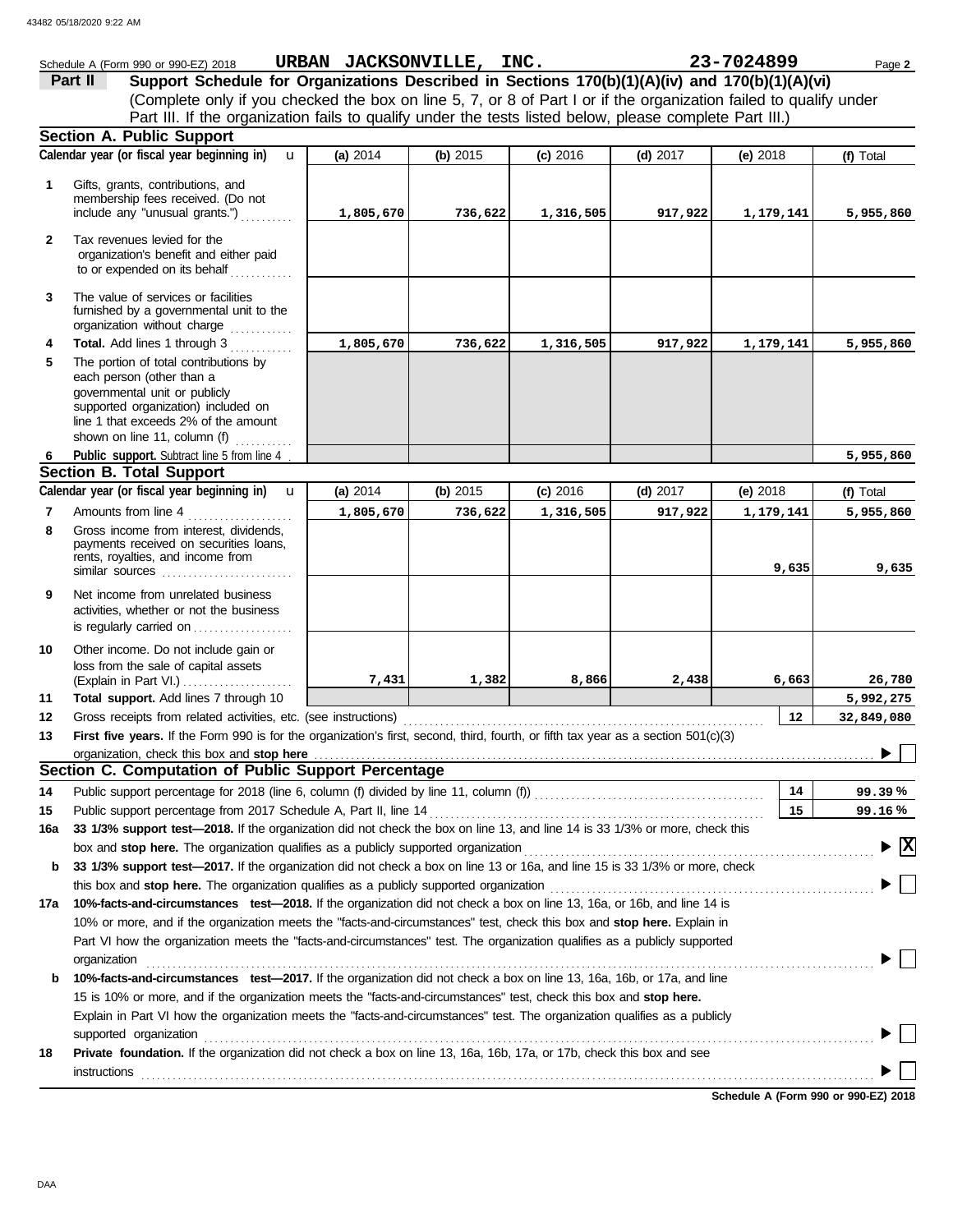# Schedule A (Form 990 or 990-EZ) 2018 Page **3 URBAN JACKSONVILLE, INC. 23-7024899**

**Part III** Support Schedule for Organizations Described in Section 509(a)(2) (Complete only if you checked the box on line 10 of Part I or if the organization failed to qualify under Part II. If the organization fails to qualify under the tests listed below, please complete Part II.)

|     | <b>Section A. Public Support</b>                                                                                                                                                       |          |          |            |            |            |           |
|-----|----------------------------------------------------------------------------------------------------------------------------------------------------------------------------------------|----------|----------|------------|------------|------------|-----------|
|     | Calendar year (or fiscal year beginning in)<br>u                                                                                                                                       | (a) 2014 | (b) 2015 | $(c)$ 2016 | (d) $2017$ | (e) $2018$ | (f) Total |
| 1   | Gifts, grants, contributions, and membership<br>fees received. (Do not include any "unusual grants.").                                                                                 |          |          |            |            |            |           |
| 2   | Gross receipts from admissions, merchandise<br>sold or services performed, or facilities<br>furnished in any activity that is related to the<br>organization's tax-exempt purpose      |          |          |            |            |            |           |
| 3   | Gross receipts from activities that are not an<br>unrelated trade or business under section 513                                                                                        |          |          |            |            |            |           |
| 4   | Tax revenues levied for the<br>organization's benefit and either paid<br>to or expended on its behalf                                                                                  |          |          |            |            |            |           |
| 5   | The value of services or facilities<br>furnished by a governmental unit to the<br>organization without charge                                                                          |          |          |            |            |            |           |
| 6   | Total. Add lines 1 through 5                                                                                                                                                           |          |          |            |            |            |           |
| 7a  | Amounts included on lines 1, 2, and 3<br>received from disqualified persons                                                                                                            |          |          |            |            |            |           |
| b   | Amounts included on lines 2 and 3<br>received from other than disqualified<br>persons that exceed the greater of \$5,000<br>or 1% of the amount on line 13 for the year $\frac{1}{10}$ |          |          |            |            |            |           |
| c   | Add lines 7a and 7b<br>.                                                                                                                                                               |          |          |            |            |            |           |
| 8   | Public support. (Subtract line 7c from                                                                                                                                                 |          |          |            |            |            |           |
|     | <b>Section B. Total Support</b>                                                                                                                                                        |          |          |            |            |            |           |
|     | Calendar year (or fiscal year beginning in)<br>$\mathbf{u}$                                                                                                                            | (a) 2014 | (b) 2015 | $(c)$ 2016 |            | (e) 2018   | (f) Total |
| 9   |                                                                                                                                                                                        |          |          |            | (d) $2017$ |            |           |
|     | Amounts from line 6                                                                                                                                                                    |          |          |            |            |            |           |
| 10a | Gross income from interest, dividends,<br>payments received on securities loans, rents,<br>royalties, and income from similar sources                                                  |          |          |            |            |            |           |
| b   | Unrelated business taxable income (less<br>section 511 taxes) from businesses<br>acquired after June 30, 1975                                                                          |          |          |            |            |            |           |
| c   | Add lines 10a and 10b                                                                                                                                                                  |          |          |            |            |            |           |
| 11  | Net income from unrelated business<br>activities not included in line 10b, whether<br>or not the business is regularly carried on                                                      |          |          |            |            |            |           |
| 12  | Other income. Do not include gain or<br>loss from the sale of capital assets<br>(Explain in Part VI.)                                                                                  |          |          |            |            |            |           |
| 13  | Total support. (Add lines 9, 10c, 11,                                                                                                                                                  |          |          |            |            |            |           |
|     | and $12.$ )<br>First five years. If the Form 990 is for the organization's first, second, third, fourth, or fifth tax year as a section 501(c)(3)                                      |          |          |            |            |            |           |
| 14  | organization, check this box and stop here                                                                                                                                             |          |          |            |            |            |           |
|     | Section C. Computation of Public Support Percentage                                                                                                                                    |          |          |            |            |            |           |
| 15  |                                                                                                                                                                                        |          |          |            |            | 15         | %         |
| 16  |                                                                                                                                                                                        |          |          |            |            | 16         | %         |
|     | Section D. Computation of Investment Income Percentage                                                                                                                                 |          |          |            |            |            |           |
| 17  |                                                                                                                                                                                        |          |          |            |            | 17         | %         |
| 18  | Investment income percentage from 2017 Schedule A, Part III, line 17                                                                                                                   |          |          |            |            | 18         | %         |
| 19a | 33 1/3% support tests-2018. If the organization did not check the box on line 14, and line 15 is more than 33 1/3%, and line                                                           |          |          |            |            |            |           |
|     | 17 is not more than 33 1/3%, check this box and stop here. The organization qualifies as a publicly supported organization                                                             |          |          |            |            |            |           |
| b   | 33 1/3% support tests—2017. If the organization did not check a box on line 14 or line 19a, and line 16 is more than 33 1/3%, and                                                      |          |          |            |            |            |           |
|     |                                                                                                                                                                                        |          |          |            |            |            |           |
| 20  |                                                                                                                                                                                        |          |          |            |            |            |           |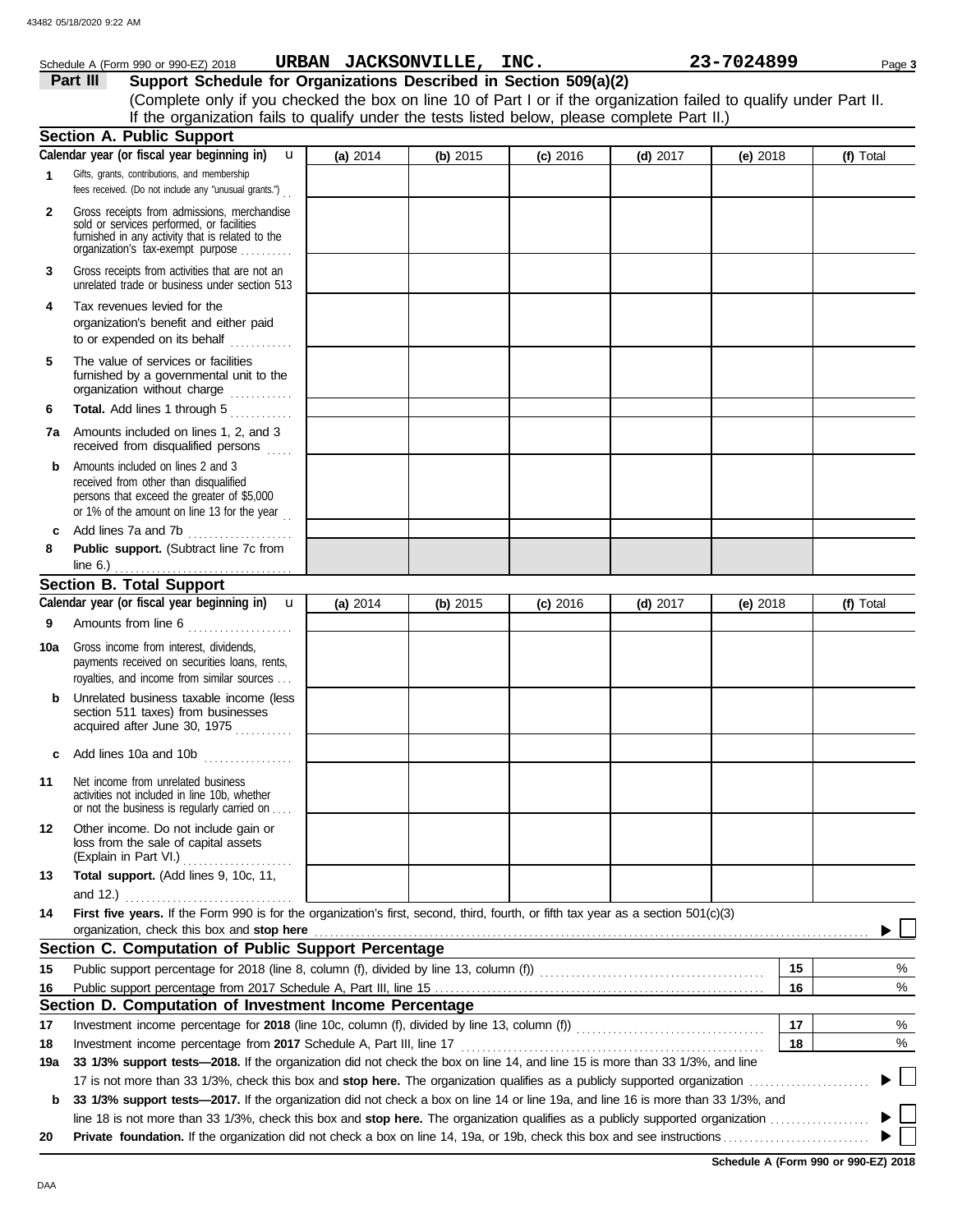|              | URBAN JACKSONVILLE, INC.<br>Schedule A (Form 990 or 990-EZ) 2018                                                                                                                                     | 23-7024899                           |     | Page 4 |
|--------------|------------------------------------------------------------------------------------------------------------------------------------------------------------------------------------------------------|--------------------------------------|-----|--------|
| Part IV      | <b>Supporting Organizations</b>                                                                                                                                                                      |                                      |     |        |
|              | (Complete only if you checked a box in line 12 on Part I. If you checked 12a of Part I, complete Sections A                                                                                          |                                      |     |        |
|              | and B. If you checked 12b of Part I, complete Sections A and C. If you checked 12c of Part I, complete                                                                                               |                                      |     |        |
|              | Sections A, D, and E. If you checked 12d of Part I, complete Sections A and D, and complete Part V.)                                                                                                 |                                      |     |        |
|              | <b>Section A. All Supporting Organizations</b>                                                                                                                                                       |                                      |     |        |
|              |                                                                                                                                                                                                      |                                      | Yes | No     |
| $\mathbf{1}$ | Are all of the organization's supported organizations listed by name in the organization's governing                                                                                                 |                                      |     |        |
|              | documents? If "No," describe in Part VI how the supported organizations are designated. If designated by                                                                                             |                                      |     |        |
|              | class or purpose, describe the designation. If historic and continuing relationship, explain.                                                                                                        | 1                                    |     |        |
| 2            | Did the organization have any supported organization that does not have an IRS determination of status                                                                                               |                                      |     |        |
|              | under section 509(a)(1) or (2)? If "Yes," explain in Part VI how the organization determined that the supported                                                                                      |                                      |     |        |
|              | organization was described in section 509(a)(1) or (2).                                                                                                                                              | 2                                    |     |        |
| За           | Did the organization have a supported organization described in section $501(c)(4)$ , (5), or (6)? If "Yes," answer                                                                                  |                                      |     |        |
|              | $(b)$ and $(c)$ below.                                                                                                                                                                               | За                                   |     |        |
| b            | Did the organization confirm that each supported organization qualified under section $501(c)(4)$ , $(5)$ , or $(6)$ and                                                                             |                                      |     |        |
|              | satisfied the public support tests under section $509(a)(2)$ ? If "Yes," describe in Part VI when and how the                                                                                        |                                      |     |        |
|              | organization made the determination.                                                                                                                                                                 | 3b                                   |     |        |
| c            | Did the organization ensure that all support to such organizations was used exclusively for section $170(c)(2)(B)$                                                                                   |                                      |     |        |
|              | purposes? If "Yes," explain in Part VI what controls the organization put in place to ensure such use.                                                                                               | 3c                                   |     |        |
| 4a           | Was any supported organization not organized in the United States ("foreign supported organization")? If                                                                                             |                                      |     |        |
|              | "Yes," and if you checked 12a or 12b in Part I, answer (b) and (c) below.                                                                                                                            | 4a                                   |     |        |
| b            | Did the organization have ultimate control and discretion in deciding whether to make grants to the foreign                                                                                          |                                      |     |        |
|              | supported organization? If "Yes," describe in Part VI how the organization had such control and discretion                                                                                           |                                      |     |        |
|              | despite being controlled or supervised by or in connection with its supported organizations.                                                                                                         | 4b                                   |     |        |
| c            | Did the organization support any foreign supported organization that does not have an IRS determination                                                                                              |                                      |     |        |
|              | under sections $501(c)(3)$ and $509(a)(1)$ or (2)? If "Yes," explain in Part VI what controls the organization used                                                                                  |                                      |     |        |
|              | to ensure that all support to the foreign supported organization was used exclusively for section $170(c)(2)(B)$                                                                                     |                                      |     |        |
|              | purposes.                                                                                                                                                                                            | 4c                                   |     |        |
| 5a           | Did the organization add, substitute, or remove any supported organizations during the tax year? If "Yes,"                                                                                           |                                      |     |        |
|              | answer (b) and (c) below (if applicable). Also, provide detail in Part VI, including (i) the names and EIN                                                                                           |                                      |     |        |
|              | numbers of the supported organizations added, substituted, or removed; (ii) the reasons for each such action;                                                                                        |                                      |     |        |
|              | (iii) the authority under the organization's organizing document authorizing such action; and (iv) how the action                                                                                    |                                      |     |        |
|              | was accomplished (such as by amendment to the organizing document).                                                                                                                                  | 5a                                   |     |        |
| b            | Type I or Type II only. Was any added or substituted supported organization part of a class already                                                                                                  |                                      |     |        |
|              | designated in the organization's organizing document?                                                                                                                                                | 5b                                   |     |        |
|              | Substitutions only. Was the substitution the result of an event beyond the organization's control?                                                                                                   | 5c                                   |     |        |
|              | Did the organization provide support (whether in the form of grants or the provision of services or facilities) to                                                                                   |                                      |     |        |
|              | anyone other than (i) its supported organizations, (ii) individuals that are part of the charitable class benefited                                                                                  |                                      |     |        |
|              | by one or more of its supported organizations, or (iii) other supporting organizations that also support or                                                                                          |                                      |     |        |
|              | benefit one or more of the filing organization's supported organizations? If "Yes," provide detail in Part VI.                                                                                       | 6                                    |     |        |
| 7            | Did the organization provide a grant, loan, compensation, or other similar payment to a substantial contributor                                                                                      |                                      |     |        |
|              | (as defined in section $4958(c)(3)(C)$ ), a family member of a substantial contributor, or a 35% controlled entity                                                                                   |                                      |     |        |
|              | with regard to a substantial contributor? If "Yes," complete Part I of Schedule L (Form 990 or 990-EZ).                                                                                              | 7                                    |     |        |
| 8            | Did the organization make a loan to a disqualified person (as defined in section 4958) not described in line 7?                                                                                      |                                      |     |        |
|              | If "Yes," complete Part I of Schedule L (Form 990 or 990-EZ).                                                                                                                                        | 8                                    |     |        |
| 9a           | Was the organization controlled directly or indirectly at any time during the tax year by one or more                                                                                                |                                      |     |        |
|              | disqualified persons as defined in section 4946 (other than foundation managers and organizations described<br>in section 509(a)(1) or (2))? If "Yes," provide detail in Part VI.                    | 9a                                   |     |        |
|              |                                                                                                                                                                                                      |                                      |     |        |
| b            | Did one or more disqualified persons (as defined in line 9a) hold a controlling interest in any entity in which<br>the supporting organization had an interest? If "Yes," provide detail in Part VI. | 9b                                   |     |        |
|              | Did a disqualified person (as defined in line 9a) have an ownership interest in, or derive any personal benefit                                                                                      |                                      |     |        |
| c            | from, assets in which the supporting organization also had an interest? If "Yes," provide detail in Part VI.                                                                                         | 9c                                   |     |        |
| 10a          | Was the organization subject to the excess business holdings rules of section 4943 because of section                                                                                                |                                      |     |        |
|              | 4943(f) (regarding certain Type II supporting organizations, and all Type III non-functionally integrated                                                                                            |                                      |     |        |
|              | supporting organizations)? If "Yes," answer 10b below.                                                                                                                                               | 10a                                  |     |        |
|              | Did the organization have any excess business holdings in the tax year? (Use Schedule C, Form 4720, to                                                                                               |                                      |     |        |
| b            | determine whether the organization had excess business holdings.)                                                                                                                                    | 10b                                  |     |        |
|              |                                                                                                                                                                                                      | Schedule A (Form 990 or 990-EZ) 2018 |     |        |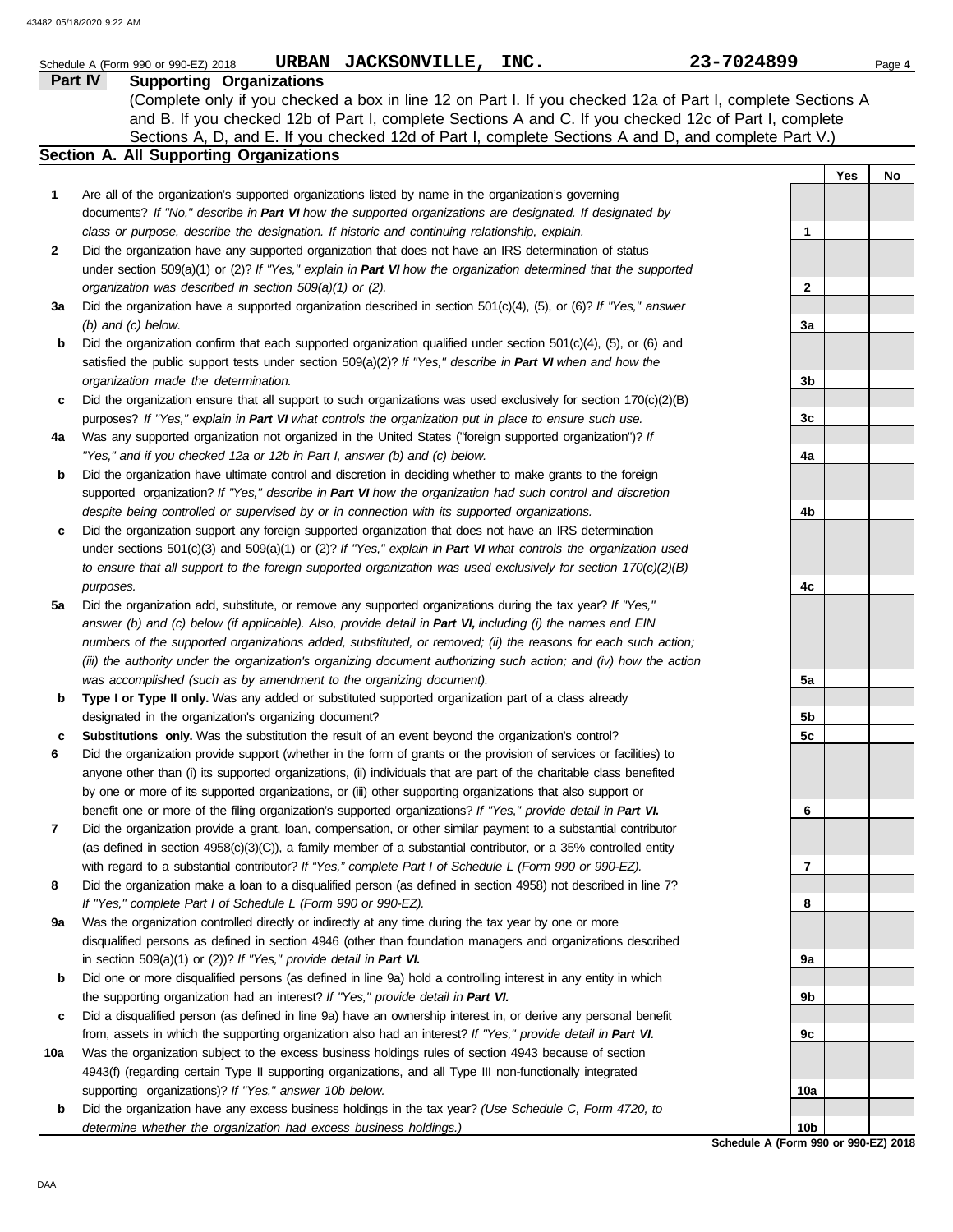**Part IV Supporting Organizations** *(continued)*

|     |                                                                                                                                                           |                 | Yes | No |
|-----|-----------------------------------------------------------------------------------------------------------------------------------------------------------|-----------------|-----|----|
| 11  | Has the organization accepted a gift or contribution from any of the following persons?                                                                   |                 |     |    |
| а   | A person who directly or indirectly controls, either alone or together with persons described in (b) and (c)                                              |                 |     |    |
|     | below, the governing body of a supported organization?                                                                                                    | 11a             |     |    |
| b   | A family member of a person described in (a) above?                                                                                                       | 11 <sub>b</sub> |     |    |
|     | A 35% controlled entity of a person described in (a) or (b) above? If "Yes" to a, b, or c, provide detail in Part VI.                                     | 11c             |     |    |
| c   | <b>Section B. Type I Supporting Organizations</b>                                                                                                         |                 |     |    |
|     |                                                                                                                                                           |                 |     |    |
|     |                                                                                                                                                           |                 | Yes | No |
| 1   | Did the directors, trustees, or membership of one or more supported organizations have the power to                                                       |                 |     |    |
|     | regularly appoint or elect at least a majority of the organization's directors or trustees at all times during the                                        |                 |     |    |
|     | tax year? If "No," describe in Part VI how the supported organization(s) effectively operated, supervised, or                                             |                 |     |    |
|     | controlled the organization's activities. If the organization had more than one supported organization,                                                   |                 |     |    |
|     | describe how the powers to appoint and/or remove directors or trustees were allocated among the supported                                                 |                 |     |    |
|     | organizations and what conditions or restrictions, if any, applied to such powers during the tax year.                                                    | 1               |     |    |
| 2   | Did the organization operate for the benefit of any supported organization other than the supported                                                       |                 |     |    |
|     | organization(s) that operated, supervised, or controlled the supporting organization? If "Yes," explain in Part                                           |                 |     |    |
|     | VI how providing such benefit carried out the purposes of the supported organization(s) that operated,                                                    |                 |     |    |
|     | supervised, or controlled the supporting organization.                                                                                                    | $\mathbf{2}$    |     |    |
|     | Section C. Type II Supporting Organizations                                                                                                               |                 |     |    |
|     |                                                                                                                                                           |                 |     |    |
|     |                                                                                                                                                           |                 | Yes | No |
| 1   | Were a majority of the organization's directors or trustees during the tax year also a majority of the directors                                          |                 |     |    |
|     | or trustees of each of the organization's supported organization(s)? If "No," describe in Part VI how control                                             |                 |     |    |
|     | or management of the supporting organization was vested in the same persons that controlled or managed                                                    |                 |     |    |
|     | the supported organization(s).                                                                                                                            | 1               |     |    |
|     | Section D. All Type III Supporting Organizations                                                                                                          |                 |     |    |
|     |                                                                                                                                                           |                 | Yes | No |
| 1   | Did the organization provide to each of its supported organizations, by the last day of the fifth month of the                                            |                 |     |    |
|     | organization's tax year, (i) a written notice describing the type and amount of support provided during the prior tax                                     |                 |     |    |
|     | year, (ii) a copy of the Form 990 that was most recently filed as of the date of notification, and (iii) copies of the                                    |                 |     |    |
|     | organization's governing documents in effect on the date of notification, to the extent not previously provided?                                          | 1               |     |    |
|     |                                                                                                                                                           |                 |     |    |
| 2   | Were any of the organization's officers, directors, or trustees either (i) appointed or elected by the supported                                          |                 |     |    |
|     | organization(s) or (ii) serving on the governing body of a supported organization? If "No," explain in Part VI how                                        |                 |     |    |
|     | the organization maintained a close and continuous working relationship with the supported organization(s).                                               | $\mathbf{2}$    |     |    |
| 3   | By reason of the relationship described in (2), did the organization's supported organizations have a                                                     |                 |     |    |
|     | significant voice in the organization's investment policies and in directing the use of the organization's                                                |                 |     |    |
|     | income or assets at all times during the tax year? If "Yes," describe in Part VI the role the organization's                                              |                 |     |    |
|     | supported organizations played in this regard.                                                                                                            | 3               |     |    |
|     | Section E. Type III Functionally-Integrated Supporting Organizations                                                                                      |                 |     |    |
| 1   | Check the box next to the method that the organization used to satisfy the Integral Part Test during the year (see instructions).                         |                 |     |    |
| а   | The organization satisfied the Activities Test. Complete line 2 below.                                                                                    |                 |     |    |
| b   | The organization is the parent of each of its supported organizations. Complete line 3 below.                                                             |                 |     |    |
| c   | The organization supported a governmental entity. Describe in Part VI how you supported a government entity (see instructions).                           |                 |     |    |
|     |                                                                                                                                                           |                 |     |    |
|     | Activities Test. Answer (a) and (b) below.                                                                                                                |                 | Yes | No |
| 2   |                                                                                                                                                           |                 |     |    |
| a   | Did substantially all of the organization's activities during the tax year directly further the exempt purposes of                                        |                 |     |    |
|     | the supported organization(s) to which the organization was responsive? If "Yes," then in Part VI identify                                                |                 |     |    |
|     | those supported organizations and explain how these activities directly furthered their exempt purposes,                                                  |                 |     |    |
|     | how the organization was responsive to those supported organizations, and how the organization determined                                                 |                 |     |    |
|     | that these activities constituted substantially all of its activities.                                                                                    | 2a              |     |    |
| b   | Did the activities described in (a) constitute activities that, but for the organization's involvement, one or more                                       |                 |     |    |
|     | of the organization's supported organization(s) would have been engaged in? If "Yes," explain in Part VI the                                              |                 |     |    |
|     | reasons for the organization's position that its supported organization(s) would have engaged in these                                                    |                 |     |    |
|     | activities but for the organization's involvement.                                                                                                        | 2b              |     |    |
| 3   | Parent of Supported Organizations. Answer (a) and (b) below.                                                                                              |                 |     |    |
| а   | Did the organization have the power to regularly appoint or elect a majority of the officers, directors, or                                               |                 |     |    |
|     |                                                                                                                                                           | За              |     |    |
|     | trustees of each of the supported organizations? Provide details in Part VI.                                                                              |                 |     |    |
| b   | Did the organization exercise a substantial degree of direction over the policies, programs, and activities of each                                       |                 |     |    |
| DAA | of its supported organizations? If "Yes," describe in Part VI the role played by the organization in this regard.<br>Schedule A (Form 990 or 990-EZ) 2018 | 3b              |     |    |
|     |                                                                                                                                                           |                 |     |    |
|     |                                                                                                                                                           |                 |     |    |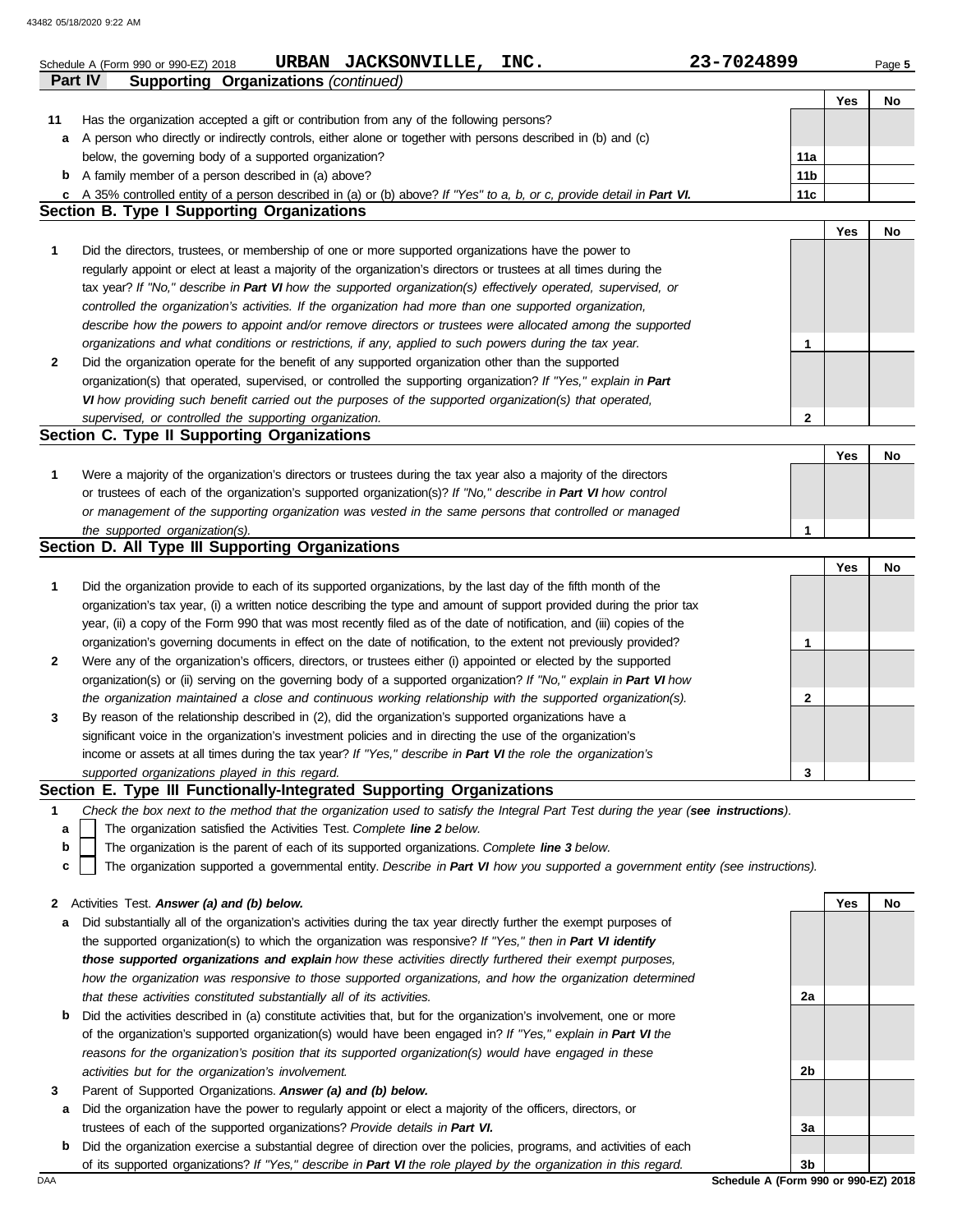| URBAN JACKSONVILLE, INC.<br>Schedule A (Form 990 or 990-EZ) 2018                                                                      |                | 23-7024899     | Page 6                         |
|---------------------------------------------------------------------------------------------------------------------------------------|----------------|----------------|--------------------------------|
| Type III Non-Functionally Integrated 509(a)(3) Supporting Organizations<br>Part V                                                     |                |                |                                |
| Check here if the organization satisfied the Integral Part Test as a qualifying trust on Nov. 20, 1970 (explain in Part VI). See<br>1 |                |                |                                |
| instructions. All other Type III non-functionally integrated supporting organizations must complete Sections A through E.             |                |                |                                |
| Section A - Adjusted Net Income                                                                                                       |                | (A) Prior Year | (B) Current Year<br>(optional) |
| Net short-term capital gain<br>1                                                                                                      | 1              |                |                                |
| 2<br>Recoveries of prior-year distributions                                                                                           | $\mathbf{2}$   |                |                                |
| 3<br>Other gross income (see instructions)                                                                                            | 3              |                |                                |
| Add lines 1 through 3.<br>4                                                                                                           | 4              |                |                                |
| 5<br>Depreciation and depletion                                                                                                       | 5              |                |                                |
| Portion of operating expenses paid or incurred for production or<br>6                                                                 |                |                |                                |
| collection of gross income or for management, conservation, or                                                                        |                |                |                                |
| maintenance of property held for production of income (see instructions)                                                              | 6              |                |                                |
| $\overline{7}$<br>Other expenses (see instructions)                                                                                   | $\overline{7}$ |                |                                |
| 8<br>Adjusted Net Income (subtract lines 5, 6, and 7 from line 4)                                                                     | 8              |                |                                |
| Section B - Minimum Asset Amount                                                                                                      |                | (A) Prior Year | (B) Current Year<br>(optional) |
| Aggregate fair market value of all non-exempt-use assets (see<br>1                                                                    |                |                |                                |
| instructions for short tax year or assets held for part of year):                                                                     |                |                |                                |
| <b>a</b> Average monthly value of securities                                                                                          | 1a             |                |                                |
| <b>b</b> Average monthly cash balances                                                                                                | 1b             |                |                                |
| Fair market value of other non-exempt-use assets<br>C                                                                                 | 1 <sub>c</sub> |                |                                |
| <b>d Total</b> (add lines 1a, 1b, and 1c)                                                                                             | 1d             |                |                                |
| Discount claimed for blockage or other<br>e                                                                                           |                |                |                                |
| factors (explain in detail in Part VI):                                                                                               |                |                |                                |
| $\mathbf{2}$<br>Acquisition indebtedness applicable to non-exempt-use assets                                                          | $\mathbf{2}$   |                |                                |
| Subtract line 2 from line 1d.<br>3                                                                                                    | 3              |                |                                |
| Cash deemed held for exempt use. Enter 1-1/2% of line 3 (for greater amount,<br>4                                                     |                |                |                                |
| see instructions).                                                                                                                    | 4              |                |                                |
| 5<br>Net value of non-exempt-use assets (subtract line 4 from line 3)                                                                 | 5              |                |                                |
| 6<br>Multiply line 5 by .035.                                                                                                         | 6              |                |                                |
| $\overline{7}$<br>Recoveries of prior-year distributions                                                                              | $\overline{7}$ |                |                                |
| 8<br>Minimum Asset Amount (add line 7 to line 6)                                                                                      | 8              |                |                                |
| Section C - Distributable Amount                                                                                                      |                |                | <b>Current Year</b>            |
| Adjusted net income for prior year (from Section A, line 8, Column A)<br>1                                                            | 1              |                |                                |
| $\mathbf{2}$<br>Enter 85% of line 1.                                                                                                  | $\mathbf 2$    |                |                                |
| 3<br>Minimum asset amount for prior year (from Section B, line 8, Column A)                                                           | 3              |                |                                |
| Enter greater of line 2 or line 3.<br>4                                                                                               | 4              |                |                                |
| Income tax imposed in prior year<br>5                                                                                                 | 5              |                |                                |
| Distributable Amount. Subtract line 5 from line 4, unless subject to<br>6                                                             |                |                |                                |
| emergency temporary reduction (see instructions).                                                                                     | 6              |                |                                |

**7** instructions). Check here if the current year is the organization's first as a non-functionally integrated Type III supporting organization (see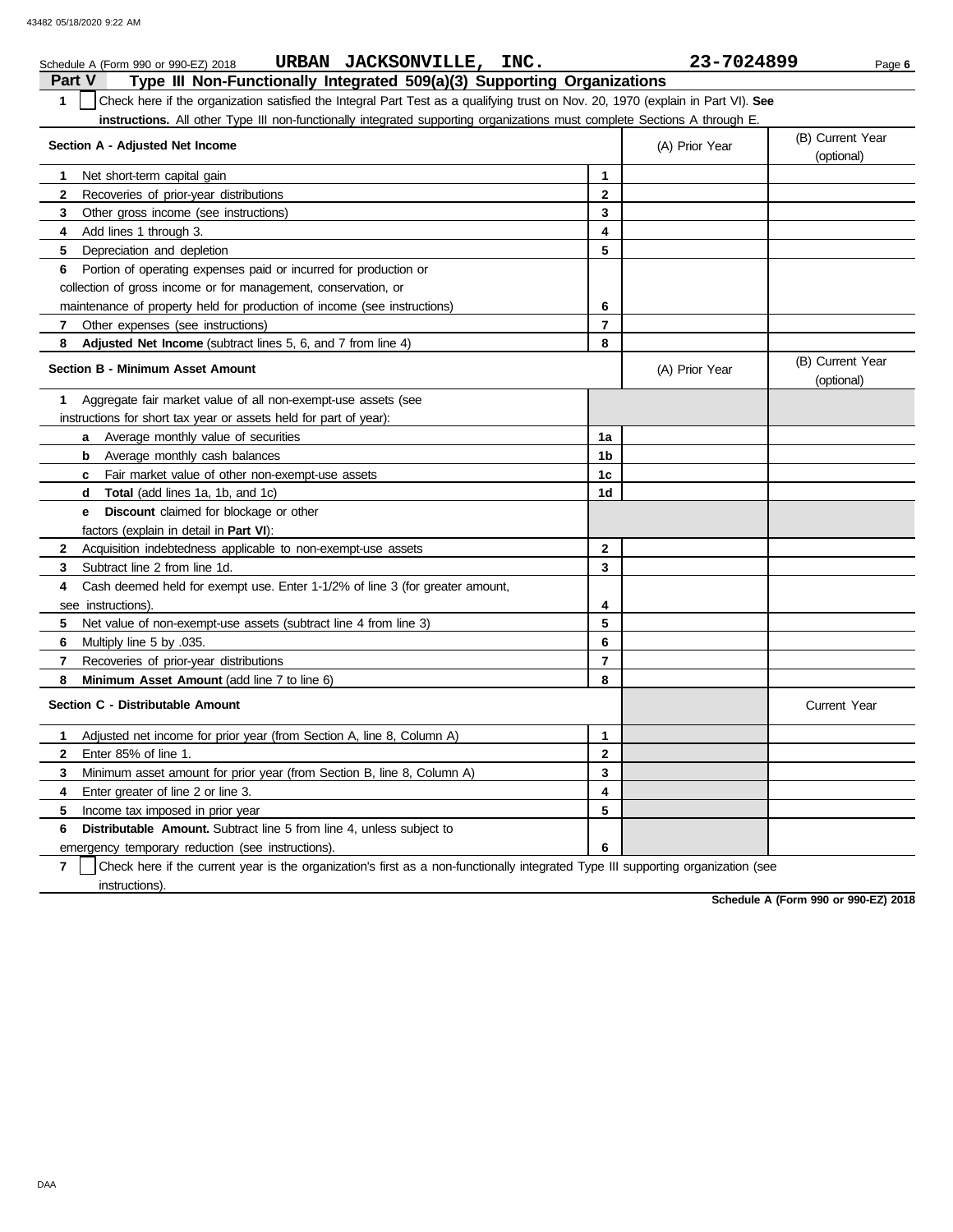|              | URBAN JACKSONVILLE, INC.<br>Schedule A (Form 990 or 990-EZ) 2018                                           |                                    | 23-7024899                                    | Page 7                                           |
|--------------|------------------------------------------------------------------------------------------------------------|------------------------------------|-----------------------------------------------|--------------------------------------------------|
| Part V       | Type III Non-Functionally Integrated 509(a)(3) Supporting Organizations (continued)                        |                                    |                                               |                                                  |
|              | <b>Section D - Distributions</b>                                                                           |                                    |                                               | <b>Current Year</b>                              |
| 1            | Amounts paid to supported organizations to accomplish exempt purposes                                      |                                    |                                               |                                                  |
| 2            | Amounts paid to perform activity that directly furthers exempt purposes of supported                       |                                    |                                               |                                                  |
|              | organizations, in excess of income from activity                                                           |                                    |                                               |                                                  |
| 3            | Administrative expenses paid to accomplish exempt purposes of supported organizations                      |                                    |                                               |                                                  |
| 4            | Amounts paid to acquire exempt-use assets                                                                  |                                    |                                               |                                                  |
| 5            | Qualified set-aside amounts (prior IRS approval required)                                                  |                                    |                                               |                                                  |
| 6            | Other distributions (describe in Part VI). See instructions.                                               |                                    |                                               |                                                  |
| 7            | Total annual distributions. Add lines 1 through 6.                                                         |                                    |                                               |                                                  |
| 8            | Distributions to attentive supported organizations to which the organization is responsive                 |                                    |                                               |                                                  |
|              | (provide details in Part VI). See instructions.                                                            |                                    |                                               |                                                  |
| 9            | Distributable amount for 2018 from Section C, line 6                                                       |                                    |                                               |                                                  |
| 10           | Line 8 amount divided by line 9 amount                                                                     |                                    |                                               |                                                  |
|              | <b>Section E - Distribution Allocations (see instructions)</b>                                             | (i)<br><b>Excess Distributions</b> | (ii)<br><b>Underdistributions</b><br>Pre-2018 | (iii)<br><b>Distributable</b><br>Amount for 2018 |
| 1.           | Distributable amount for 2018 from Section C, line 6                                                       |                                    |                                               |                                                  |
| $\mathbf{2}$ | Underdistributions, if any, for years prior to 2018<br>(reasonable cause required-explain in Part VI). See |                                    |                                               |                                                  |
|              | instructions.                                                                                              |                                    |                                               |                                                  |
| 3            | Excess distributions carryover, if any, to 2018                                                            |                                    |                                               |                                                  |
|              |                                                                                                            |                                    |                                               |                                                  |
|              |                                                                                                            |                                    |                                               |                                                  |
|              |                                                                                                            |                                    |                                               |                                                  |
|              |                                                                                                            |                                    |                                               |                                                  |
|              |                                                                                                            |                                    |                                               |                                                  |
|              | f Total of lines 3a through e                                                                              |                                    |                                               |                                                  |
|              | g Applied to underdistributions of prior years                                                             |                                    |                                               |                                                  |
|              | h Applied to 2018 distributable amount                                                                     |                                    |                                               |                                                  |
| i.           | Carryover from 2013 not applied (see instructions)                                                         |                                    |                                               |                                                  |
|              | Remainder. Subtract lines 3g, 3h, and 3i from 3f.                                                          |                                    |                                               |                                                  |
| 4            | Distributions for 2018 from                                                                                |                                    |                                               |                                                  |
|              | Section D, line 7:<br>\$                                                                                   |                                    |                                               |                                                  |
|              | a Applied to underdistributions of prior years                                                             |                                    |                                               |                                                  |
|              | <b>b</b> Applied to 2018 distributable amount                                                              |                                    |                                               |                                                  |
|              | c Remainder. Subtract lines 4a and 4b from 4.                                                              |                                    |                                               |                                                  |
| 5            | Remaining underdistributions for years prior to 2018, if                                                   |                                    |                                               |                                                  |
|              | any. Subtract lines 3g and 4a from line 2. For result                                                      |                                    |                                               |                                                  |
|              | greater than zero, explain in Part VI. See instructions.                                                   |                                    |                                               |                                                  |
| 6            | Remaining underdistributions for 2018. Subtract lines 3h                                                   |                                    |                                               |                                                  |
|              | and 4b from line 1. For result greater than zero, explain in                                               |                                    |                                               |                                                  |
|              | Part VI. See instructions.                                                                                 |                                    |                                               |                                                  |
| 7            | Excess distributions carryover to 2019. Add lines 3j                                                       |                                    |                                               |                                                  |
|              | and 4c.<br>Breakdown of line 7:                                                                            |                                    |                                               |                                                  |
| 8            |                                                                                                            |                                    |                                               |                                                  |
|              |                                                                                                            |                                    |                                               |                                                  |
|              |                                                                                                            |                                    |                                               |                                                  |
|              |                                                                                                            |                                    |                                               |                                                  |
|              |                                                                                                            |                                    |                                               |                                                  |
|              |                                                                                                            |                                    |                                               |                                                  |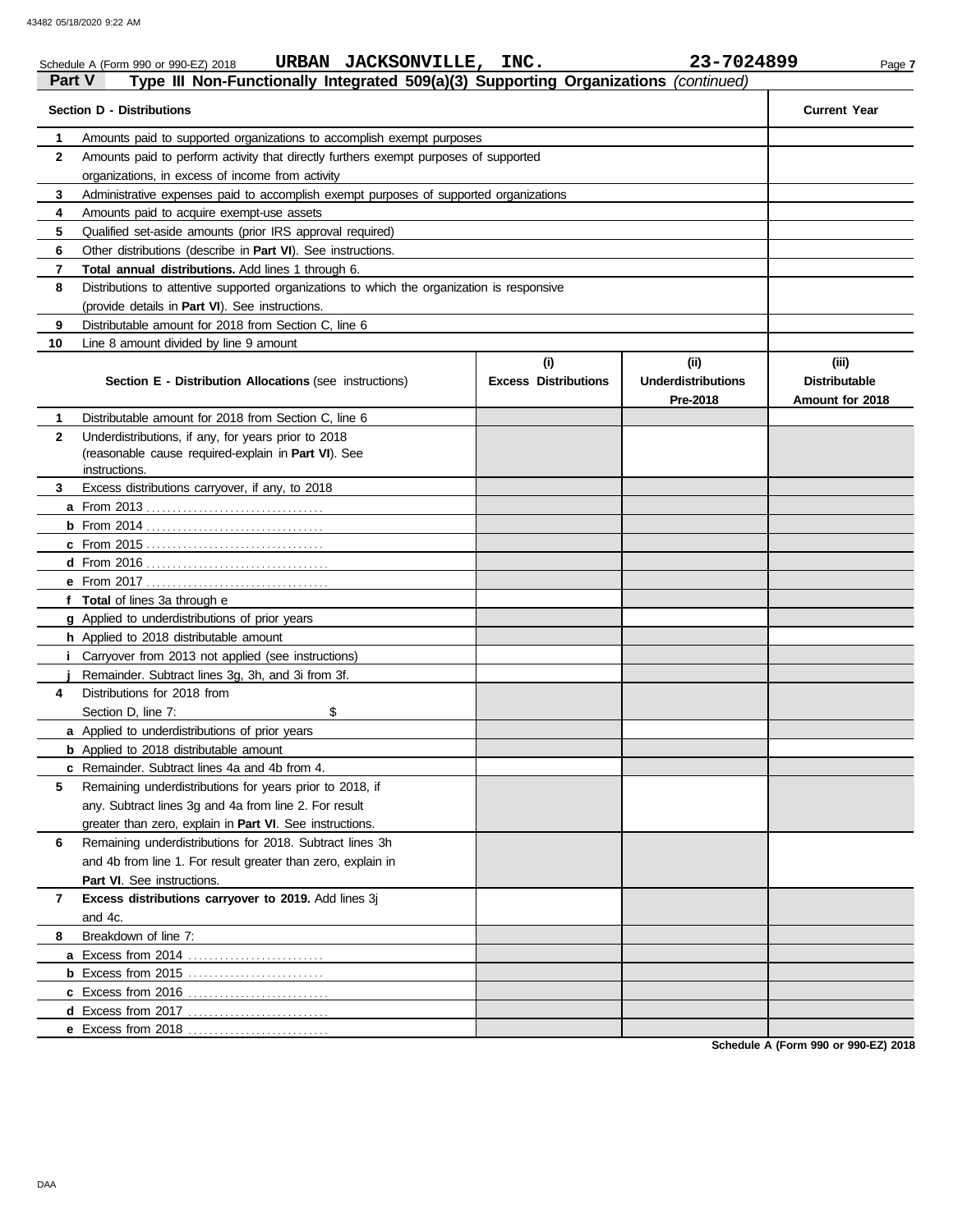|         | Schedule A (Form 990 or 990-EZ) 2018 | URBAN JACKSONVILLE, INC.                                                                       |        | 23-7024899                                                                                                             | Page 8 |
|---------|--------------------------------------|------------------------------------------------------------------------------------------------|--------|------------------------------------------------------------------------------------------------------------------------|--------|
| Part VI |                                      |                                                                                                |        | Supplemental Information. Provide the explanations required by Part II, line 10; Part II, line 17a or 17b; Part        |        |
|         |                                      |                                                                                                |        | III, line 12; Part IV, Section A, lines 1, 2, 3b, 3c, 4b, 4c, 5a, 6, 9a, 9b, 9c, 11a, 11b, and 11c; Part IV, Section   |        |
|         |                                      |                                                                                                |        | B, lines 1 and 2; Part IV, Section C, line 1; Part IV, Section D, lines 2 and 3; Part IV, Section E, lines 1c, 2a, 2b, |        |
|         |                                      |                                                                                                |        | 3a, and 3b; Part V, line 1; Part V, Section B, line 1e; Part V, Section D, lines 5, 6, and 8; and Part V, Section E,   |        |
|         |                                      |                                                                                                |        |                                                                                                                        |        |
|         |                                      | lines 2, 5, and 6. Also complete this part for any additional information. (See instructions.) |        |                                                                                                                        |        |
|         |                                      |                                                                                                |        |                                                                                                                        |        |
|         |                                      | PART II, LINE 10 - OTHER INCOME DETAIL                                                         |        |                                                                                                                        |        |
|         |                                      |                                                                                                |        |                                                                                                                        |        |
|         | OTHER INCOME                         | \$                                                                                             | 26,780 |                                                                                                                        |        |
|         |                                      |                                                                                                |        |                                                                                                                        |        |
|         |                                      |                                                                                                |        |                                                                                                                        |        |
|         |                                      |                                                                                                |        |                                                                                                                        |        |
|         |                                      |                                                                                                |        |                                                                                                                        |        |
|         |                                      |                                                                                                |        |                                                                                                                        |        |
|         |                                      |                                                                                                |        |                                                                                                                        |        |
|         |                                      |                                                                                                |        |                                                                                                                        |        |
|         |                                      |                                                                                                |        |                                                                                                                        |        |
|         |                                      |                                                                                                |        |                                                                                                                        |        |
|         |                                      |                                                                                                |        |                                                                                                                        |        |
|         |                                      |                                                                                                |        |                                                                                                                        |        |
|         |                                      |                                                                                                |        |                                                                                                                        |        |
|         |                                      |                                                                                                |        |                                                                                                                        |        |
|         |                                      |                                                                                                |        |                                                                                                                        |        |
|         |                                      |                                                                                                |        |                                                                                                                        |        |
|         |                                      |                                                                                                |        |                                                                                                                        |        |
|         |                                      |                                                                                                |        |                                                                                                                        |        |
|         |                                      |                                                                                                |        |                                                                                                                        |        |
|         |                                      |                                                                                                |        |                                                                                                                        |        |
|         |                                      |                                                                                                |        |                                                                                                                        |        |
|         |                                      |                                                                                                |        |                                                                                                                        |        |
|         |                                      |                                                                                                |        |                                                                                                                        |        |
|         |                                      |                                                                                                |        |                                                                                                                        |        |
|         |                                      |                                                                                                |        |                                                                                                                        |        |
|         |                                      |                                                                                                |        |                                                                                                                        |        |
|         |                                      |                                                                                                |        |                                                                                                                        |        |
|         |                                      |                                                                                                |        |                                                                                                                        |        |
|         |                                      |                                                                                                |        |                                                                                                                        |        |
|         |                                      |                                                                                                |        |                                                                                                                        |        |
|         |                                      |                                                                                                |        |                                                                                                                        |        |
|         |                                      |                                                                                                |        |                                                                                                                        |        |
|         |                                      |                                                                                                |        |                                                                                                                        |        |
|         |                                      |                                                                                                |        |                                                                                                                        |        |
|         |                                      |                                                                                                |        |                                                                                                                        |        |
|         |                                      |                                                                                                |        |                                                                                                                        |        |
|         |                                      |                                                                                                |        |                                                                                                                        |        |
|         |                                      |                                                                                                |        |                                                                                                                        |        |
|         |                                      |                                                                                                |        |                                                                                                                        |        |
|         |                                      |                                                                                                |        |                                                                                                                        |        |
|         |                                      |                                                                                                |        |                                                                                                                        |        |
|         |                                      |                                                                                                |        |                                                                                                                        |        |
|         |                                      |                                                                                                |        |                                                                                                                        |        |
|         |                                      |                                                                                                |        |                                                                                                                        |        |
|         |                                      |                                                                                                |        |                                                                                                                        |        |
|         |                                      |                                                                                                |        |                                                                                                                        |        |
|         |                                      |                                                                                                |        |                                                                                                                        |        |
|         |                                      |                                                                                                |        |                                                                                                                        |        |
|         |                                      |                                                                                                |        |                                                                                                                        |        |
|         |                                      |                                                                                                |        |                                                                                                                        |        |
|         |                                      |                                                                                                |        |                                                                                                                        |        |
|         |                                      |                                                                                                |        |                                                                                                                        |        |
|         |                                      |                                                                                                |        |                                                                                                                        |        |
|         |                                      |                                                                                                |        |                                                                                                                        |        |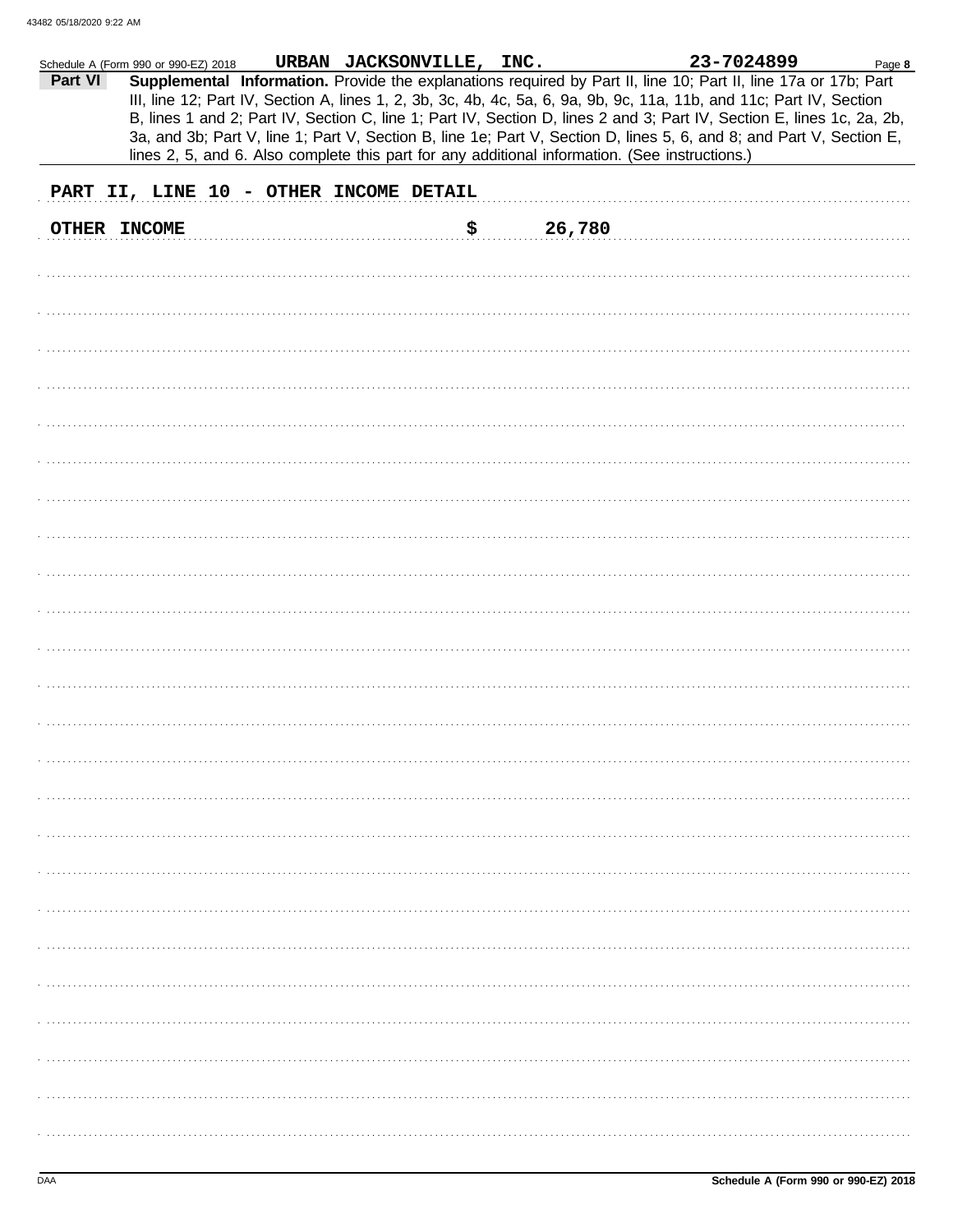### OMB No. 1545-0047 Department of the Treasury Internal Revenue Service Name of the organization **2018 Schedule of Contributors Schedule B (Form 990, 990-EZ, or 990-PF)** u **Attach to Form 990, Form 990-EZ, or Form 990-PF. Employer identification number** u **Go to** *www.irs.gov/Form990* **for the latest information.**

# **URBAN JACKSONVILLE, INC. 23-7024899**

**Organization type** (check one):

| Filers of:         | Section:                                                                    |
|--------------------|-----------------------------------------------------------------------------|
| Form 990 or 990-EZ | $ \mathbf{X} $ 501(c)( $3$ ) (enter number) organization                    |
|                    | $4947(a)(1)$ nonexempt charitable trust not treated as a private foundation |
|                    | 527 political organization                                                  |
| Form 990-PF        | 501(c)(3) exempt private foundation                                         |
|                    | 4947(a)(1) nonexempt charitable trust treated as a private foundation       |
|                    | $501(c)(3)$ taxable private foundation                                      |

Check if your organization is covered by the **General Rule** or a **Special Rule. Note:** Only a section 501(c)(7), (8), or (10) organization can check boxes for both the General Rule and a Special Rule. See instructions.

## **General Rule**

For an organization filing Form 990, 990-EZ, or 990-PF that received, during the year, contributions totaling \$5,000 or more (in money or property) from any one contributor. Complete Parts I and II. See instructions for determining a contributor's total contributions.

## **Special Rules**

 $\overline{X}$  For an organization described in section 501(c)(3) filing Form 990 or 990-EZ that met the 33<sup>1</sup>/3% support test of the regulations under sections 509(a)(1) and 170(b)(1)(A)(vi), that checked Schedule A (Form 990 or 990-EZ), Part II, line 13, 16a, or 16b, and that received from any one contributor, during the year, total contributions of the greater of **(1)** \$5,000; or **(2)** 2% of the amount on (i) Form 990, Part VIII, line 1h; or (ii) Form 990-EZ, line 1. Complete Parts I and II.

literary, or educational purposes, or for the prevention of cruelty to children or animals. Complete Parts I (entering) For an organization described in section 501(c)(7), (8), or (10) filing Form 990 or 990-EZ that received from any one contributor, during the year, total contributions of more than \$1,000 *exclusively* for religious, charitable, scientific, "N/A" in column (b) instead of the contributor name and address), II, and III.

For an organization described in section 501(c)(7), (8), or (10) filing Form 990 or 990-EZ that received from any one contributor, during the year, contributions *exclusively* for religious, charitable, etc., purposes, but no such contributions totaled more than \$1,000. If this box is checked, enter here the total contributions that were received during the year for an *exclusively* religious, charitable, etc., purpose. Don't complete any of the parts unless the **General Rule** applies to this organization because it received *nonexclusively* religious, charitable, etc., contributions totaling \$5,000 or more during the year . . . . . . . . . . . . . . . . . . . . . . . . . . . . . . . . . . . . . . . . . . . . . . . . . . . . . . . . . . . . . . . . . . . . . . . . . . . . . . . . .

990-EZ, or 990-PF), but it **must** answer "No" on Part IV, line 2, of its Form 990; or check the box on line H of its Form 990-EZ or on its Form 990-PF, Part I, line 2, to certify that it doesn't meet the filing requirements of Schedule B (Form 990, 990-EZ, or 990-PF). **Caution:** An organization that isn't covered by the General Rule and/or the Special Rules doesn't file Schedule B (Form 990,

**For Paperwork Reduction Act Notice, see the instructions for Form 990, 990-EZ, or 990-PF.**

 $\triangleright$  \$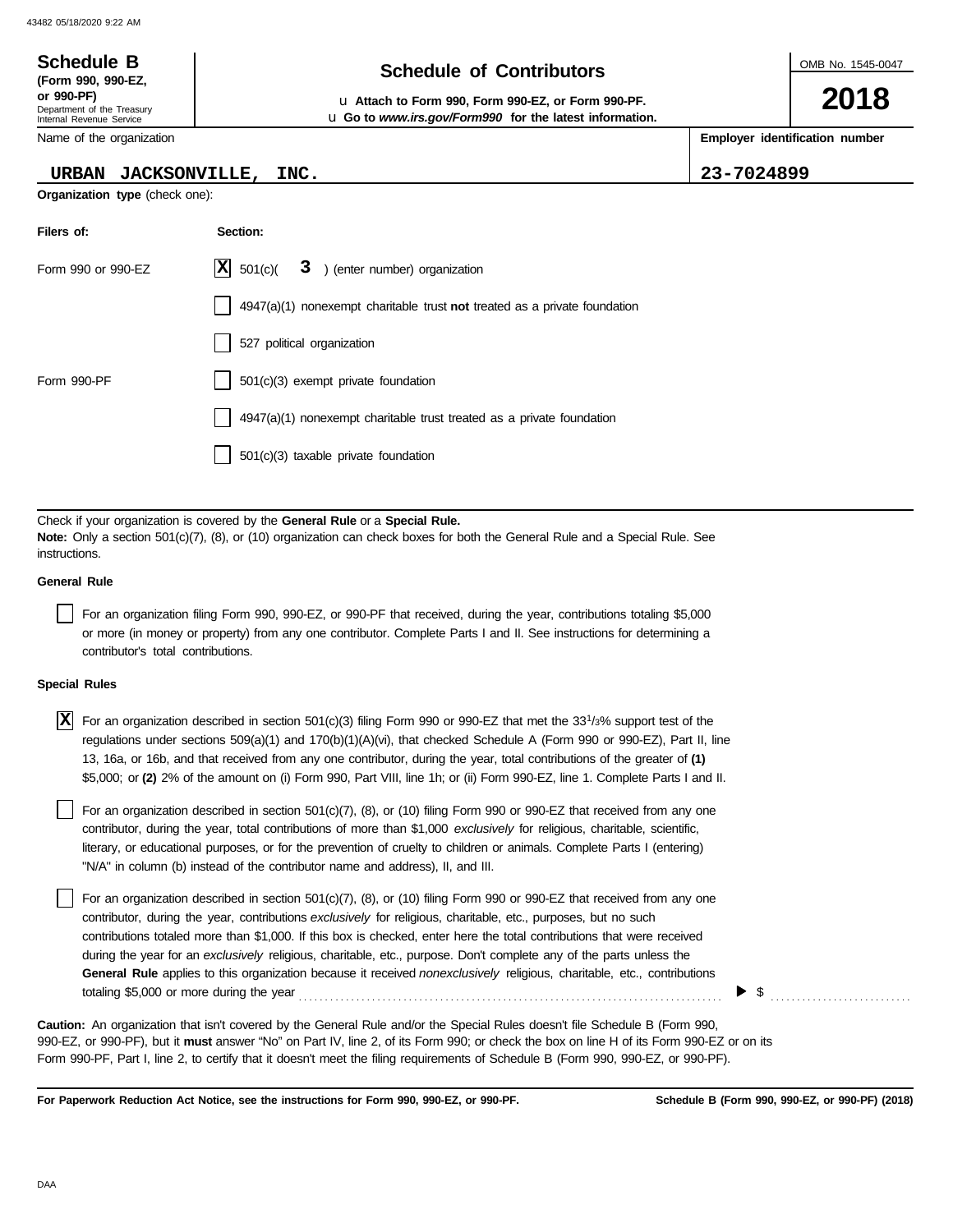|                      | Schedule B (Form 990, 990-EZ, or 990-PF) (2018)                                                       | <b>PAGE</b>                       | 1 OF 1<br>Page 2                                                                        |
|----------------------|-------------------------------------------------------------------------------------------------------|-----------------------------------|-----------------------------------------------------------------------------------------|
| Name of organization | URBAN JACKSONVILLE, INC.                                                                              |                                   | Employer identification number<br>23-7024899                                            |
| Part I               | <b>Contributors</b> (see instructions). Use duplicate copies of Part I if additional space is needed. |                                   |                                                                                         |
| (a)<br>No.           | (b)<br>Name, address, and ZIP + 4                                                                     | (c)<br><b>Total contributions</b> | (d)<br>Type of contribution                                                             |
| 1                    | JIM MORAN FOUNDATION<br>100 JIM MORAN BOULEVARD<br>FL 33442<br>DEERFIELD BEACH                        | 50,000<br>$\updownarrow$          | X<br>Person<br>Payroll<br>Noncash<br>(Complete Part II for<br>noncash contributions.)   |
| (a)<br>No.           | (b)<br>Name, address, and ZIP + 4                                                                     | (c)<br><b>Total contributions</b> | (d)<br>Type of contribution                                                             |
|                      |                                                                                                       | $\frac{1}{2}$                     | Person<br>Payroll<br>Noncash<br>(Complete Part II for<br>noncash contributions.)        |
| (a)<br>No.           | (b)<br>Name, address, and ZIP + 4                                                                     | (c)<br><b>Total contributions</b> | (d)<br>Type of contribution                                                             |
|                      |                                                                                                       | \$                                | Person<br>Payroll<br>Noncash<br>(Complete Part II for<br>noncash contributions.)        |
| (a)<br>No.           | (b)<br>Name, address, and ZIP + 4                                                                     | (c)<br><b>Total contributions</b> | (d)<br>Type of contribution                                                             |
|                      |                                                                                                       | \$                                | Person<br>Payroll<br>Noncash<br>(Complete Part II for<br>noncash contributions.)        |
| (a)<br>No.           | (b)<br>Name, address, and ZIP + 4                                                                     | (c)<br><b>Total contributions</b> | (d)<br>Type of contribution                                                             |
|                      |                                                                                                       | \$                                | Person<br>Payroll<br><b>Noncash</b><br>(Complete Part II for<br>noncash contributions.) |
| (a)<br>No.           | (b)<br>Name, address, and ZIP + 4                                                                     | (c)<br><b>Total contributions</b> | (d)<br>Type of contribution                                                             |
|                      |                                                                                                       | \$                                | Person<br>Payroll<br>Noncash<br>(Complete Part II for<br>noncash contributions.)        |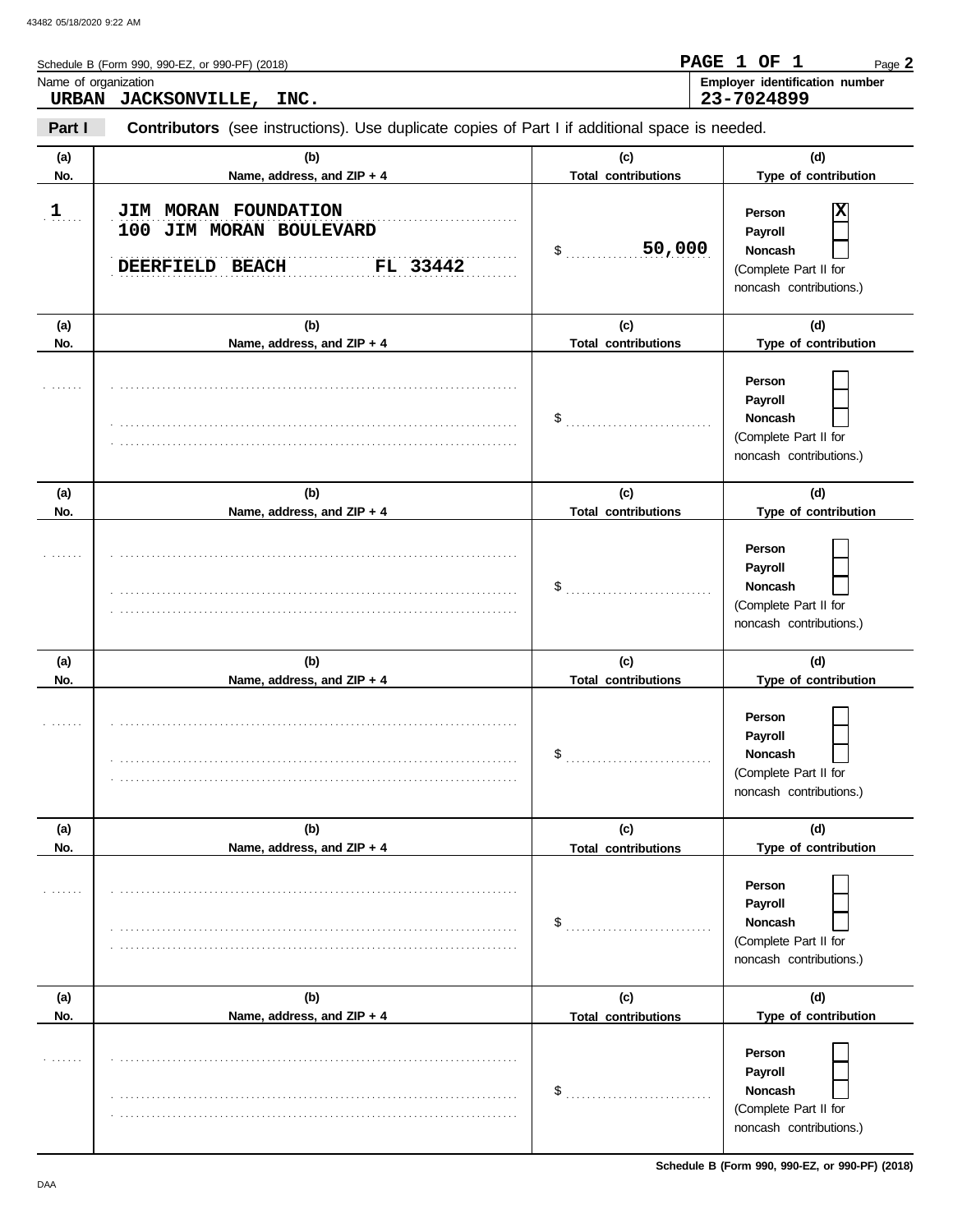|   | <b>SCHEDULE D</b>                         |                                                                                                                                                                |                                                                                                 |                                | OMB No. 1545-0047               |  |  |
|---|-------------------------------------------|----------------------------------------------------------------------------------------------------------------------------------------------------------------|-------------------------------------------------------------------------------------------------|--------------------------------|---------------------------------|--|--|
|   | (Form 990)                                |                                                                                                                                                                | Supplemental Financial Statements<br>u Complete if the organization answered "Yes" on Form 990, |                                |                                 |  |  |
|   |                                           |                                                                                                                                                                | Part IV, line 6, 7, 8, 9, 10, 11a, 11b, 11c, 11d, 11e, 11f, 12a, or 12b.                        |                                |                                 |  |  |
|   | Department of the Treasury                |                                                                                                                                                                | u Attach to Form 990.                                                                           |                                | <b>Open to Public</b>           |  |  |
|   | Internal Revenue Service                  |                                                                                                                                                                | <b>u</b> Go to www.irs.gov/Form990 for instructions and the latest information.                 | Inspection                     |                                 |  |  |
|   | Name of the organization                  |                                                                                                                                                                |                                                                                                 | Employer identification number |                                 |  |  |
|   | URBAN                                     | JACKSONVILLE, INC.                                                                                                                                             |                                                                                                 | 23-7024899                     |                                 |  |  |
|   | Part I                                    | Organizations Maintaining Donor Advised Funds or Other Similar Funds or Accounts.<br>Complete if the organization answered "Yes" on Form 990, Part IV, line 6. |                                                                                                 |                                |                                 |  |  |
|   |                                           |                                                                                                                                                                | (a) Donor advised funds                                                                         |                                | (b) Funds and other accounts    |  |  |
| 1 |                                           |                                                                                                                                                                |                                                                                                 |                                |                                 |  |  |
| 2 |                                           | Aggregate value of contributions to (during year)                                                                                                              |                                                                                                 |                                |                                 |  |  |
| 3 |                                           |                                                                                                                                                                | <u> 1989 - Johann Barn, mars eta bainar eta idazlea (</u>                                       |                                |                                 |  |  |
| 4 |                                           |                                                                                                                                                                |                                                                                                 |                                |                                 |  |  |
| 5 |                                           | Did the organization inform all donors and donor advisors in writing that the assets held in donor advised                                                     |                                                                                                 |                                |                                 |  |  |
|   |                                           |                                                                                                                                                                |                                                                                                 |                                | Yes<br>No                       |  |  |
| 6 |                                           | Did the organization inform all grantees, donors, and donor advisors in writing that grant funds can be used                                                   |                                                                                                 |                                |                                 |  |  |
|   |                                           | only for charitable purposes and not for the benefit of the donor or donor advisor, or for any other purpose                                                   |                                                                                                 |                                |                                 |  |  |
|   |                                           |                                                                                                                                                                |                                                                                                 |                                | <b>Yes</b><br>No                |  |  |
|   | Part II                                   | <b>Conservation Easements.</b>                                                                                                                                 |                                                                                                 |                                |                                 |  |  |
|   |                                           | Complete if the organization answered "Yes" on Form 990, Part IV, line 7.                                                                                      |                                                                                                 |                                |                                 |  |  |
| 1 |                                           | Purpose(s) of conservation easements held by the organization (check all that apply).                                                                          |                                                                                                 |                                |                                 |  |  |
|   |                                           | Preservation of land for public use (e.g., recreation or education)                                                                                            | Preservation of a historically important land area                                              |                                |                                 |  |  |
|   | Protection of natural habitat             |                                                                                                                                                                | Preservation of a certified historic structure                                                  |                                |                                 |  |  |
|   | Preservation of open space                |                                                                                                                                                                |                                                                                                 |                                |                                 |  |  |
| 2 |                                           | Complete lines 2a through 2d if the organization held a qualified conservation contribution in the form of a conservation                                      |                                                                                                 |                                |                                 |  |  |
|   | easement on the last day of the tax year. |                                                                                                                                                                |                                                                                                 |                                | Held at the End of the Tax Year |  |  |
| а |                                           |                                                                                                                                                                |                                                                                                 | 2a                             |                                 |  |  |
|   |                                           |                                                                                                                                                                |                                                                                                 | 2 <sub>b</sub>                 |                                 |  |  |
|   |                                           | Number of conservation easements on a certified historic structure included in (a) [[[[[ [ a]]                                                                 |                                                                                                 | 2c                             |                                 |  |  |
|   |                                           | d Number of conservation easements included in (c) acquired after 7/25/06, and not on a                                                                        |                                                                                                 |                                |                                 |  |  |
|   |                                           | historic structure listed in the National Register [11, 12] And The Context of the Mathematic Structure in the                                                 |                                                                                                 | 2d                             |                                 |  |  |
| 3 |                                           | Number of conservation easements modified, transferred, released, extinguished, or terminated by the organization during the                                   |                                                                                                 |                                |                                 |  |  |
|   | tax year $\mathbf u$                      |                                                                                                                                                                |                                                                                                 |                                |                                 |  |  |
|   |                                           | Number of states where property subject to conservation easement is located $\mathbf{u}$                                                                       |                                                                                                 |                                |                                 |  |  |
| 5 |                                           | Does the organization have a written policy regarding the periodic monitoring, inspection, handling of                                                         |                                                                                                 |                                |                                 |  |  |
|   |                                           |                                                                                                                                                                |                                                                                                 |                                | Yes $\vert$ No                  |  |  |
| 6 |                                           | Staff and volunteer hours devoted to monitoring, inspecting, handling of violations, and enforcing conservation easements during the year                      |                                                                                                 |                                |                                 |  |  |
|   | $\mathbf{u}$                              |                                                                                                                                                                |                                                                                                 |                                |                                 |  |  |
| 7 |                                           | Amount of expenses incurred in monitoring, inspecting, handling of violations, and enforcing conservation easements during the year                            |                                                                                                 |                                |                                 |  |  |
| 8 |                                           | Does each conservation easement reported on line 2(d) above satisfy the requirements of section 170(h)(4)(B)(i)                                                |                                                                                                 |                                |                                 |  |  |
|   |                                           |                                                                                                                                                                |                                                                                                 |                                | Yes $\vert \ \vert$<br>No       |  |  |
| 9 |                                           | In Part XIII, describe how the organization reports conservation easements in its revenue and expense statement, and                                           |                                                                                                 |                                |                                 |  |  |
|   |                                           | balance sheet, and include, if applicable, the text of the footnote to the organization's financial statements that describes the                              |                                                                                                 |                                |                                 |  |  |
|   |                                           | organization's accounting for conservation easements.                                                                                                          |                                                                                                 |                                |                                 |  |  |
|   | Part III                                  | Organizations Maintaining Collections of Art, Historical Treasures, or Other Similar Assets.                                                                   |                                                                                                 |                                |                                 |  |  |
|   |                                           | Complete if the organization answered "Yes" on Form 990, Part IV, line 8.                                                                                      |                                                                                                 |                                |                                 |  |  |
|   |                                           | 1a If the organization elected, as permitted under SFAS 116 (ASC 958), not to report in its revenue statement and balance sheet                                |                                                                                                 |                                |                                 |  |  |
|   |                                           | works of art, historical treasures, or other similar assets held for public exhibition, education, or research in furtherance of                               |                                                                                                 |                                |                                 |  |  |
|   |                                           | public service, provide, in Part XIII, the text of the footnote to its financial statements that describes these items.                                        |                                                                                                 |                                |                                 |  |  |
|   |                                           | <b>b</b> If the organization elected, as permitted under SFAS 116 (ASC 958), to report in its revenue statement and balance sheet                              |                                                                                                 |                                |                                 |  |  |
|   |                                           | works of art, historical treasures, or other similar assets held for public exhibition, education, or research in furtherance of                               |                                                                                                 |                                |                                 |  |  |
|   |                                           | public service, provide the following amounts relating to these items:                                                                                         |                                                                                                 |                                |                                 |  |  |
|   |                                           |                                                                                                                                                                |                                                                                                 |                                | $\mathbf{u}$ \$                 |  |  |
|   |                                           |                                                                                                                                                                |                                                                                                 |                                | <b>u</b> \$                     |  |  |
| 2 |                                           | If the organization received or held works of art, historical treasures, or other similar assets for financial gain, provide the                               |                                                                                                 |                                |                                 |  |  |
|   |                                           | following amounts required to be reported under SFAS 116 (ASC 958) relating to these items:                                                                    |                                                                                                 |                                |                                 |  |  |
|   |                                           |                                                                                                                                                                |                                                                                                 |                                |                                 |  |  |
|   |                                           |                                                                                                                                                                |                                                                                                 |                                |                                 |  |  |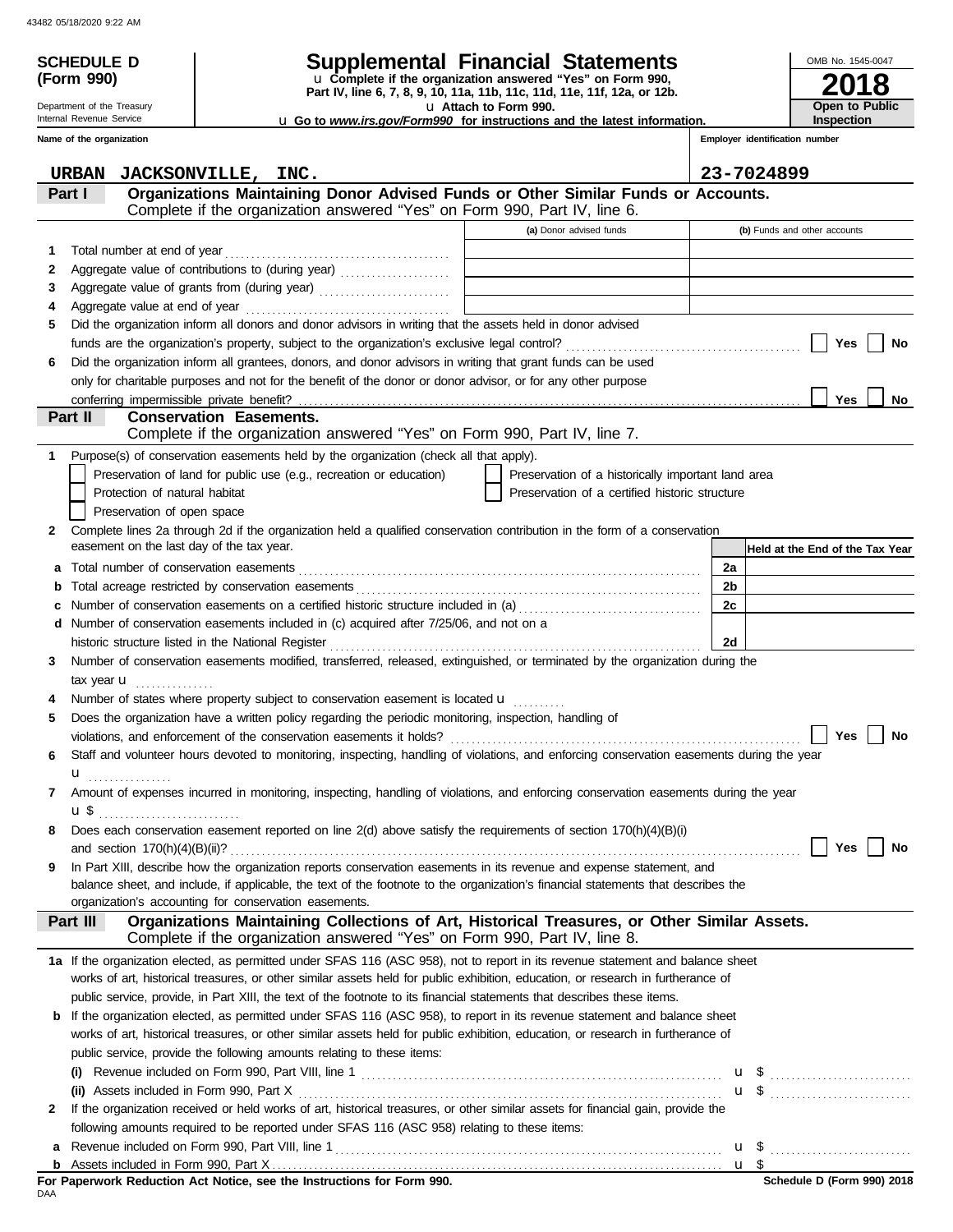|                  |                                                                                                            | Schedule D (Form 990) 2018 URBAN JACKSONVILLE, INC.                                                                              |                         |                           |                    | 23-7024899 |                        |                      |                |                            | Page 2 |
|------------------|------------------------------------------------------------------------------------------------------------|----------------------------------------------------------------------------------------------------------------------------------|-------------------------|---------------------------|--------------------|------------|------------------------|----------------------|----------------|----------------------------|--------|
| Part III         |                                                                                                            | Organizations Maintaining Collections of Art, Historical Treasures, or Other Similar Assets (continued)                          |                         |                           |                    |            |                        |                      |                |                            |        |
| 3.               | collection items (check all that apply):                                                                   | Using the organization's acquisition, accession, and other records, check any of the following that are a significant use of its |                         |                           |                    |            |                        |                      |                |                            |        |
| a                | Public exhibition                                                                                          |                                                                                                                                  | d                       | Loan or exchange programs |                    |            |                        |                      |                |                            |        |
| b                | Scholarly research                                                                                         |                                                                                                                                  | е                       |                           |                    |            |                        |                      |                |                            |        |
| c                | Preservation for future generations                                                                        |                                                                                                                                  |                         |                           |                    |            |                        |                      |                |                            |        |
|                  |                                                                                                            | Provide a description of the organization's collections and explain how they further the organization's exempt purpose in Part   |                         |                           |                    |            |                        |                      |                |                            |        |
| XIII.            |                                                                                                            |                                                                                                                                  |                         |                           |                    |            |                        |                      |                |                            |        |
| 5                |                                                                                                            | During the year, did the organization solicit or receive donations of art, historical treasures, or other similar                |                         |                           |                    |            |                        |                      |                |                            |        |
|                  |                                                                                                            |                                                                                                                                  |                         |                           |                    |            |                        |                      |                | <b>Yes</b>                 | No     |
| Part IV          |                                                                                                            | <b>Escrow and Custodial Arrangements.</b>                                                                                        |                         |                           |                    |            |                        |                      |                |                            |        |
|                  |                                                                                                            | Complete if the organization answered "Yes" on Form 990, Part IV, line 9, or reported an amount on Form                          |                         |                           |                    |            |                        |                      |                |                            |        |
|                  | 990, Part X, line 21.                                                                                      |                                                                                                                                  |                         |                           |                    |            |                        |                      |                |                            |        |
|                  |                                                                                                            | 1a Is the organization an agent, trustee, custodian or other intermediary for contributions or other assets not                  |                         |                           |                    |            |                        |                      |                |                            |        |
|                  |                                                                                                            |                                                                                                                                  |                         |                           |                    |            |                        |                      | $ X $ Yes      |                            | No     |
|                  |                                                                                                            | <b>b</b> If "Yes," explain the arrangement in Part XIII and complete the following table:                                        |                         |                           |                    |            |                        |                      |                |                            |        |
|                  |                                                                                                            |                                                                                                                                  |                         |                           |                    |            |                        |                      | Amount         |                            |        |
| c                |                                                                                                            |                                                                                                                                  |                         |                           |                    |            |                        | 1c                   |                | 157,139                    |        |
|                  |                                                                                                            |                                                                                                                                  |                         |                           |                    |            |                        | 1 <sub>d</sub>       |                | 365,434                    |        |
|                  |                                                                                                            |                                                                                                                                  |                         |                           |                    |            |                        | 1e                   |                | 348,902                    |        |
|                  |                                                                                                            |                                                                                                                                  |                         |                           |                    |            |                        | 1f                   |                | 173,671                    |        |
|                  |                                                                                                            | 2a Did the organization include an amount on Form 990, Part X, line 21, for escrow or custodial account liability?               |                         |                           |                    |            |                        |                      |                | $\sqrt{}$ Yes $\sqrt{}$ No |        |
|                  |                                                                                                            |                                                                                                                                  |                         |                           |                    |            |                        |                      |                |                            |        |
| Part V           | <b>Endowment Funds.</b>                                                                                    |                                                                                                                                  |                         |                           |                    |            |                        |                      |                |                            |        |
|                  |                                                                                                            | Complete if the organization answered "Yes" on Form 990, Part IV, line 10.                                                       |                         |                           |                    |            |                        |                      |                |                            |        |
|                  |                                                                                                            |                                                                                                                                  | (a) Current year        | (b) Prior year            | (c) Two years back |            |                        | (d) Three years back |                | (e) Four years back        |        |
|                  | 1a Beginning of year balance                                                                               |                                                                                                                                  |                         |                           |                    |            |                        |                      |                |                            |        |
|                  | <b>b</b> Contributions <b>contributions</b>                                                                |                                                                                                                                  |                         |                           |                    |            |                        |                      |                |                            |        |
| с                | Net investment earnings, gains, and                                                                        |                                                                                                                                  |                         |                           |                    |            |                        |                      |                |                            |        |
|                  |                                                                                                            |                                                                                                                                  |                         |                           |                    |            |                        |                      |                |                            |        |
|                  | d Grants or scholarships                                                                                   |                                                                                                                                  |                         |                           |                    |            |                        |                      |                |                            |        |
|                  | e Other expenditures for facilities and                                                                    |                                                                                                                                  |                         |                           |                    |            |                        |                      |                |                            |        |
|                  |                                                                                                            |                                                                                                                                  |                         |                           |                    |            |                        |                      |                |                            |        |
|                  | f Administrative expenses                                                                                  |                                                                                                                                  |                         |                           |                    |            |                        |                      |                |                            |        |
|                  | End of year balance                                                                                        |                                                                                                                                  |                         |                           |                    |            |                        |                      |                |                            |        |
|                  |                                                                                                            | 2 Provide the estimated percentage of the current year end balance (line 1g, column (a)) held as:                                |                         |                           |                    |            |                        |                      |                |                            |        |
|                  |                                                                                                            | Board designated or quasi-endowment <b>u</b> %                                                                                   |                         |                           |                    |            |                        |                      |                |                            |        |
|                  | <b>b</b> Permanent endowment <b>u</b> %                                                                    |                                                                                                                                  |                         |                           |                    |            |                        |                      |                |                            |        |
|                  |                                                                                                            | c Temporarily restricted endowment <b>u</b> %                                                                                    |                         |                           |                    |            |                        |                      |                |                            |        |
|                  |                                                                                                            | The percentages on lines 2a, 2b, and 2c should equal 100%.                                                                       |                         |                           |                    |            |                        |                      |                |                            |        |
|                  |                                                                                                            | 3a Are there endowment funds not in the possession of the organization that are held and administered for the                    |                         |                           |                    |            |                        |                      |                |                            |        |
| organization by: |                                                                                                            |                                                                                                                                  |                         |                           |                    |            |                        |                      |                | Yes                        | No     |
|                  |                                                                                                            |                                                                                                                                  |                         |                           |                    |            |                        |                      | 3a(i)          |                            |        |
|                  | (ii) related organizations                                                                                 |                                                                                                                                  |                         |                           |                    |            |                        |                      | 3a(ii)         |                            |        |
|                  |                                                                                                            |                                                                                                                                  |                         |                           |                    |            |                        |                      | 3b             |                            |        |
|                  |                                                                                                            | Describe in Part XIII the intended uses of the organization's endowment funds.                                                   |                         |                           |                    |            |                        |                      |                |                            |        |
| Part VI          |                                                                                                            | Land, Buildings, and Equipment.                                                                                                  |                         |                           |                    |            |                        |                      |                |                            |        |
|                  |                                                                                                            | Complete if the organization answered "Yes" on Form 990, Part IV, line 11a. See Form 990, Part X, line 10.                       |                         |                           |                    |            |                        |                      |                |                            |        |
|                  | Description of property                                                                                    |                                                                                                                                  | (a) Cost or other basis | (b) Cost or other basis   |                    |            | (c) Accumulated        |                      | (d) Book value |                            |        |
|                  |                                                                                                            |                                                                                                                                  | (investment)            | (other)                   |                    |            | depreciation           |                      |                |                            |        |
|                  |                                                                                                            |                                                                                                                                  |                         |                           |                    |            |                        |                      |                |                            |        |
|                  | <b>b</b> Buildings <b>contained b</b> Buildings <b>contained b</b> Buildings <b>contained by Buildings</b> |                                                                                                                                  |                         |                           |                    |            |                        |                      |                |                            |        |
|                  | c Leasehold improvements                                                                                   |                                                                                                                                  |                         |                           | 120,202            |            | 120,202                |                      |                |                            |        |
|                  |                                                                                                            |                                                                                                                                  |                         |                           | 257,384            |            | $\overline{123}$ , 348 |                      |                | 134,036                    |        |
|                  |                                                                                                            |                                                                                                                                  |                         |                           |                    |            |                        |                      |                |                            |        |
|                  |                                                                                                            |                                                                                                                                  |                         |                           |                    |            |                        |                      |                | 134,036                    |        |

**Schedule D (Form 990) 2018**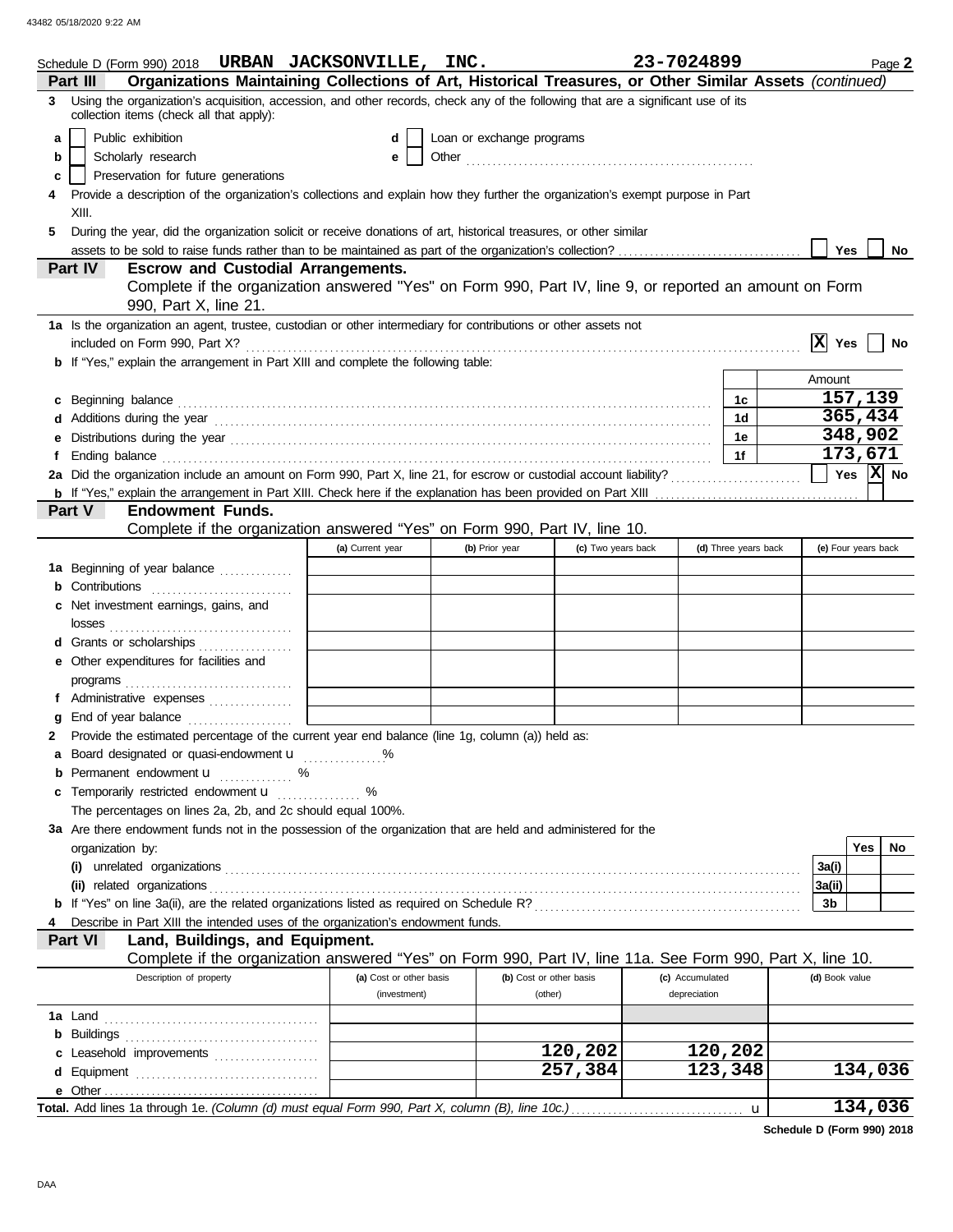|                 |                                         | Schedule D (Form 990) 2018 URBAN JACKSONVILLE,                                                                                                                                                                                    | INC. |                | 23-7024899                                                   | Page 3         |
|-----------------|-----------------------------------------|-----------------------------------------------------------------------------------------------------------------------------------------------------------------------------------------------------------------------------------|------|----------------|--------------------------------------------------------------|----------------|
| <b>Part VII</b> | Investments-Other Securities.           |                                                                                                                                                                                                                                   |      |                |                                                              |                |
|                 |                                         | Complete if the organization answered "Yes" on Form 990, Part IV, line 11b. See Form 990, Part X, line 12.                                                                                                                        |      |                |                                                              |                |
|                 | (a) Description of security or category |                                                                                                                                                                                                                                   |      | (b) Book value | (c) Method of valuation:                                     |                |
|                 | (including name of security)            |                                                                                                                                                                                                                                   |      |                | Cost or end-of-year market value                             |                |
|                 |                                         |                                                                                                                                                                                                                                   |      |                |                                                              |                |
|                 |                                         |                                                                                                                                                                                                                                   |      |                |                                                              |                |
|                 |                                         | $(3)$ Other                                                                                                                                                                                                                       |      |                |                                                              |                |
|                 |                                         |                                                                                                                                                                                                                                   |      |                |                                                              |                |
|                 |                                         | $\mathbf{B}$                                                                                                                                                                                                                      |      |                |                                                              |                |
|                 |                                         | (C)                                                                                                                                                                                                                               |      |                |                                                              |                |
|                 |                                         |                                                                                                                                                                                                                                   |      |                |                                                              |                |
|                 |                                         |                                                                                                                                                                                                                                   |      |                |                                                              |                |
|                 |                                         | $\mathbf{F}$ (F) and the contract of the contract of the contract of the contract of the contract of the contract of the contract of the contract of the contract of the contract of the contract of the contract of the contract |      |                |                                                              |                |
|                 |                                         | $\overline{a}(G)$                                                                                                                                                                                                                 |      |                |                                                              |                |
| (H)             |                                         |                                                                                                                                                                                                                                   |      |                |                                                              |                |
|                 |                                         | Total. (Column (b) must equal Form 990, Part X, col. (B) line 12.) $\mathbf u$                                                                                                                                                    |      |                |                                                              |                |
| Part VIII       | Investments-Program Related.            |                                                                                                                                                                                                                                   |      |                |                                                              |                |
|                 |                                         | Complete if the organization answered "Yes" on Form 990, Part IV, line 11c. See Form 990, Part X, line 13.                                                                                                                        |      |                |                                                              |                |
|                 | (a) Description of investment           |                                                                                                                                                                                                                                   |      | (b) Book value | (c) Method of valuation:<br>Cost or end-of-year market value |                |
|                 |                                         |                                                                                                                                                                                                                                   |      |                |                                                              |                |
| (1)             |                                         |                                                                                                                                                                                                                                   |      |                |                                                              |                |
| (2)             |                                         |                                                                                                                                                                                                                                   |      |                |                                                              |                |
| (3)             |                                         |                                                                                                                                                                                                                                   |      |                |                                                              |                |
| (4)             |                                         |                                                                                                                                                                                                                                   |      |                |                                                              |                |
| (5)             |                                         |                                                                                                                                                                                                                                   |      |                |                                                              |                |
| (6)             |                                         |                                                                                                                                                                                                                                   |      |                |                                                              |                |
| (7)             |                                         |                                                                                                                                                                                                                                   |      |                |                                                              |                |
| (8)             |                                         |                                                                                                                                                                                                                                   |      |                |                                                              |                |
| (9)             |                                         | Total. (Column (b) must equal Form 990, Part X, col. (B) line 13.) $\mathbf u$                                                                                                                                                    |      |                |                                                              |                |
| Part IX         | <b>Other Assets.</b>                    |                                                                                                                                                                                                                                   |      |                |                                                              |                |
|                 |                                         | Complete if the organization answered "Yes" on Form 990, Part IV, line 11d. See Form 990, Part X, line 15.                                                                                                                        |      |                |                                                              |                |
|                 |                                         | (a) Description                                                                                                                                                                                                                   |      |                |                                                              | (b) Book value |
| (1)             | <b>DUE</b>                              | <b>FROM AFFILIATE</b>                                                                                                                                                                                                             |      |                |                                                              | 713,367        |
| (2)             |                                         |                                                                                                                                                                                                                                   |      |                |                                                              |                |
| (3)             |                                         |                                                                                                                                                                                                                                   |      |                |                                                              |                |
| (4)             |                                         |                                                                                                                                                                                                                                   |      |                |                                                              |                |
| (5)             |                                         |                                                                                                                                                                                                                                   |      |                |                                                              |                |
| (6)             |                                         |                                                                                                                                                                                                                                   |      |                |                                                              |                |
| (7)             |                                         |                                                                                                                                                                                                                                   |      |                |                                                              |                |
| (8)             |                                         |                                                                                                                                                                                                                                   |      |                |                                                              |                |
| (9)             |                                         |                                                                                                                                                                                                                                   |      |                |                                                              |                |
|                 |                                         | Total. (Column (b) must equal Form 990, Part X, col. (B) line 15.)                                                                                                                                                                |      |                | u                                                            | 713,367        |
| Part X          | Other Liabilities.                      |                                                                                                                                                                                                                                   |      |                |                                                              |                |
|                 |                                         | Complete if the organization answered "Yes" on Form 990, Part IV, line 11e or 11f. See Form 990, Part X,                                                                                                                          |      |                |                                                              |                |
|                 | line 25.                                |                                                                                                                                                                                                                                   |      |                |                                                              |                |
| 1.              | (a) Description of liability            |                                                                                                                                                                                                                                   |      | (b) Book value |                                                              |                |
| (1)             | Federal income taxes                    |                                                                                                                                                                                                                                   |      |                |                                                              |                |
| (2)             | DUE TO AFFILIATES                       |                                                                                                                                                                                                                                   |      | 1,351,719      |                                                              |                |
| (3)             |                                         |                                                                                                                                                                                                                                   |      |                |                                                              |                |
| (4)             |                                         |                                                                                                                                                                                                                                   |      |                |                                                              |                |
| (5)             |                                         |                                                                                                                                                                                                                                   |      |                |                                                              |                |
| (6)             |                                         |                                                                                                                                                                                                                                   |      |                |                                                              |                |
| (7)             |                                         |                                                                                                                                                                                                                                   |      |                |                                                              |                |
| (8)             |                                         |                                                                                                                                                                                                                                   |      |                |                                                              |                |
| (9)             |                                         |                                                                                                                                                                                                                                   |      |                |                                                              |                |

| <b>Total.</b> (Column (b) must equal Form 990, Part X, col. (B) line 25.) $\mathbf{u}$ | 1,351,719 |
|----------------------------------------------------------------------------------------|-----------|
|----------------------------------------------------------------------------------------|-----------|

Liability for uncertain tax positions. In Part XIII, provide the text of the footnote to the organization's financial statements that reports the **2.** organization's liability for uncertain tax positions under FIN 48 (ASC 740). Check here if the text of the footnote has been provided in Part XIII.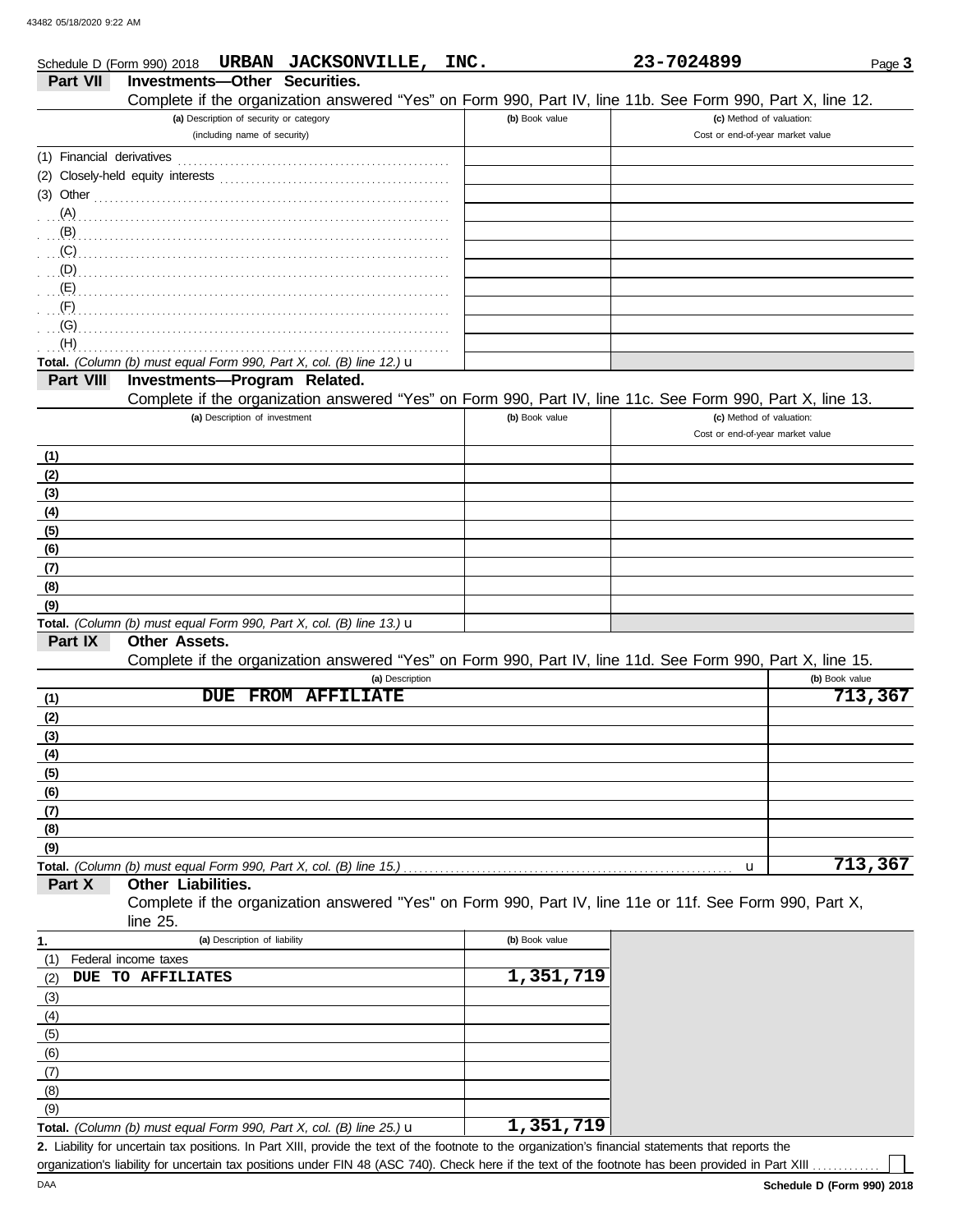| Schedule D (Form 990) 2018 URBAN JACKSONVILLE, INC.                                                                                                                                                                                |                | 23-7024899   | Page 4    |
|------------------------------------------------------------------------------------------------------------------------------------------------------------------------------------------------------------------------------------|----------------|--------------|-----------|
| Reconciliation of Revenue per Audited Financial Statements With Revenue per Return.<br>Part XI                                                                                                                                     |                |              |           |
| Complete if the organization answered "Yes" on Form 990, Part IV, line 12a.                                                                                                                                                        |                |              |           |
| Total revenue, gains, and other support per audited financial statements<br>1                                                                                                                                                      |                | $\mathbf{1}$ | 9,152,890 |
| Amounts included on line 1 but not on Form 990, Part VIII, line 12:<br>2                                                                                                                                                           |                |              |           |
| a                                                                                                                                                                                                                                  | 2a             |              |           |
| b                                                                                                                                                                                                                                  | 2 <sub>b</sub> |              |           |
| с                                                                                                                                                                                                                                  | 2c             |              |           |
| d                                                                                                                                                                                                                                  | 2d             |              |           |
| Add lines 2a through 2d [11] Additional Property and Property and Property and Property and Property and Property and Property and Property and Property and Property and Property and Property and Property and Property and<br>е |                | 2e           |           |
| 3                                                                                                                                                                                                                                  |                | 3            | 9,152,890 |
| Amounts included on Form 990, Part VIII, line 12, but not on line 1:                                                                                                                                                               |                |              |           |
| а                                                                                                                                                                                                                                  | 4а             |              |           |
| b                                                                                                                                                                                                                                  | 4 <sub>b</sub> |              |           |
| Add lines 4a and 4b<br>c                                                                                                                                                                                                           |                | 4c           |           |
| 5.                                                                                                                                                                                                                                 |                | 5            | 9,152,890 |
| Reconciliation of Expenses per Audited Financial Statements With Expenses per Return.<br>Part XII                                                                                                                                  |                |              |           |
| Complete if the organization answered "Yes" on Form 990, Part IV, line 12a.                                                                                                                                                        |                |              |           |
| Total expenses and losses per audited financial statements<br>1.                                                                                                                                                                   |                | $\mathbf{1}$ | 9,423,347 |
| Amounts included on line 1 but not on Form 990, Part IX, line 25:<br>2                                                                                                                                                             |                |              |           |
| a                                                                                                                                                                                                                                  | 2a             |              |           |
| b                                                                                                                                                                                                                                  | 2 <sub>b</sub> |              |           |
| с                                                                                                                                                                                                                                  | 2c             |              |           |
| d                                                                                                                                                                                                                                  | 2d             |              |           |
| е                                                                                                                                                                                                                                  |                | 2e           |           |
| 3                                                                                                                                                                                                                                  |                | 3            | 9,423,347 |
| Amounts included on Form 990, Part IX, line 25, but not on line 1:                                                                                                                                                                 |                |              |           |
| а                                                                                                                                                                                                                                  | 4a             |              |           |
| b                                                                                                                                                                                                                                  | 4 <sub>b</sub> |              |           |
| Add lines 4a and 4b                                                                                                                                                                                                                |                | 4с           |           |
|                                                                                                                                                                                                                                    |                | 5            | 9,423,347 |
| Part XIII Supplemental Information.                                                                                                                                                                                                |                |              |           |
| Provide the descriptions required for Part II, lines 3, 5, and 9; Part III, lines 1a and 4; Part IV, lines 1b and 2b; Part V, line 4; Part X, line                                                                                 |                |              |           |
| 2; Part XI, lines 2d and 4b; and Part XII, lines 2d and 4b. Also complete this part to provide any additional information.                                                                                                         |                |              |           |
| PART IV, LINE 1B - EXPLANATION FOR UNREPORTED CONTRIBUTIONS OR ASSETS                                                                                                                                                              |                |              |           |
|                                                                                                                                                                                                                                    |                |              |           |
| ORGANIZATION SERVES AS CUSTODIAN FOR CERTAIN CLIENT-OWNED FUNDS UNDER<br>THE                                                                                                                                                       |                |              |           |
|                                                                                                                                                                                                                                    |                |              |           |
| TWO PROGRAMS. UNDER THE PROTECTIVE SERVICES COUNSELING PROGRAM, THE                                                                                                                                                                |                |              |           |
|                                                                                                                                                                                                                                    |                |              |           |
| ORGANIZATION PROVIDES DAILY MONEY MANAGEMENT FOR FRAIL ELDERLY AND DISABLED                                                                                                                                                        |                |              |           |
| INDIVIDUALS WHO ARE IN FINANCIAL CRISIS IN ORDER THAT THEY MAY REMAIN IN                                                                                                                                                           |                |              |           |
|                                                                                                                                                                                                                                    |                |              |           |
| INDEPENDENT LIVING SITUATIONS. THE FUNDS ARE RECEIVED FROM SOCIAL SECURITY,                                                                                                                                                        |                |              |           |
|                                                                                                                                                                                                                                    |                |              |           |

SSI AND OTHER SOURCES, AND REMAIN THE SOLE PROPERTY OF EACH RESPECTIVE

CLIENT, TO BE DISBURSED ONLY AS AUTHORIZED OR REQUESTED. THESE FUNDS ARE

EXCLUDED FROM THE ACCOMPANYING FINANCIAL STATEMENTS. UNDER THE GUARDIANSHIP

PROGRAM, THE ORGANIZATION PROVIDES GUARDIANSHIP SERVICES AND FUNDS

MANAGEMENT FOR FRAIL ELDERLY AND DISABLED INDIVIDUALS WHO HAVE NO ONE ELSE

TO ASSIST THEM. QUALIFIED INDIVIDUALS ARE DETERMINED BY A PHYSICIAN, AND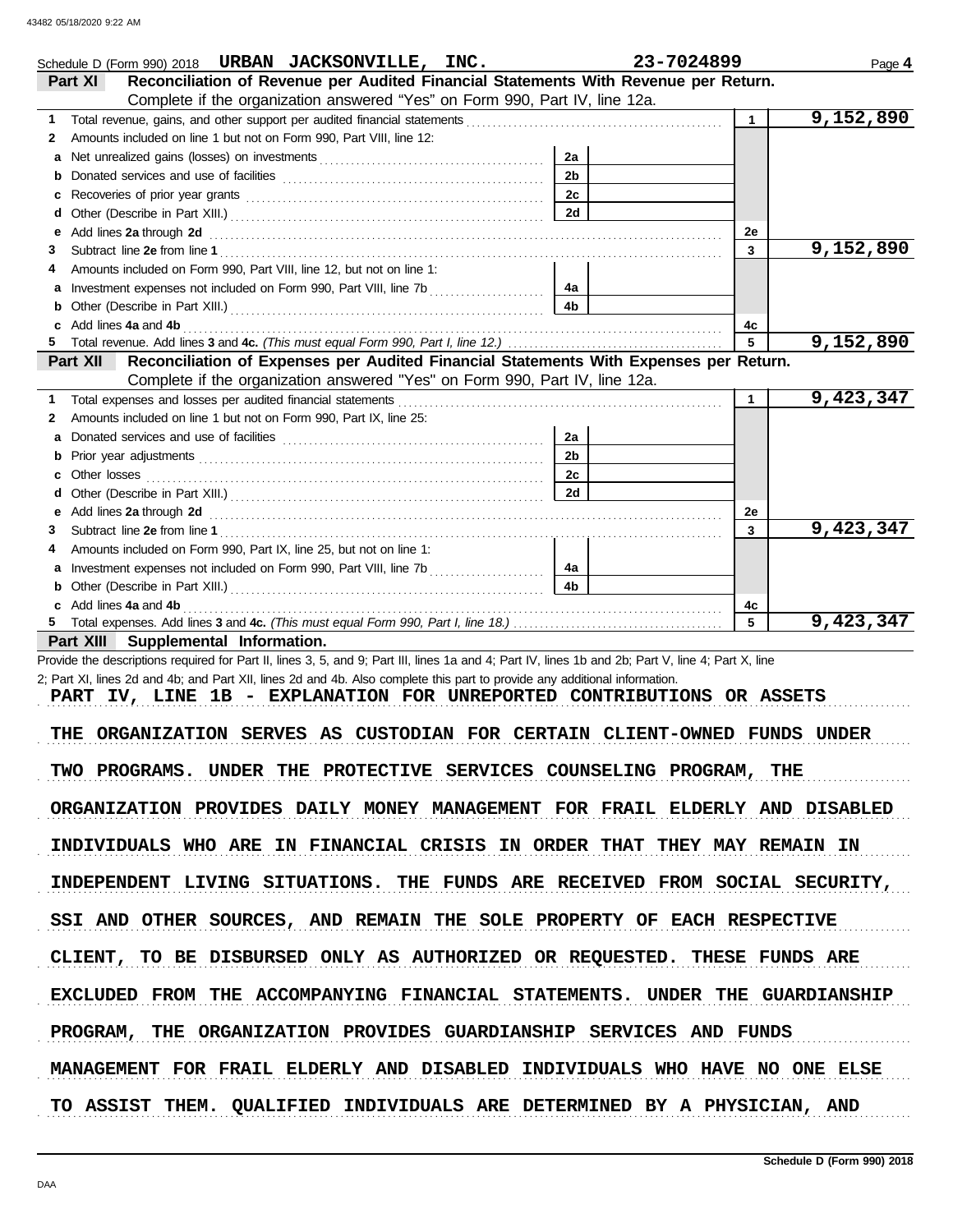| 23-7024899<br>Schedule D (Form 990) 2018 URBAN JACKSONVILLE, INC.<br>Part XIII<br>Supplemental Information (continued)<br>THE COURT AUTHORIZES EACH GUARDIANSHIP. THE FUNDS MANAGED BY THE<br>ORGANIZATION REMAIN THE SOLE PROPERTY OF EACH RESPECTIVE CLIENT. |  | Page 5 |  |  |
|----------------------------------------------------------------------------------------------------------------------------------------------------------------------------------------------------------------------------------------------------------------|--|--------|--|--|
|                                                                                                                                                                                                                                                                |  |        |  |  |
|                                                                                                                                                                                                                                                                |  |        |  |  |
|                                                                                                                                                                                                                                                                |  |        |  |  |
|                                                                                                                                                                                                                                                                |  |        |  |  |
| ACCORDINGLY, THESE FUNDS ARE EXCLUDED FROM THE ACCOMPANYING FINANCIAL<br>STATEMENTS.                                                                                                                                                                           |  |        |  |  |
|                                                                                                                                                                                                                                                                |  |        |  |  |
|                                                                                                                                                                                                                                                                |  |        |  |  |
|                                                                                                                                                                                                                                                                |  |        |  |  |
|                                                                                                                                                                                                                                                                |  |        |  |  |
|                                                                                                                                                                                                                                                                |  |        |  |  |
|                                                                                                                                                                                                                                                                |  |        |  |  |
|                                                                                                                                                                                                                                                                |  |        |  |  |
|                                                                                                                                                                                                                                                                |  |        |  |  |
|                                                                                                                                                                                                                                                                |  |        |  |  |
|                                                                                                                                                                                                                                                                |  |        |  |  |
|                                                                                                                                                                                                                                                                |  |        |  |  |
|                                                                                                                                                                                                                                                                |  |        |  |  |
|                                                                                                                                                                                                                                                                |  |        |  |  |
|                                                                                                                                                                                                                                                                |  |        |  |  |
|                                                                                                                                                                                                                                                                |  |        |  |  |
|                                                                                                                                                                                                                                                                |  |        |  |  |
|                                                                                                                                                                                                                                                                |  |        |  |  |
|                                                                                                                                                                                                                                                                |  |        |  |  |
|                                                                                                                                                                                                                                                                |  |        |  |  |
|                                                                                                                                                                                                                                                                |  |        |  |  |
|                                                                                                                                                                                                                                                                |  |        |  |  |
|                                                                                                                                                                                                                                                                |  |        |  |  |
|                                                                                                                                                                                                                                                                |  |        |  |  |
|                                                                                                                                                                                                                                                                |  |        |  |  |
|                                                                                                                                                                                                                                                                |  |        |  |  |
|                                                                                                                                                                                                                                                                |  |        |  |  |
|                                                                                                                                                                                                                                                                |  |        |  |  |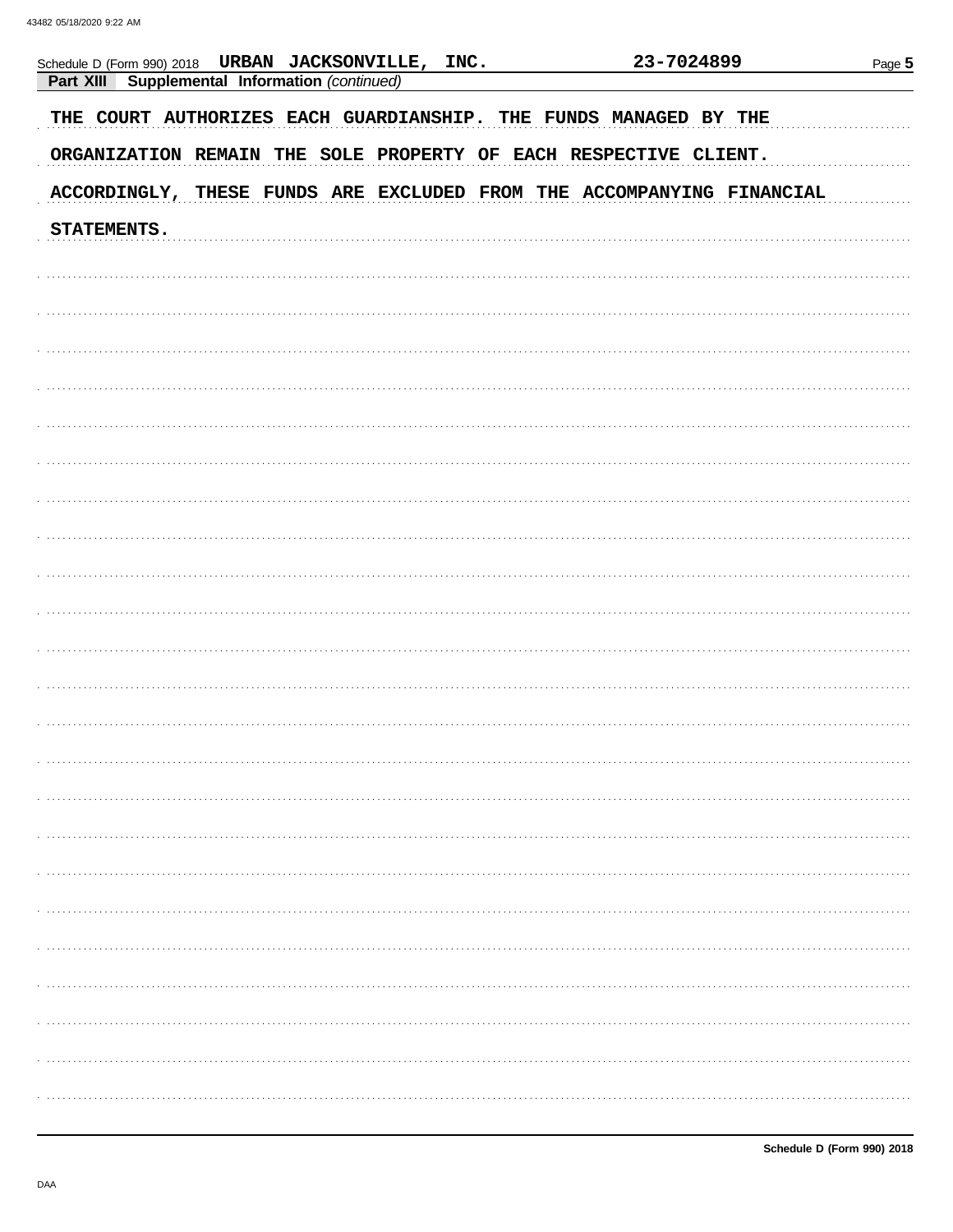43482 05/18/2020 9:22 AM

|            | <b>SCHEDULE J</b>                                                                                     |                                                                                                                                                                                                                                                                                                                                                                                                                                                                                                                                                                                                                                                                                                                                                                                                                                                                                                                                                                                                                                                                                                                                                                                                                                                                                                                                                                                                                                                                                                                                                                                                                                                                                                                                                                                                                                                                                                                                                                                                                                                                                                                                                                                                                                                                                                                                                                                                                                                                                                                                                                                                                                                                                                                                                                                                                                                                                                                                                                                                                                                      | <b>Compensation Information</b> |                                | OMB No. 1545-0047          |            |             |
|------------|-------------------------------------------------------------------------------------------------------|------------------------------------------------------------------------------------------------------------------------------------------------------------------------------------------------------------------------------------------------------------------------------------------------------------------------------------------------------------------------------------------------------------------------------------------------------------------------------------------------------------------------------------------------------------------------------------------------------------------------------------------------------------------------------------------------------------------------------------------------------------------------------------------------------------------------------------------------------------------------------------------------------------------------------------------------------------------------------------------------------------------------------------------------------------------------------------------------------------------------------------------------------------------------------------------------------------------------------------------------------------------------------------------------------------------------------------------------------------------------------------------------------------------------------------------------------------------------------------------------------------------------------------------------------------------------------------------------------------------------------------------------------------------------------------------------------------------------------------------------------------------------------------------------------------------------------------------------------------------------------------------------------------------------------------------------------------------------------------------------------------------------------------------------------------------------------------------------------------------------------------------------------------------------------------------------------------------------------------------------------------------------------------------------------------------------------------------------------------------------------------------------------------------------------------------------------------------------------------------------------------------------------------------------------------------------------------------------------------------------------------------------------------------------------------------------------------------------------------------------------------------------------------------------------------------------------------------------------------------------------------------------------------------------------------------------------------------------------------------------------------------------------------------------------|---------------------------------|--------------------------------|----------------------------|------------|-------------|
| (Form 990) | For certain Officers, Directors, Trustees, Key Employees, and Highest<br><b>Compensated Employees</b> |                                                                                                                                                                                                                                                                                                                                                                                                                                                                                                                                                                                                                                                                                                                                                                                                                                                                                                                                                                                                                                                                                                                                                                                                                                                                                                                                                                                                                                                                                                                                                                                                                                                                                                                                                                                                                                                                                                                                                                                                                                                                                                                                                                                                                                                                                                                                                                                                                                                                                                                                                                                                                                                                                                                                                                                                                                                                                                                                                                                                                                                      |                                 |                                |                            | 2018       |             |
|            |                                                                                                       |                                                                                                                                                                                                                                                                                                                                                                                                                                                                                                                                                                                                                                                                                                                                                                                                                                                                                                                                                                                                                                                                                                                                                                                                                                                                                                                                                                                                                                                                                                                                                                                                                                                                                                                                                                                                                                                                                                                                                                                                                                                                                                                                                                                                                                                                                                                                                                                                                                                                                                                                                                                                                                                                                                                                                                                                                                                                                                                                                                                                                                                      |                                 |                                |                            |            |             |
|            | Department of the Treasury<br>Internal Revenue Service                                                |                                                                                                                                                                                                                                                                                                                                                                                                                                                                                                                                                                                                                                                                                                                                                                                                                                                                                                                                                                                                                                                                                                                                                                                                                                                                                                                                                                                                                                                                                                                                                                                                                                                                                                                                                                                                                                                                                                                                                                                                                                                                                                                                                                                                                                                                                                                                                                                                                                                                                                                                                                                                                                                                                                                                                                                                                                                                                                                                                                                                                                                      | u Attach to Form 990.           |                                | Open to Public             | Inspection |             |
|            | Name of the organization                                                                              |                                                                                                                                                                                                                                                                                                                                                                                                                                                                                                                                                                                                                                                                                                                                                                                                                                                                                                                                                                                                                                                                                                                                                                                                                                                                                                                                                                                                                                                                                                                                                                                                                                                                                                                                                                                                                                                                                                                                                                                                                                                                                                                                                                                                                                                                                                                                                                                                                                                                                                                                                                                                                                                                                                                                                                                                                                                                                                                                                                                                                                                      |                                 | Employer identification number |                            |            |             |
|            |                                                                                                       |                                                                                                                                                                                                                                                                                                                                                                                                                                                                                                                                                                                                                                                                                                                                                                                                                                                                                                                                                                                                                                                                                                                                                                                                                                                                                                                                                                                                                                                                                                                                                                                                                                                                                                                                                                                                                                                                                                                                                                                                                                                                                                                                                                                                                                                                                                                                                                                                                                                                                                                                                                                                                                                                                                                                                                                                                                                                                                                                                                                                                                                      |                                 | 23-7024899                     |                            |            |             |
|            | Part I                                                                                                |                                                                                                                                                                                                                                                                                                                                                                                                                                                                                                                                                                                                                                                                                                                                                                                                                                                                                                                                                                                                                                                                                                                                                                                                                                                                                                                                                                                                                                                                                                                                                                                                                                                                                                                                                                                                                                                                                                                                                                                                                                                                                                                                                                                                                                                                                                                                                                                                                                                                                                                                                                                                                                                                                                                                                                                                                                                                                                                                                                                                                                                      |                                 |                                |                            |            |             |
|            |                                                                                                       |                                                                                                                                                                                                                                                                                                                                                                                                                                                                                                                                                                                                                                                                                                                                                                                                                                                                                                                                                                                                                                                                                                                                                                                                                                                                                                                                                                                                                                                                                                                                                                                                                                                                                                                                                                                                                                                                                                                                                                                                                                                                                                                                                                                                                                                                                                                                                                                                                                                                                                                                                                                                                                                                                                                                                                                                                                                                                                                                                                                                                                                      |                                 |                                |                            | Yes        | No          |
|            |                                                                                                       |                                                                                                                                                                                                                                                                                                                                                                                                                                                                                                                                                                                                                                                                                                                                                                                                                                                                                                                                                                                                                                                                                                                                                                                                                                                                                                                                                                                                                                                                                                                                                                                                                                                                                                                                                                                                                                                                                                                                                                                                                                                                                                                                                                                                                                                                                                                                                                                                                                                                                                                                                                                                                                                                                                                                                                                                                                                                                                                                                                                                                                                      |                                 |                                |                            |            |             |
|            |                                                                                                       |                                                                                                                                                                                                                                                                                                                                                                                                                                                                                                                                                                                                                                                                                                                                                                                                                                                                                                                                                                                                                                                                                                                                                                                                                                                                                                                                                                                                                                                                                                                                                                                                                                                                                                                                                                                                                                                                                                                                                                                                                                                                                                                                                                                                                                                                                                                                                                                                                                                                                                                                                                                                                                                                                                                                                                                                                                                                                                                                                                                                                                                      |                                 |                                |                            |            |             |
|            |                                                                                                       |                                                                                                                                                                                                                                                                                                                                                                                                                                                                                                                                                                                                                                                                                                                                                                                                                                                                                                                                                                                                                                                                                                                                                                                                                                                                                                                                                                                                                                                                                                                                                                                                                                                                                                                                                                                                                                                                                                                                                                                                                                                                                                                                                                                                                                                                                                                                                                                                                                                                                                                                                                                                                                                                                                                                                                                                                                                                                                                                                                                                                                                      |                                 |                                |                            |            |             |
|            |                                                                                                       |                                                                                                                                                                                                                                                                                                                                                                                                                                                                                                                                                                                                                                                                                                                                                                                                                                                                                                                                                                                                                                                                                                                                                                                                                                                                                                                                                                                                                                                                                                                                                                                                                                                                                                                                                                                                                                                                                                                                                                                                                                                                                                                                                                                                                                                                                                                                                                                                                                                                                                                                                                                                                                                                                                                                                                                                                                                                                                                                                                                                                                                      |                                 |                                |                            |            |             |
|            |                                                                                                       |                                                                                                                                                                                                                                                                                                                                                                                                                                                                                                                                                                                                                                                                                                                                                                                                                                                                                                                                                                                                                                                                                                                                                                                                                                                                                                                                                                                                                                                                                                                                                                                                                                                                                                                                                                                                                                                                                                                                                                                                                                                                                                                                                                                                                                                                                                                                                                                                                                                                                                                                                                                                                                                                                                                                                                                                                                                                                                                                                                                                                                                      |                                 |                                |                            |            |             |
|            |                                                                                                       |                                                                                                                                                                                                                                                                                                                                                                                                                                                                                                                                                                                                                                                                                                                                                                                                                                                                                                                                                                                                                                                                                                                                                                                                                                                                                                                                                                                                                                                                                                                                                                                                                                                                                                                                                                                                                                                                                                                                                                                                                                                                                                                                                                                                                                                                                                                                                                                                                                                                                                                                                                                                                                                                                                                                                                                                                                                                                                                                                                                                                                                      |                                 |                                |                            |            |             |
|            |                                                                                                       |                                                                                                                                                                                                                                                                                                                                                                                                                                                                                                                                                                                                                                                                                                                                                                                                                                                                                                                                                                                                                                                                                                                                                                                                                                                                                                                                                                                                                                                                                                                                                                                                                                                                                                                                                                                                                                                                                                                                                                                                                                                                                                                                                                                                                                                                                                                                                                                                                                                                                                                                                                                                                                                                                                                                                                                                                                                                                                                                                                                                                                                      |                                 |                                |                            |            |             |
|            |                                                                                                       |                                                                                                                                                                                                                                                                                                                                                                                                                                                                                                                                                                                                                                                                                                                                                                                                                                                                                                                                                                                                                                                                                                                                                                                                                                                                                                                                                                                                                                                                                                                                                                                                                                                                                                                                                                                                                                                                                                                                                                                                                                                                                                                                                                                                                                                                                                                                                                                                                                                                                                                                                                                                                                                                                                                                                                                                                                                                                                                                                                                                                                                      |                                 |                                | 1b                         |            |             |
|            |                                                                                                       |                                                                                                                                                                                                                                                                                                                                                                                                                                                                                                                                                                                                                                                                                                                                                                                                                                                                                                                                                                                                                                                                                                                                                                                                                                                                                                                                                                                                                                                                                                                                                                                                                                                                                                                                                                                                                                                                                                                                                                                                                                                                                                                                                                                                                                                                                                                                                                                                                                                                                                                                                                                                                                                                                                                                                                                                                                                                                                                                                                                                                                                      |                                 |                                |                            |            |             |
| 2          |                                                                                                       |                                                                                                                                                                                                                                                                                                                                                                                                                                                                                                                                                                                                                                                                                                                                                                                                                                                                                                                                                                                                                                                                                                                                                                                                                                                                                                                                                                                                                                                                                                                                                                                                                                                                                                                                                                                                                                                                                                                                                                                                                                                                                                                                                                                                                                                                                                                                                                                                                                                                                                                                                                                                                                                                                                                                                                                                                                                                                                                                                                                                                                                      |                                 |                                |                            |            |             |
|            |                                                                                                       |                                                                                                                                                                                                                                                                                                                                                                                                                                                                                                                                                                                                                                                                                                                                                                                                                                                                                                                                                                                                                                                                                                                                                                                                                                                                                                                                                                                                                                                                                                                                                                                                                                                                                                                                                                                                                                                                                                                                                                                                                                                                                                                                                                                                                                                                                                                                                                                                                                                                                                                                                                                                                                                                                                                                                                                                                                                                                                                                                                                                                                                      |                                 |                                |                            |            |             |
|            |                                                                                                       |                                                                                                                                                                                                                                                                                                                                                                                                                                                                                                                                                                                                                                                                                                                                                                                                                                                                                                                                                                                                                                                                                                                                                                                                                                                                                                                                                                                                                                                                                                                                                                                                                                                                                                                                                                                                                                                                                                                                                                                                                                                                                                                                                                                                                                                                                                                                                                                                                                                                                                                                                                                                                                                                                                                                                                                                                                                                                                                                                                                                                                                      |                                 |                                | $\mathbf{2}$               |            |             |
|            |                                                                                                       |                                                                                                                                                                                                                                                                                                                                                                                                                                                                                                                                                                                                                                                                                                                                                                                                                                                                                                                                                                                                                                                                                                                                                                                                                                                                                                                                                                                                                                                                                                                                                                                                                                                                                                                                                                                                                                                                                                                                                                                                                                                                                                                                                                                                                                                                                                                                                                                                                                                                                                                                                                                                                                                                                                                                                                                                                                                                                                                                                                                                                                                      |                                 |                                |                            |            |             |
| 3          |                                                                                                       | Written employment contract<br>Compensation survey or study<br>Approval by the board or compensation committee                                                                                                                                                                                                                                                                                                                                                                                                                                                                                                                                                                                                                                                                                                                                                                                                                                                                                                                                                                                                                                                                                                                                                                                                                                                                                                                                                                                                                                                                                                                                                                                                                                                                                                                                                                                                                                                                                                                                                                                                                                                                                                                                                                                                                                                                                                                                                                                                                                                                                                                                                                                                                                                                                                                                                                                                                                                                                                                                       |                                 |                                |                            |            |             |
|            |                                                                                                       | u Complete if the organization answered "Yes" on Form 990, Part IV, line 23.<br><b>uGo to www.irs.gov/Form990 for instructions and the latest information.</b><br>URBAN JACKSONVILLE, INC.<br><b>Questions Regarding Compensation</b><br>1a Check the appropriate box(es) if the organization provided any of the following to or for a person listed on Form<br>990, Part VII, Section A, line 1a. Complete Part III to provide any relevant information regarding these items.<br>First-class or charter travel<br>Housing allowance or residence for personal use<br>Travel for companions<br>Payments for business use of personal residence<br>Tax indemnification and gross-up payments<br>Health or social club dues or initiation fees<br>Discretionary spending account<br>Personal services (such as maid, chauffeur, chef)<br><b>b</b> If any of the boxes on line 1a are checked, did the organization follow a written policy regarding payment<br>or reimbursement or provision of all of the expenses described above? If "No," complete Part III to<br>Did the organization require substantiation prior to reimbursing or allowing expenses incurred by all<br>directors, trustees, and officers, including the CEO/Executive Director, regarding the items checked on line<br>Indicate which, if any, of the following the filing organization used to establish the compensation of the<br>organization's CEO/Executive Director. Check all that apply. Do not check any boxes for methods used by a<br>related organization to establish compensation of the CEO/Executive Director, but explain in Part III.<br>Compensation committee<br>Independent compensation consultant<br>Form 990 of other organizations<br>During the year, did any person listed on Form 990, Part VII, Section A, line 1a, with respect to the filing<br>organization or a related organization:<br>a Receive a severance payment or change-of-control payment?<br>If "Yes" to any of lines 4a-c, list the persons and provide the applicable amounts for each item in Part III.<br>Only section 501(c)(3), 501(c)(4), and 501(c)(29) organizations must complete lines $5-9$ .<br>For persons listed on Form 990, Part VII, Section A, line 1a, did the organization pay or accrue any<br>compensation contingent on the revenues of:<br>If "Yes" on line 5a or 5b, describe in Part III.<br>For persons listed on Form 990, Part VII, Section A, line 1a, did the organization pay or accrue any<br>compensation contingent on the net earnings of:<br>If "Yes" on line 6a or 6b, describe in Part III.<br>For persons listed on Form 990, Part VII, Section A, line 1a, did the organization provide any nonfixed<br>Were any amounts reported on Form 990, Part VII, paid or accrued pursuant to a contract that was subject<br>to the initial contract exception described in Regulations section 53.4958-4(a)(3)? If "Yes," describe<br>If "Yes" on line 8, did the organization also follow the rebuttable presumption procedure described in |                                 |                                |                            |            |             |
|            |                                                                                                       |                                                                                                                                                                                                                                                                                                                                                                                                                                                                                                                                                                                                                                                                                                                                                                                                                                                                                                                                                                                                                                                                                                                                                                                                                                                                                                                                                                                                                                                                                                                                                                                                                                                                                                                                                                                                                                                                                                                                                                                                                                                                                                                                                                                                                                                                                                                                                                                                                                                                                                                                                                                                                                                                                                                                                                                                                                                                                                                                                                                                                                                      |                                 |                                |                            |            |             |
|            |                                                                                                       |                                                                                                                                                                                                                                                                                                                                                                                                                                                                                                                                                                                                                                                                                                                                                                                                                                                                                                                                                                                                                                                                                                                                                                                                                                                                                                                                                                                                                                                                                                                                                                                                                                                                                                                                                                                                                                                                                                                                                                                                                                                                                                                                                                                                                                                                                                                                                                                                                                                                                                                                                                                                                                                                                                                                                                                                                                                                                                                                                                                                                                                      |                                 |                                |                            |            |             |
|            |                                                                                                       |                                                                                                                                                                                                                                                                                                                                                                                                                                                                                                                                                                                                                                                                                                                                                                                                                                                                                                                                                                                                                                                                                                                                                                                                                                                                                                                                                                                                                                                                                                                                                                                                                                                                                                                                                                                                                                                                                                                                                                                                                                                                                                                                                                                                                                                                                                                                                                                                                                                                                                                                                                                                                                                                                                                                                                                                                                                                                                                                                                                                                                                      |                                 |                                |                            |            |             |
|            |                                                                                                       |                                                                                                                                                                                                                                                                                                                                                                                                                                                                                                                                                                                                                                                                                                                                                                                                                                                                                                                                                                                                                                                                                                                                                                                                                                                                                                                                                                                                                                                                                                                                                                                                                                                                                                                                                                                                                                                                                                                                                                                                                                                                                                                                                                                                                                                                                                                                                                                                                                                                                                                                                                                                                                                                                                                                                                                                                                                                                                                                                                                                                                                      |                                 |                                |                            |            |             |
| 4          |                                                                                                       |                                                                                                                                                                                                                                                                                                                                                                                                                                                                                                                                                                                                                                                                                                                                                                                                                                                                                                                                                                                                                                                                                                                                                                                                                                                                                                                                                                                                                                                                                                                                                                                                                                                                                                                                                                                                                                                                                                                                                                                                                                                                                                                                                                                                                                                                                                                                                                                                                                                                                                                                                                                                                                                                                                                                                                                                                                                                                                                                                                                                                                                      |                                 |                                |                            |            |             |
|            |                                                                                                       |                                                                                                                                                                                                                                                                                                                                                                                                                                                                                                                                                                                                                                                                                                                                                                                                                                                                                                                                                                                                                                                                                                                                                                                                                                                                                                                                                                                                                                                                                                                                                                                                                                                                                                                                                                                                                                                                                                                                                                                                                                                                                                                                                                                                                                                                                                                                                                                                                                                                                                                                                                                                                                                                                                                                                                                                                                                                                                                                                                                                                                                      |                                 |                                |                            |            |             |
|            |                                                                                                       |                                                                                                                                                                                                                                                                                                                                                                                                                                                                                                                                                                                                                                                                                                                                                                                                                                                                                                                                                                                                                                                                                                                                                                                                                                                                                                                                                                                                                                                                                                                                                                                                                                                                                                                                                                                                                                                                                                                                                                                                                                                                                                                                                                                                                                                                                                                                                                                                                                                                                                                                                                                                                                                                                                                                                                                                                                                                                                                                                                                                                                                      |                                 |                                | 4a                         |            | X           |
| b          |                                                                                                       |                                                                                                                                                                                                                                                                                                                                                                                                                                                                                                                                                                                                                                                                                                                                                                                                                                                                                                                                                                                                                                                                                                                                                                                                                                                                                                                                                                                                                                                                                                                                                                                                                                                                                                                                                                                                                                                                                                                                                                                                                                                                                                                                                                                                                                                                                                                                                                                                                                                                                                                                                                                                                                                                                                                                                                                                                                                                                                                                                                                                                                                      |                                 |                                | 4b                         |            | $\mathbf x$ |
|            |                                                                                                       |                                                                                                                                                                                                                                                                                                                                                                                                                                                                                                                                                                                                                                                                                                                                                                                                                                                                                                                                                                                                                                                                                                                                                                                                                                                                                                                                                                                                                                                                                                                                                                                                                                                                                                                                                                                                                                                                                                                                                                                                                                                                                                                                                                                                                                                                                                                                                                                                                                                                                                                                                                                                                                                                                                                                                                                                                                                                                                                                                                                                                                                      |                                 |                                | 4c                         |            | $\mathbf x$ |
|            |                                                                                                       |                                                                                                                                                                                                                                                                                                                                                                                                                                                                                                                                                                                                                                                                                                                                                                                                                                                                                                                                                                                                                                                                                                                                                                                                                                                                                                                                                                                                                                                                                                                                                                                                                                                                                                                                                                                                                                                                                                                                                                                                                                                                                                                                                                                                                                                                                                                                                                                                                                                                                                                                                                                                                                                                                                                                                                                                                                                                                                                                                                                                                                                      |                                 |                                |                            |            |             |
|            |                                                                                                       |                                                                                                                                                                                                                                                                                                                                                                                                                                                                                                                                                                                                                                                                                                                                                                                                                                                                                                                                                                                                                                                                                                                                                                                                                                                                                                                                                                                                                                                                                                                                                                                                                                                                                                                                                                                                                                                                                                                                                                                                                                                                                                                                                                                                                                                                                                                                                                                                                                                                                                                                                                                                                                                                                                                                                                                                                                                                                                                                                                                                                                                      |                                 |                                |                            |            |             |
| 5          |                                                                                                       |                                                                                                                                                                                                                                                                                                                                                                                                                                                                                                                                                                                                                                                                                                                                                                                                                                                                                                                                                                                                                                                                                                                                                                                                                                                                                                                                                                                                                                                                                                                                                                                                                                                                                                                                                                                                                                                                                                                                                                                                                                                                                                                                                                                                                                                                                                                                                                                                                                                                                                                                                                                                                                                                                                                                                                                                                                                                                                                                                                                                                                                      |                                 |                                |                            |            |             |
|            |                                                                                                       |                                                                                                                                                                                                                                                                                                                                                                                                                                                                                                                                                                                                                                                                                                                                                                                                                                                                                                                                                                                                                                                                                                                                                                                                                                                                                                                                                                                                                                                                                                                                                                                                                                                                                                                                                                                                                                                                                                                                                                                                                                                                                                                                                                                                                                                                                                                                                                                                                                                                                                                                                                                                                                                                                                                                                                                                                                                                                                                                                                                                                                                      |                                 |                                |                            |            |             |
|            |                                                                                                       |                                                                                                                                                                                                                                                                                                                                                                                                                                                                                                                                                                                                                                                                                                                                                                                                                                                                                                                                                                                                                                                                                                                                                                                                                                                                                                                                                                                                                                                                                                                                                                                                                                                                                                                                                                                                                                                                                                                                                                                                                                                                                                                                                                                                                                                                                                                                                                                                                                                                                                                                                                                                                                                                                                                                                                                                                                                                                                                                                                                                                                                      |                                 |                                | 5a                         |            | X           |
|            |                                                                                                       |                                                                                                                                                                                                                                                                                                                                                                                                                                                                                                                                                                                                                                                                                                                                                                                                                                                                                                                                                                                                                                                                                                                                                                                                                                                                                                                                                                                                                                                                                                                                                                                                                                                                                                                                                                                                                                                                                                                                                                                                                                                                                                                                                                                                                                                                                                                                                                                                                                                                                                                                                                                                                                                                                                                                                                                                                                                                                                                                                                                                                                                      |                                 |                                | 5b                         |            | $\mathbf x$ |
|            |                                                                                                       |                                                                                                                                                                                                                                                                                                                                                                                                                                                                                                                                                                                                                                                                                                                                                                                                                                                                                                                                                                                                                                                                                                                                                                                                                                                                                                                                                                                                                                                                                                                                                                                                                                                                                                                                                                                                                                                                                                                                                                                                                                                                                                                                                                                                                                                                                                                                                                                                                                                                                                                                                                                                                                                                                                                                                                                                                                                                                                                                                                                                                                                      |                                 |                                |                            |            |             |
| 6          |                                                                                                       |                                                                                                                                                                                                                                                                                                                                                                                                                                                                                                                                                                                                                                                                                                                                                                                                                                                                                                                                                                                                                                                                                                                                                                                                                                                                                                                                                                                                                                                                                                                                                                                                                                                                                                                                                                                                                                                                                                                                                                                                                                                                                                                                                                                                                                                                                                                                                                                                                                                                                                                                                                                                                                                                                                                                                                                                                                                                                                                                                                                                                                                      |                                 |                                |                            |            |             |
|            |                                                                                                       |                                                                                                                                                                                                                                                                                                                                                                                                                                                                                                                                                                                                                                                                                                                                                                                                                                                                                                                                                                                                                                                                                                                                                                                                                                                                                                                                                                                                                                                                                                                                                                                                                                                                                                                                                                                                                                                                                                                                                                                                                                                                                                                                                                                                                                                                                                                                                                                                                                                                                                                                                                                                                                                                                                                                                                                                                                                                                                                                                                                                                                                      |                                 |                                |                            |            |             |
|            |                                                                                                       |                                                                                                                                                                                                                                                                                                                                                                                                                                                                                                                                                                                                                                                                                                                                                                                                                                                                                                                                                                                                                                                                                                                                                                                                                                                                                                                                                                                                                                                                                                                                                                                                                                                                                                                                                                                                                                                                                                                                                                                                                                                                                                                                                                                                                                                                                                                                                                                                                                                                                                                                                                                                                                                                                                                                                                                                                                                                                                                                                                                                                                                      |                                 |                                | 6a                         |            | X           |
|            |                                                                                                       |                                                                                                                                                                                                                                                                                                                                                                                                                                                                                                                                                                                                                                                                                                                                                                                                                                                                                                                                                                                                                                                                                                                                                                                                                                                                                                                                                                                                                                                                                                                                                                                                                                                                                                                                                                                                                                                                                                                                                                                                                                                                                                                                                                                                                                                                                                                                                                                                                                                                                                                                                                                                                                                                                                                                                                                                                                                                                                                                                                                                                                                      |                                 |                                | 6b                         |            | $\mathbf x$ |
|            |                                                                                                       |                                                                                                                                                                                                                                                                                                                                                                                                                                                                                                                                                                                                                                                                                                                                                                                                                                                                                                                                                                                                                                                                                                                                                                                                                                                                                                                                                                                                                                                                                                                                                                                                                                                                                                                                                                                                                                                                                                                                                                                                                                                                                                                                                                                                                                                                                                                                                                                                                                                                                                                                                                                                                                                                                                                                                                                                                                                                                                                                                                                                                                                      |                                 |                                |                            |            |             |
| 7          |                                                                                                       |                                                                                                                                                                                                                                                                                                                                                                                                                                                                                                                                                                                                                                                                                                                                                                                                                                                                                                                                                                                                                                                                                                                                                                                                                                                                                                                                                                                                                                                                                                                                                                                                                                                                                                                                                                                                                                                                                                                                                                                                                                                                                                                                                                                                                                                                                                                                                                                                                                                                                                                                                                                                                                                                                                                                                                                                                                                                                                                                                                                                                                                      |                                 |                                |                            |            |             |
|            |                                                                                                       |                                                                                                                                                                                                                                                                                                                                                                                                                                                                                                                                                                                                                                                                                                                                                                                                                                                                                                                                                                                                                                                                                                                                                                                                                                                                                                                                                                                                                                                                                                                                                                                                                                                                                                                                                                                                                                                                                                                                                                                                                                                                                                                                                                                                                                                                                                                                                                                                                                                                                                                                                                                                                                                                                                                                                                                                                                                                                                                                                                                                                                                      |                                 |                                | 7                          |            | x           |
| 8          |                                                                                                       |                                                                                                                                                                                                                                                                                                                                                                                                                                                                                                                                                                                                                                                                                                                                                                                                                                                                                                                                                                                                                                                                                                                                                                                                                                                                                                                                                                                                                                                                                                                                                                                                                                                                                                                                                                                                                                                                                                                                                                                                                                                                                                                                                                                                                                                                                                                                                                                                                                                                                                                                                                                                                                                                                                                                                                                                                                                                                                                                                                                                                                                      |                                 |                                |                            |            |             |
|            |                                                                                                       |                                                                                                                                                                                                                                                                                                                                                                                                                                                                                                                                                                                                                                                                                                                                                                                                                                                                                                                                                                                                                                                                                                                                                                                                                                                                                                                                                                                                                                                                                                                                                                                                                                                                                                                                                                                                                                                                                                                                                                                                                                                                                                                                                                                                                                                                                                                                                                                                                                                                                                                                                                                                                                                                                                                                                                                                                                                                                                                                                                                                                                                      |                                 |                                |                            |            |             |
|            |                                                                                                       |                                                                                                                                                                                                                                                                                                                                                                                                                                                                                                                                                                                                                                                                                                                                                                                                                                                                                                                                                                                                                                                                                                                                                                                                                                                                                                                                                                                                                                                                                                                                                                                                                                                                                                                                                                                                                                                                                                                                                                                                                                                                                                                                                                                                                                                                                                                                                                                                                                                                                                                                                                                                                                                                                                                                                                                                                                                                                                                                                                                                                                                      |                                 |                                | 8                          |            | x           |
|            |                                                                                                       |                                                                                                                                                                                                                                                                                                                                                                                                                                                                                                                                                                                                                                                                                                                                                                                                                                                                                                                                                                                                                                                                                                                                                                                                                                                                                                                                                                                                                                                                                                                                                                                                                                                                                                                                                                                                                                                                                                                                                                                                                                                                                                                                                                                                                                                                                                                                                                                                                                                                                                                                                                                                                                                                                                                                                                                                                                                                                                                                                                                                                                                      |                                 |                                |                            |            |             |
| 9          |                                                                                                       |                                                                                                                                                                                                                                                                                                                                                                                                                                                                                                                                                                                                                                                                                                                                                                                                                                                                                                                                                                                                                                                                                                                                                                                                                                                                                                                                                                                                                                                                                                                                                                                                                                                                                                                                                                                                                                                                                                                                                                                                                                                                                                                                                                                                                                                                                                                                                                                                                                                                                                                                                                                                                                                                                                                                                                                                                                                                                                                                                                                                                                                      |                                 |                                | 9                          |            |             |
|            |                                                                                                       | For Paperwork Reduction Act Notice, see the Instructions for Form 990.                                                                                                                                                                                                                                                                                                                                                                                                                                                                                                                                                                                                                                                                                                                                                                                                                                                                                                                                                                                                                                                                                                                                                                                                                                                                                                                                                                                                                                                                                                                                                                                                                                                                                                                                                                                                                                                                                                                                                                                                                                                                                                                                                                                                                                                                                                                                                                                                                                                                                                                                                                                                                                                                                                                                                                                                                                                                                                                                                                               |                                 |                                | Schedule J (Form 990) 2018 |            |             |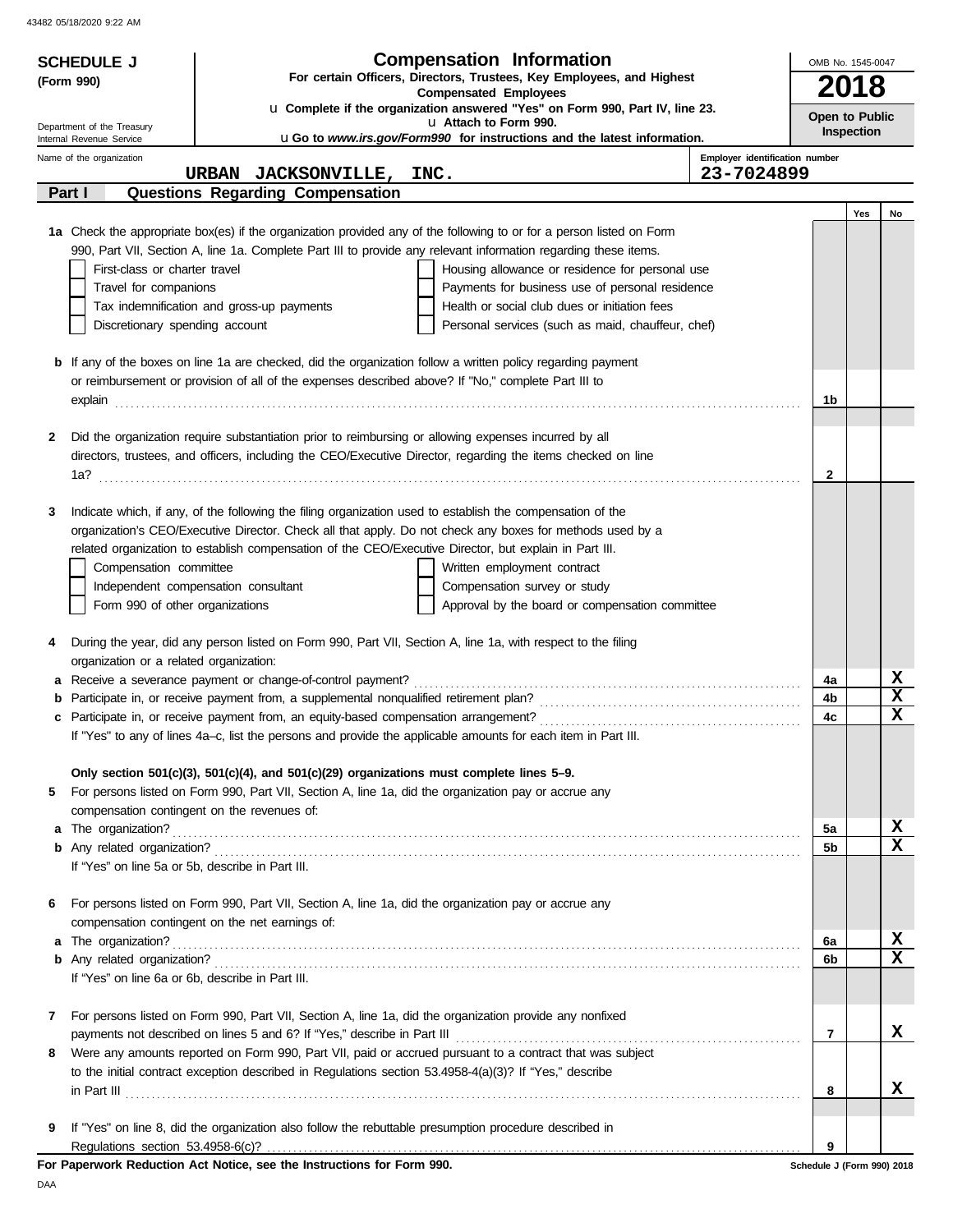#### 23-7024899 URBAN JACKSONVILLE, INC. Schedule J (Form 990) 2018

Officers, Directors, Trustees, Key Employees, and Highest Compensated Employees. Use duplicate copies if additional space is needed. Part II

For each individual whose compensation must be reported on Schedule J, report compensation from the organization on row (i) and from related organizations, described in the instructions, on row (ii). Do not list any individuals that aren't listed on Form 990, Part VII.

Note: The sum of columns (B)(i)-(iii) for each listed individual must equal the total amount of Form 990, Part VII, Section A, line 1a, applicable column (D) and (E) amounts for that individual.

|                                        |                          | (B) Breakdown of W-2 and/or 1099-MISC compensation |                                           | (C) Retirement and             | (D) Nontaxable | (E) Total of columns | (F) Compensation                                           |
|----------------------------------------|--------------------------|----------------------------------------------------|-------------------------------------------|--------------------------------|----------------|----------------------|------------------------------------------------------------|
| (A) Name and Title                     | (i) Base<br>compensation | (ii) Bonus & incentive<br>compensation             | (iii) Other<br>reportable<br>compensation | other deferred<br>compensation | benefits       | $(B)(i)$ - $(D)$     | in column (B) reported<br>as deferred on prior<br>Form 990 |
| TERESA K. BARTON<br>$\left( 0 \right)$ | $\mathbf 0$              | $\Omega$                                           |                                           | n                              | $\Omega$       | $\Omega$             | $\mathbf 0$                                                |
| 1 CEO/EXEC DIR<br>(ii)                 | 220,002                  | 1,000                                              | 8,551                                     | 11,039                         | 21,413         | 262,005              | 0                                                          |
| (i)<br>(ii)                            |                          |                                                    |                                           |                                |                |                      |                                                            |
| (i)                                    |                          |                                                    |                                           |                                |                |                      |                                                            |
| (i)<br>(ii                             |                          |                                                    |                                           |                                |                |                      |                                                            |
| (i)                                    |                          |                                                    |                                           |                                |                |                      |                                                            |
| 5<br>(i)                               |                          |                                                    |                                           |                                |                |                      |                                                            |
| 6<br>(i)                               |                          |                                                    |                                           |                                |                |                      |                                                            |
| $\overline{7}$<br>(i)                  |                          |                                                    |                                           |                                |                |                      |                                                            |
| (ii)<br>(i)                            |                          |                                                    |                                           |                                |                |                      |                                                            |
| 9<br>(i)                               |                          |                                                    |                                           |                                |                |                      |                                                            |
| 10                                     |                          |                                                    |                                           |                                |                |                      |                                                            |
| (i)<br>11                              |                          |                                                    |                                           |                                |                |                      |                                                            |
| (i)<br>12                              |                          |                                                    |                                           |                                |                |                      |                                                            |
| (i)<br>13                              |                          |                                                    |                                           |                                |                |                      |                                                            |
| (i)<br>14                              |                          |                                                    |                                           |                                |                |                      |                                                            |
| (i)<br>15                              |                          |                                                    |                                           |                                |                |                      |                                                            |
| (i)<br>(ii)<br>16                      |                          |                                                    |                                           |                                |                |                      |                                                            |
|                                        |                          |                                                    |                                           |                                |                |                      |                                                            |

Schedule J (Form 990) 2018

Page 2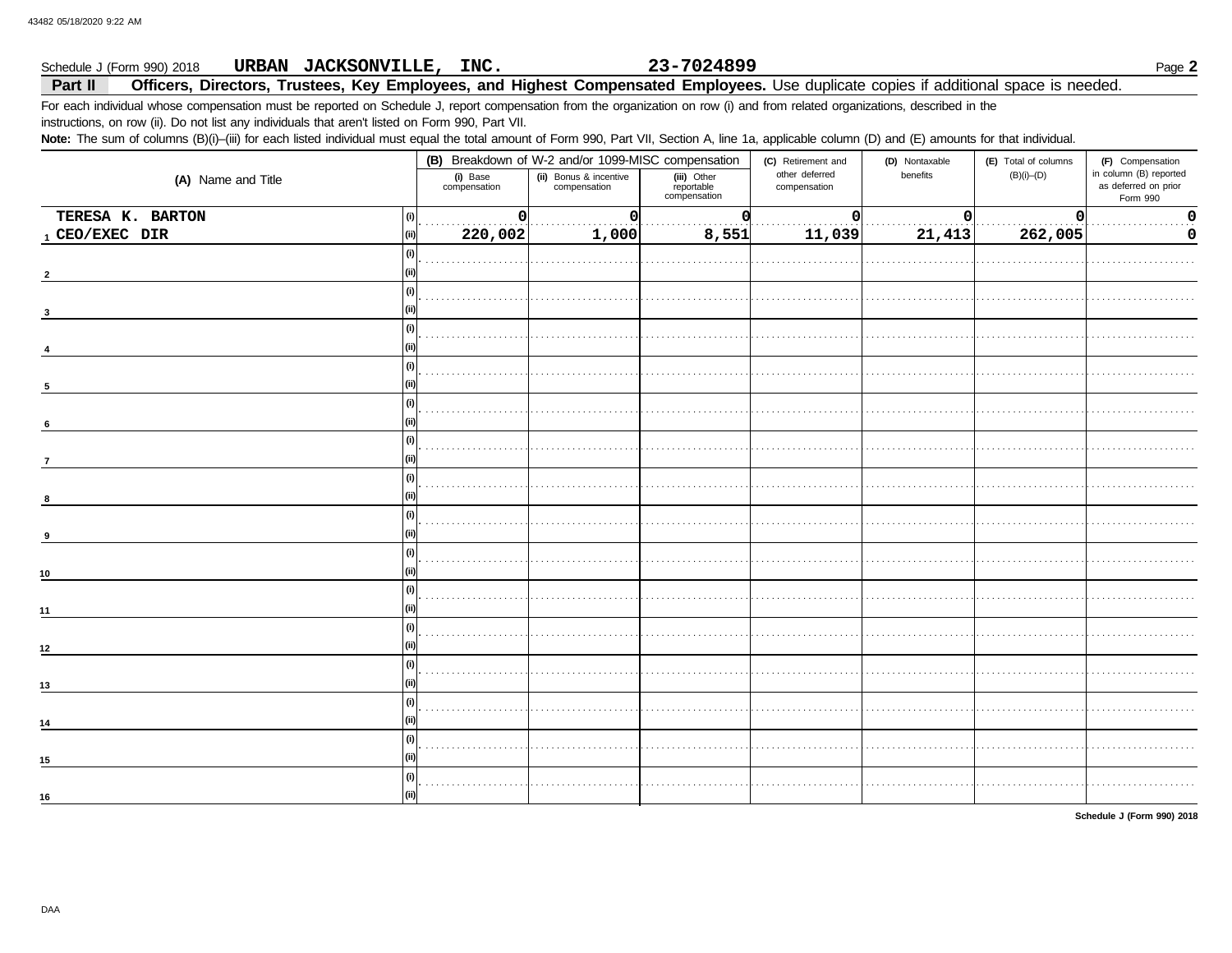|          |                                                             | Schedule J (Form 990) 2018 URBAN JACKSONVILLE, INC. | 23-7024899 |                                                                                                                                                                            | Page 3                     |
|----------|-------------------------------------------------------------|-----------------------------------------------------|------------|----------------------------------------------------------------------------------------------------------------------------------------------------------------------------|----------------------------|
| Part III | Supplemental Information<br>for any additional information. |                                                     |            | Provide the information, explanation, or descriptions required for Part I, lines 1a, 1b, 3, 4a, 4b, 4c, 5a, 5b, 6a, 6b, 7, and 8, and for Part II. Also complete this part |                            |
|          |                                                             |                                                     |            |                                                                                                                                                                            |                            |
|          |                                                             |                                                     |            |                                                                                                                                                                            |                            |
|          |                                                             |                                                     |            |                                                                                                                                                                            |                            |
|          |                                                             |                                                     |            |                                                                                                                                                                            |                            |
|          |                                                             |                                                     |            |                                                                                                                                                                            |                            |
|          |                                                             |                                                     |            |                                                                                                                                                                            |                            |
|          |                                                             |                                                     |            |                                                                                                                                                                            |                            |
|          |                                                             |                                                     |            |                                                                                                                                                                            |                            |
|          |                                                             |                                                     |            |                                                                                                                                                                            |                            |
|          |                                                             |                                                     |            |                                                                                                                                                                            |                            |
|          |                                                             |                                                     |            |                                                                                                                                                                            |                            |
|          |                                                             |                                                     |            |                                                                                                                                                                            |                            |
|          |                                                             |                                                     |            |                                                                                                                                                                            |                            |
|          |                                                             |                                                     |            |                                                                                                                                                                            |                            |
|          |                                                             |                                                     |            |                                                                                                                                                                            |                            |
|          |                                                             |                                                     |            |                                                                                                                                                                            |                            |
|          |                                                             |                                                     |            |                                                                                                                                                                            |                            |
|          |                                                             |                                                     |            |                                                                                                                                                                            |                            |
|          |                                                             |                                                     |            |                                                                                                                                                                            |                            |
|          |                                                             |                                                     |            |                                                                                                                                                                            | Schedule J (Form 990) 2018 |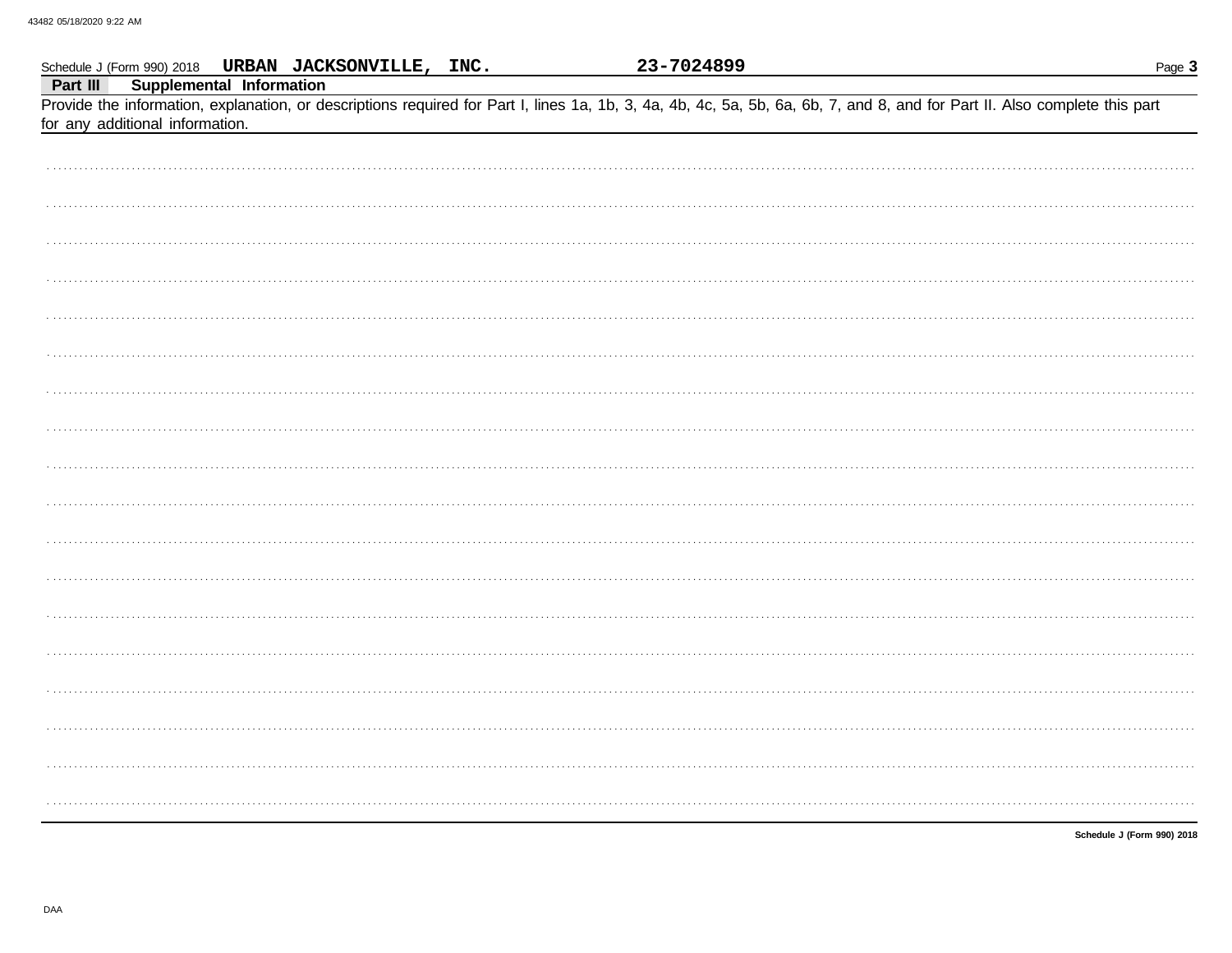**SCHEDULE O** 

(Form 990 or 990-EZ)

Department of the Treasury Internal Revenue Service

Name of the organization

# Supplemental Information to Form 990 or 990-EZ

Complete to provide information for responses to specific questions on Form 990 or 990-EZ or to provide any additional information.

> u Attach to Form 990 or 990-EZ. u Go to www.irs.gov/Form990 for the latest information.

**Open to Public** Inspection

OMB No. 1545-0047

2018

**Employer identification number** 

URBAN JACKSONVILLE, INC.

23-7024899

FORM 990 - ORGANIZATION'S MISSION

THE MISSION OF THE ORGANIZATION IS TO PROVIDE ESSENTIAL AND INNOVATIVE RESOURCES FOR INDIVIDUALS, FAMILIES AND COMMUNITIES TO PREPARE FOR AND THIS IS ACCOMPLISHED PRIMARILY THROUGH PROVIDING A SUPPORT GRACEFUL AGING. VARIETY OF HOME AND COMMUNITY BASED SERVICES FOR THE ELDERLY, THE HANDICAPPED, AND THEIR CAREGIVERS.

FORM 990, PART III, LINE 4D - ALL OTHER ACCOMPLISHMENTS OTHER PROGRAM SERVICES INCLUDE A NUMBER OF PROGRAMS THAT ARE DESIGNED TO MAINTAIN THE ELDERLY AND DISABLED IN THEIR OWN HOMES FOR AS LONG AS POSSIBLE, AVOIDING PREMATURE INSTITUTIONALIZATION. THIS INCLUDES VARIOUS PROGRAM SERVICES INCLUDING HOMEMAKING, PERSONAL CARE, MEDICAL TRANSPORTATION, COUNSELING, COMPANIONSHIP, ADULT DAY CARE, RESPITE, SPECIALIZED MEDICAL EQUIPMENT, EMERGENCY ALERT RESPONSE, AND CAREGIVER TRAINING AND SUPPORT.

FORM 990, PART VI, LINE 6 - CLASSES OF MEMBERS OR STOCKHOLDERS THE MEMBERS ARE THE VESTRY OF ST. JOHN'S CATHEDRAL.

FORM 990, PART VI, LINE 7A - ELECTION OF MEMBERS AND THEIR RIGHTS THE MEMBERS OF THE ORGANIZATION APPROVE ALL BOARD MEMBERS.

FORM 990, PART VI, LINE 11B - ORGANIZATION'S PROCESS TO REVIEW FORM 990 THE FINAL VERSION OF THE FORM 990 IS EMAILED TO, AND REVIEWED BY THE CEO/EXECUTIVE DIRECTOR, THE CFO AND ALL MEMBERS OF THE BOARD OF DIRECTORS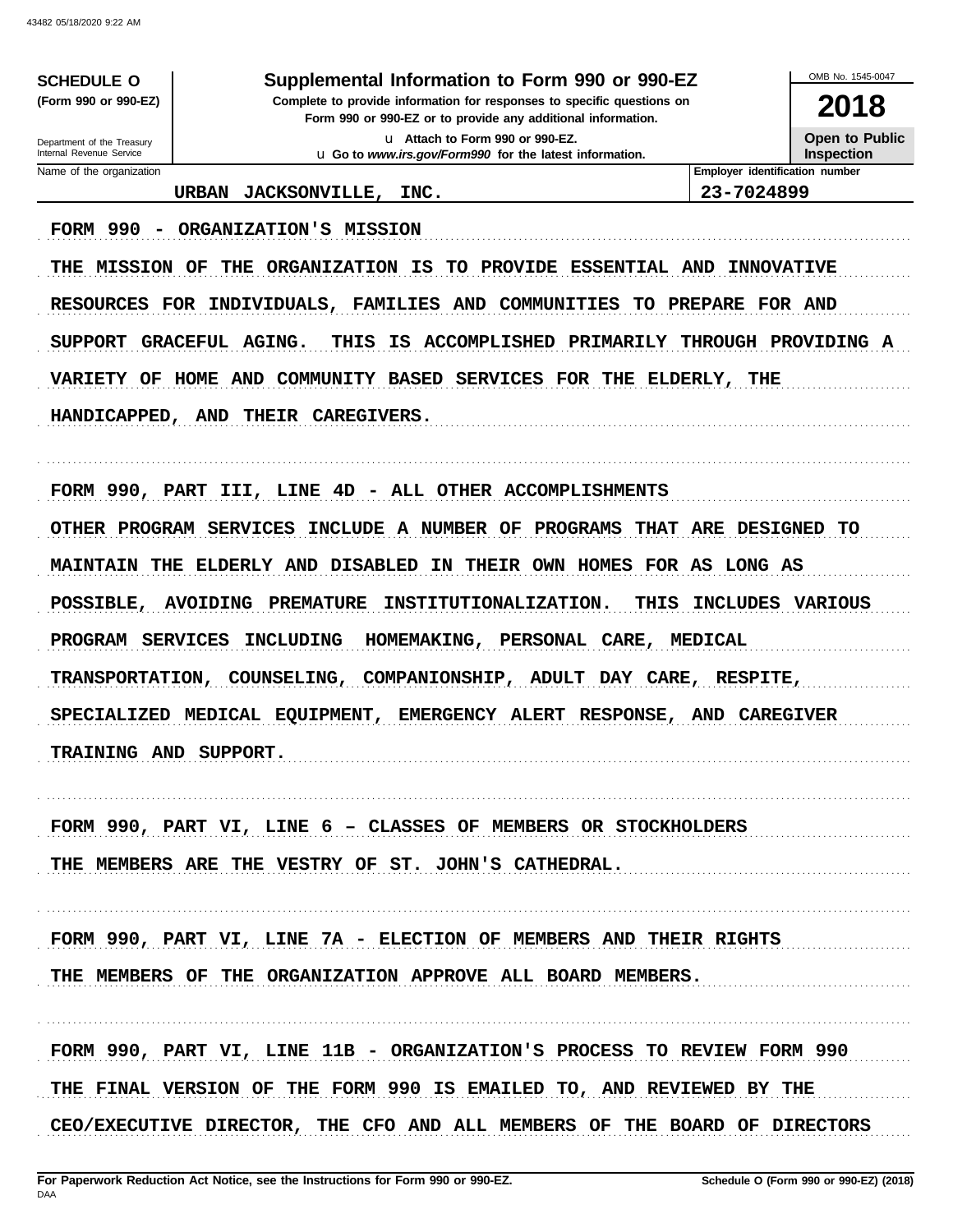BEFORE IT IS FILED.

| Schedule O (Form 990 or 990-EZ) (2018) | Page 2                                |
|----------------------------------------|---------------------------------------|
| Name of the organization               | <b>Employer identification number</b> |
| <b>JACKSONVILLE,</b><br>INC.<br>URBAN  | 23-7024899                            |
|                                        |                                       |

FORM 990, PART VI, LINE 12C - ENFORCEMENT OF CONFLICTS POLICY THE ORGANIZATION HAS A FORMAL CONFLICT OF INTEREST POLICY AND CONFLICT EACH NEW BOARD MEMBER AND OFFICER RECEIVES AS PART DISCLOSURE PROCEDURE. OF THEIR ORIENTATION MATERIALS A COPY OF THE CONFLICT OF INTEREST POLICY AND CONFLICT DISCLOSURE PROCEDURE AND RECEIVES TRAINING ON WHAT CONSTITUTES A CONFLICT OF INTEREST. EACH BOARD MEMBER AND OFFICER MUST COMPLETE AN ANNUAL AFFIRMATION OF COMPLIANCE AND DISCLOSURE STATEMENT, AND AGREES TO REPORT ANY FUTURE POTENTIAL CONFLICTS OF INTEREST TO THE CHAIRMAN OF THE BOARD. IN CONNECTION WITH ANY ACTUAL OR POSSIBLE CONFLICT OF INTEREST, THE BOARD MEMBER OR OFFICER MUST DISCLOSE ALL MATERIAL FACTS TO THE BOARD OF DIRECTORS FOR THEIR REVIEW AND CONSIDERATION. WHEN A MOTION OR ISSUE IS RAISED IN A BOARD MEETING WHICH CONTAINS POSSIBLE CONFLICTS, THE SPECIFIC BOARD MEMBER MUST ABSTAIN FROM ALL DELIBERATIONS AND VOTING ON THE ISSUE OR ALL ACTUAL OR POSSIBLE CONFLICTS OF INTEREST BY OTHER **TRANSACTION.** MANAGERS OR EMPLOYEES OTHER THAN BOARD MEMBERS OR OFFICERS MUST BE DISCLOSED TO A COMPLIANCE COMMITTEE, WHO THEN WOULD REPORT ANY SIGNIFICANT ISSUES TO THE BOARD.

FORM 990, PART VI, LINE 15A - COMPENSATION PROCESS FOR TOP OFFICIAL THE ORGANIZATION'S EXECUTIVE COMMITTEE OF THE BOARD OF DIRECTORS REVIEWS THE COMPENSATION AND BENEFITS FOR THE CEO/EXECUTIVE DIRECTOR AND THE CFO. THE EXECUTIVE COMMITTEE CONSIDERS COMPARABLE INFORMATION FROM THE MOST RECENT GUIDESTAR COMPENSATION SURVEY OF NON-PROFIT COMPANIES AND FROM FORM 990 COMPENSATION DATA OF OTHER NON-PROFIT COMPANIES IN NORTHEAST FLORIDA. THE EXECUTIVE COMMITTEE DETERMINES AND APPROVES CHANGES IN COMPENSATION AND

PAGE 1 OF 2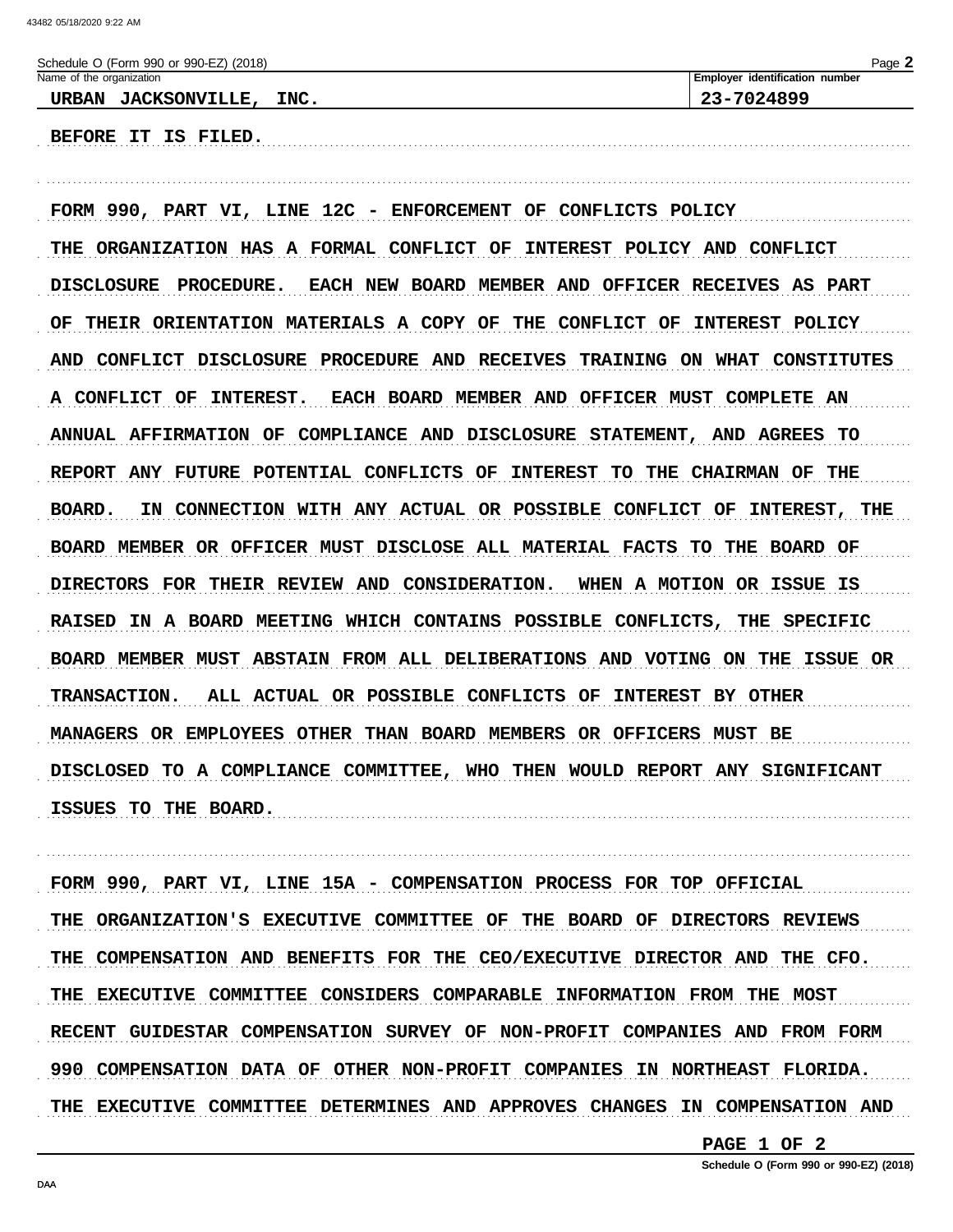| Schedule O (Form 990 or 990-EZ) (2018)                                              | Page 2                         |
|-------------------------------------------------------------------------------------|--------------------------------|
| Name of the organization                                                            | Employer identification number |
| URBAN JACKSONVILLE, INC.                                                            | 23-7024899                     |
|                                                                                     |                                |
| THE YEAR 2016 WAS THE MOST RECENT YEAR THIS REVIEW AND APPROVAL<br><b>BENEFITS.</b> |                                |
|                                                                                     |                                |
| PROCESS WAS COMPLETED AND COMPENSATION ADJUSTED.                                    |                                |

FORM 990, PART VI, LINE 15B - COMPENSATION PROCESS FOR OFFICERS THE ORGANIZATION'S EXECUTIVE COMMITTEE OF THE BOARD OF DIRECTORS REVIEWS THE COMPENSATION AND BENEFITS FOR THE CEO/EXECUTIVE DIRECTOR AND THE CFO. THE EXECUTIVE COMMITTEE CONSIDERS COMPARABLE INFORMATION FROM THE MOST RECENT GUIDESTAR COMPENSATION SURVEY OF NON-PROFIT COMPANIES AND FROM FORM 990 COMPENSATION DATA OF OTHER NON-PROFIT COMPANIES IN NORTHEAST FLORIDA. THE EXECUTIVE COMMITTEE DETERMINES AND APPROVES CHANGES IN COMPENSATION AND BENEFITS. THE YEAR 2016 WAS THE MOST RECENT YEAR THIS REVIEW AND APPROVAL PROCESS WAS COMPLETED AND COMPENSATION ADJUSTED.

FORM 990, PART VI, LINE 19 - GOVERNING DOCUMENTS DISCLOSURE EXPLANATION GOVERNING DOCUMENTS, CONFLICT OF INTEREST POLICY AND FINANCIAL STATEMENTS ARE MADE AVAILABLE TO THE PUBLIC UPON REQUEST.

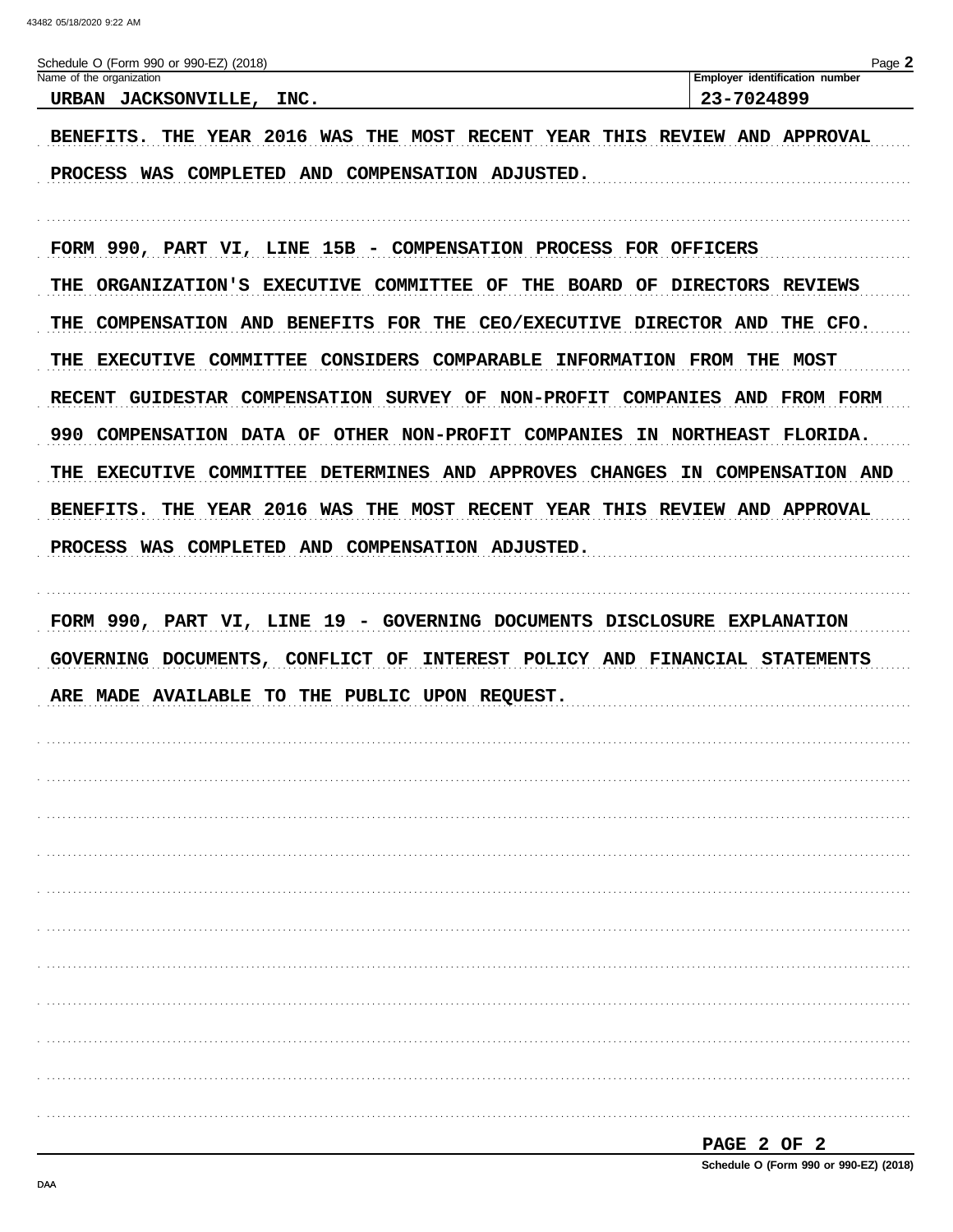|                                                                     |                         |                                                     |                        |                                                                                                                           |                                                                                                                                                                                                                                                                                                                           |                       | OMB No. 1545-0047                                      |                                                                                                                                                                                                                                                                    |
|---------------------------------------------------------------------|-------------------------|-----------------------------------------------------|------------------------|---------------------------------------------------------------------------------------------------------------------------|---------------------------------------------------------------------------------------------------------------------------------------------------------------------------------------------------------------------------------------------------------------------------------------------------------------------------|-----------------------|--------------------------------------------------------|--------------------------------------------------------------------------------------------------------------------------------------------------------------------------------------------------------------------------------------------------------------------|
|                                                                     |                         |                                                     |                        |                                                                                                                           |                                                                                                                                                                                                                                                                                                                           |                       | 2018<br>Open to Public<br>Inspection                   |                                                                                                                                                                                                                                                                    |
|                                                                     |                         |                                                     |                        |                                                                                                                           |                                                                                                                                                                                                                                                                                                                           |                       |                                                        |                                                                                                                                                                                                                                                                    |
| URBAN JACKSONVILLE, INC.                                            |                         |                                                     |                        |                                                                                                                           |                                                                                                                                                                                                                                                                                                                           |                       |                                                        |                                                                                                                                                                                                                                                                    |
|                                                                     |                         |                                                     |                        |                                                                                                                           |                                                                                                                                                                                                                                                                                                                           |                       |                                                        |                                                                                                                                                                                                                                                                    |
| (a)<br>Name, address, and EIN (if applicable) of disregarded entity | (b)<br>Primary activity | (c)                                                 |                        | (d)                                                                                                                       |                                                                                                                                                                                                                                                                                                                           |                       | (f)<br>Direct controlling<br>entity                    |                                                                                                                                                                                                                                                                    |
|                                                                     |                         |                                                     |                        |                                                                                                                           |                                                                                                                                                                                                                                                                                                                           |                       |                                                        |                                                                                                                                                                                                                                                                    |
|                                                                     |                         |                                                     |                        |                                                                                                                           |                                                                                                                                                                                                                                                                                                                           |                       |                                                        |                                                                                                                                                                                                                                                                    |
|                                                                     |                         |                                                     |                        |                                                                                                                           |                                                                                                                                                                                                                                                                                                                           |                       |                                                        |                                                                                                                                                                                                                                                                    |
|                                                                     |                         |                                                     |                        |                                                                                                                           |                                                                                                                                                                                                                                                                                                                           |                       |                                                        |                                                                                                                                                                                                                                                                    |
|                                                                     |                         |                                                     |                        |                                                                                                                           |                                                                                                                                                                                                                                                                                                                           |                       |                                                        |                                                                                                                                                                                                                                                                    |
|                                                                     |                         |                                                     |                        |                                                                                                                           |                                                                                                                                                                                                                                                                                                                           |                       |                                                        |                                                                                                                                                                                                                                                                    |
|                                                                     |                         |                                                     |                        |                                                                                                                           |                                                                                                                                                                                                                                                                                                                           |                       |                                                        |                                                                                                                                                                                                                                                                    |
| (a)<br>Name, address, and EIN of related organization               | (b)<br>Primary activity | (c)<br>Legal domicile (state<br>or foreign country) | (d)                    | (e)<br>(if section $501(c)(3)$ )                                                                                          |                                                                                                                                                                                                                                                                                                                           | (f)<br>entity         | (g)<br>Section 512(b)(13)<br>controlled entity?<br>Yes | No                                                                                                                                                                                                                                                                 |
|                                                                     |                         |                                                     | La Attach to Form 990. | La Go to www.irs.gov/Form990 for instructions and the latest information.<br>Legal domicile (state<br>or foreign country) | <b>Related Organizations and Unrelated Partnerships</b><br>La Complete if the organization answered "Yes" on Form 990, Part IV, line 33, 34, 35b, 36, or 37.<br>Identification of Disregarded Entities. Complete if the organization answered "Yes" on Form 990, Part IV, line 33.<br>Total income<br>Exempt Code section | Public charity status | (e)<br>End-of-year assets<br>Direct controlling        | Employer identification number<br>23-7024899<br>Identification of Related Tax-Exempt Organizations. Complete if the organization answered "Yes" on Form 990, Part IV, line 34, because it had<br>one or more related tax-exempt organizations during the tax year. |

|     | (1) CATHEDRAL FOUNDATION OF JACKSONVILLE |            |            |     |      |    |     |   |
|-----|------------------------------------------|------------|------------|-----|------|----|-----|---|
|     | 4250 LAKESIDE DRIVE, SUITE 300           | 59-6161532 |            |     |      |    |     |   |
|     | <b>JACKSONVILLE</b>                      | FL 32210   | MGT OF HOU | FL. | 501C | 10 | N/A | x |
|     | (2) CATHEDRAL TERRACE, INC.              |            |            |     |      |    |     |   |
|     | 4250 LAKESIDE DRIVE, SUITE 300           | 23-7301688 |            |     |      |    |     |   |
|     | <b>JACKSONVILLE</b>                      | FL 32210   | PROVIDE HO | FL. | 501C | 10 | N/A | x |
|     | (3) CATHEDRAL COURT, INC.                |            |            |     |      |    |     |   |
|     | 4250 LAKESIDE DRIVE, SUITE 300           | 59-1842385 |            |     |      |    |     |   |
|     | <b>JACKSONVILLE</b>                      | FL 32210   | PROVIDE HO | FL. | 501C | 10 | N/A | x |
|     | (4) CATHEDRAL TOWERS 2, INC.             |            |            |     |      |    |     |   |
|     | 4250 LAKESIDE DRIVE, SUITE 300           | 47-4251993 |            |     |      |    |     |   |
|     | <b>JACKSONVILLE</b>                      | FL 32210   | HOUSING    | FL. | 501C | 10 | N/A |   |
| (5) |                                          |            |            |     |      |    |     |   |
|     |                                          |            |            |     |      |    |     |   |
|     |                                          |            |            |     |      |    |     |   |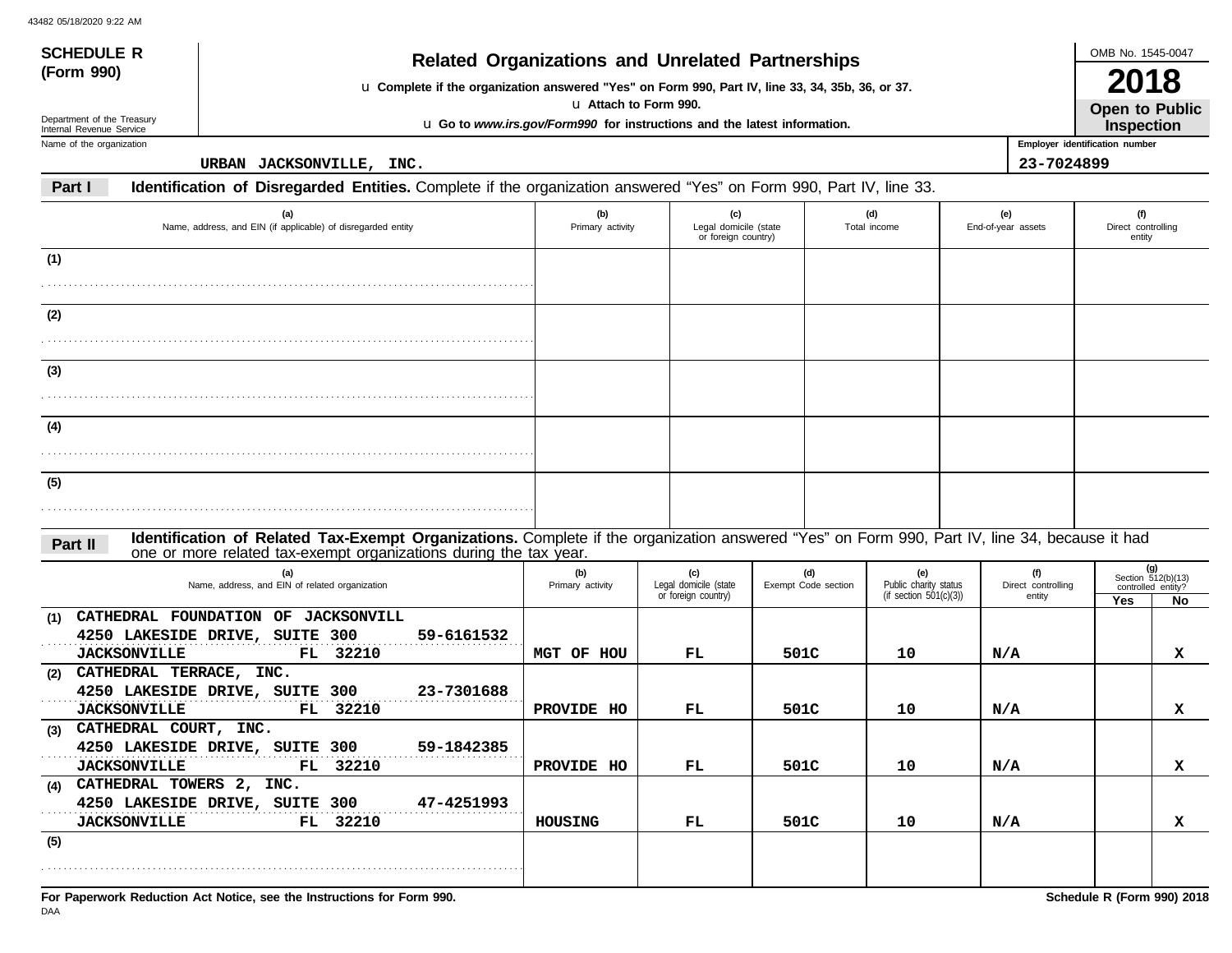|          | Schedule R (Form 990) 2018 URBAN JACKSONVILLE, INC.                                                                                                                                                                                                              |                         |                                                              |                                                        | 23-7024899                                                                                              |                                                        |                                        |                                                     |                                                                         |                                                     | Page 2                                                |
|----------|------------------------------------------------------------------------------------------------------------------------------------------------------------------------------------------------------------------------------------------------------------------|-------------------------|--------------------------------------------------------------|--------------------------------------------------------|---------------------------------------------------------------------------------------------------------|--------------------------------------------------------|----------------------------------------|-----------------------------------------------------|-------------------------------------------------------------------------|-----------------------------------------------------|-------------------------------------------------------|
| Part III | Identification of Related Organizations Taxable as a Partnership. Complete if the organization answered "Yes" on Form 990, Part IV, line 34,<br>because it had one or more related organizations treated as a partnership during the tax year.                   |                         |                                                              |                                                        |                                                                                                         |                                                        |                                        |                                                     |                                                                         |                                                     |                                                       |
|          |                                                                                                                                                                                                                                                                  |                         |                                                              | (d)                                                    |                                                                                                         |                                                        |                                        |                                                     |                                                                         |                                                     |                                                       |
|          | (a)<br>Name, address, and EIN of<br>related organization                                                                                                                                                                                                         | (b)<br>Primary activity | (c)<br>Legal<br>domicile<br>(state or<br>foreign<br>country) | Direct controlling<br>entity                           | (e)<br>Predominant<br>income (related,<br>unrelated,<br>excluded from<br>tax under<br>sections 512-514) | (f)<br>Share of total<br>income                        | (g)<br>Share of end-of-<br>year assets | (h)<br>Dispro-<br>portionate<br>alloc.?<br>Yes   No | (i)<br>Code V-UBI<br>amount in box 20<br>of Schedule K-1<br>(Form 1065) | (j)<br>General or<br>managing<br>partner?<br>Yes No | (k)<br>Percentage<br>ownership                        |
| (1)      |                                                                                                                                                                                                                                                                  |                         |                                                              |                                                        |                                                                                                         |                                                        |                                        |                                                     |                                                                         |                                                     |                                                       |
| (2)      |                                                                                                                                                                                                                                                                  |                         |                                                              |                                                        |                                                                                                         |                                                        |                                        |                                                     |                                                                         |                                                     |                                                       |
| (3)      |                                                                                                                                                                                                                                                                  |                         |                                                              |                                                        |                                                                                                         |                                                        |                                        |                                                     |                                                                         |                                                     |                                                       |
| (4)      |                                                                                                                                                                                                                                                                  |                         |                                                              |                                                        |                                                                                                         |                                                        |                                        |                                                     |                                                                         |                                                     |                                                       |
| Part IV  | Identification of Related Organizations Taxable as a Corporation or Trust. Complete if the organization answered "Yes" on Form 990, Part IV,<br>line 34, because it had one or more related organizations treated as a corporation or trust during the tax year. |                         |                                                              |                                                        |                                                                                                         |                                                        |                                        |                                                     |                                                                         |                                                     |                                                       |
|          | (a)<br>Name, address, and EIN of related organization                                                                                                                                                                                                            | (b)<br>Primary activity |                                                              | (c)<br>Legal domicile<br>(state or<br>foreign country) | (d)<br>Direct controlling<br>entity                                                                     | (e)<br>Type of entity<br>(C corp, S corp,<br>or trust) | (f)<br>Share of total<br>income        | (g)<br>Share of<br>end-of-year assets               | (h)<br>Percentage<br>ownership                                          |                                                     | (i)<br>Section<br>512(b)(13)<br>controlled<br>entity? |
| (1)      |                                                                                                                                                                                                                                                                  |                         |                                                              |                                                        |                                                                                                         |                                                        |                                        |                                                     |                                                                         |                                                     | Yes  <br>No                                           |
|          |                                                                                                                                                                                                                                                                  |                         |                                                              |                                                        |                                                                                                         |                                                        |                                        |                                                     |                                                                         |                                                     |                                                       |
| (2)      |                                                                                                                                                                                                                                                                  |                         |                                                              |                                                        |                                                                                                         |                                                        |                                        |                                                     |                                                                         |                                                     |                                                       |
| (3)      |                                                                                                                                                                                                                                                                  |                         |                                                              |                                                        |                                                                                                         |                                                        |                                        |                                                     |                                                                         |                                                     |                                                       |
| (4)      |                                                                                                                                                                                                                                                                  |                         |                                                              |                                                        |                                                                                                         |                                                        |                                        |                                                     |                                                                         |                                                     |                                                       |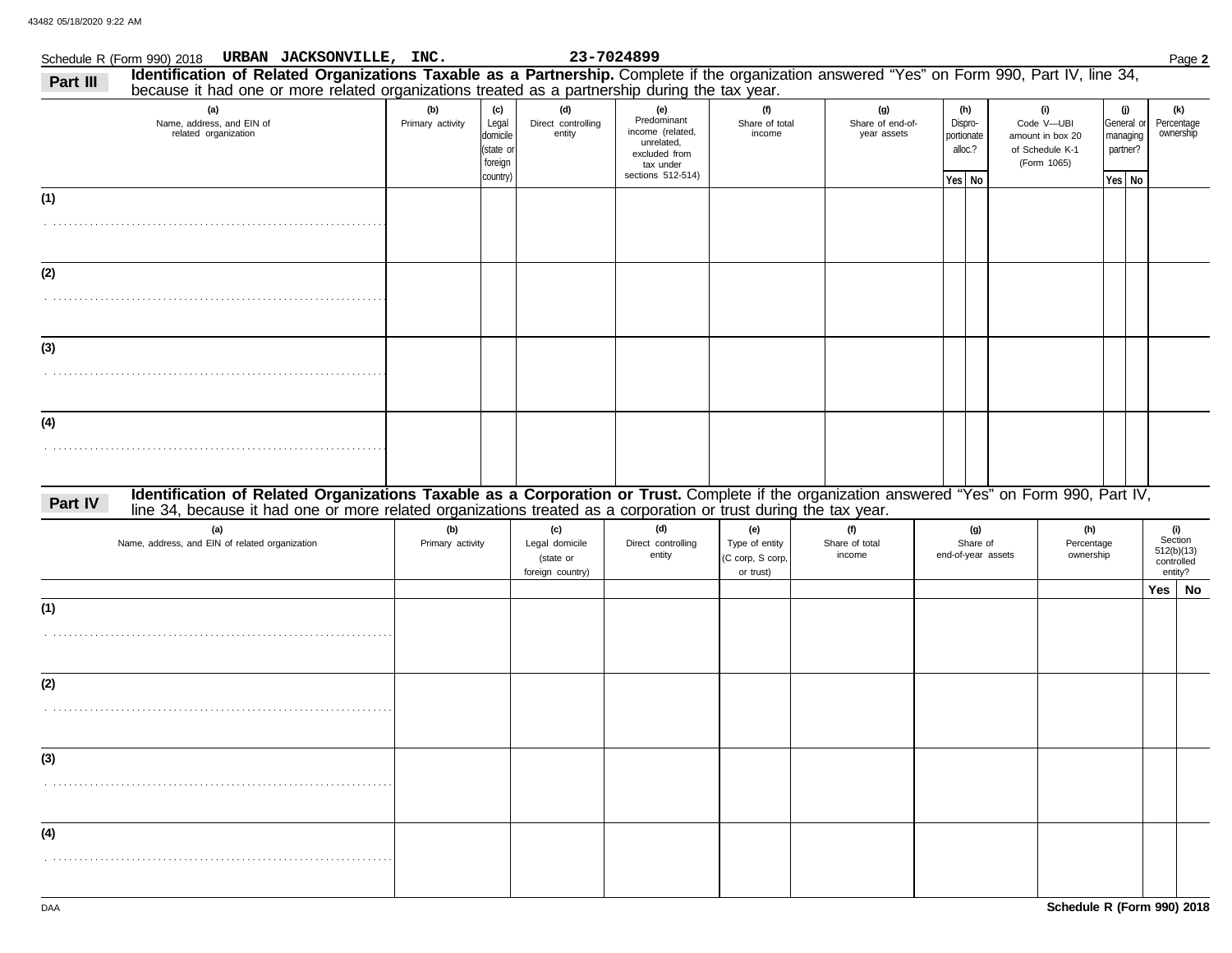Schedule R (Form 990) 2018 Page **3 URBAN JACKSONVILLE, INC. 23-7024899**

# **Part V Transactions With Related Organizations.** Complete if the organization answered "Yes" on Form 990, Part IV, line 34, 35b, or 36.

| <b>Note:</b> Complete line 1 if any entity is listed in Parts II, III, or IV of this schedule.                                                                                                                                 |  |                    |                        |                                              |                | Yes | No           |  |  |  |
|--------------------------------------------------------------------------------------------------------------------------------------------------------------------------------------------------------------------------------|--|--------------------|------------------------|----------------------------------------------|----------------|-----|--------------|--|--|--|
| During the tax year, did the organization engage in any of the following transactions with one or more related organizations listed in Parts II-IV?                                                                            |  |                    |                        |                                              |                |     | x            |  |  |  |
|                                                                                                                                                                                                                                |  |                    |                        |                                              |                |     |              |  |  |  |
|                                                                                                                                                                                                                                |  |                    |                        |                                              |                |     |              |  |  |  |
|                                                                                                                                                                                                                                |  |                    |                        |                                              |                |     |              |  |  |  |
|                                                                                                                                                                                                                                |  |                    |                        |                                              | 1 <sub>d</sub> |     | $\mathbf x$  |  |  |  |
|                                                                                                                                                                                                                                |  |                    |                        |                                              | 1e             |     | $\mathbf x$  |  |  |  |
|                                                                                                                                                                                                                                |  |                    |                        |                                              |                |     |              |  |  |  |
|                                                                                                                                                                                                                                |  |                    |                        |                                              | 1f             |     | x            |  |  |  |
|                                                                                                                                                                                                                                |  |                    |                        |                                              | 1 <sub>q</sub> |     | $\mathbf x$  |  |  |  |
| h Purchase of assets from related organization(s) encourance contained and contained and contained and contained and contained and contained and contained and contained and contained and contained and contained and contain |  |                    |                        |                                              | 1 <sub>h</sub> |     | $\mathbf x$  |  |  |  |
| i Exchange of assets with related organization(s) excess contact the control of the control of the contact of the control of the control of the control of the control of the control of the control of the control of the con |  |                    |                        |                                              | 1i             |     | $\mathbf x$  |  |  |  |
|                                                                                                                                                                                                                                |  |                    |                        |                                              | 1j             |     | $\mathbf x$  |  |  |  |
|                                                                                                                                                                                                                                |  |                    |                        |                                              |                |     |              |  |  |  |
|                                                                                                                                                                                                                                |  |                    |                        |                                              | 1k             | x   |              |  |  |  |
|                                                                                                                                                                                                                                |  |                    |                        |                                              | 11             |     | $\mathbf{x}$ |  |  |  |
| 1 <sub>m</sub>                                                                                                                                                                                                                 |  |                    |                        |                                              |                |     |              |  |  |  |
| 1n                                                                                                                                                                                                                             |  |                    |                        |                                              |                |     |              |  |  |  |
|                                                                                                                                                                                                                                |  |                    |                        |                                              |                |     |              |  |  |  |
| o Sharing of paid employees with related organization(s) encourance contact the contract contact the contract organization (s) are contact the contact contact contact or sharing of paid employees with related organization( |  |                    |                        |                                              |                |     |              |  |  |  |
|                                                                                                                                                                                                                                |  |                    |                        |                                              | 1p             |     | x            |  |  |  |
|                                                                                                                                                                                                                                |  |                    |                        |                                              | 1 <sub>q</sub> |     | $\mathbf x$  |  |  |  |
|                                                                                                                                                                                                                                |  |                    |                        |                                              |                |     |              |  |  |  |
|                                                                                                                                                                                                                                |  |                    |                        |                                              | 1r             |     | X            |  |  |  |
| r Other transfer of cash or property to related organization(s) encourance contains an example and contains a container and container and container and container and container and container and container and container and  |  |                    |                        |                                              | 1s             | x   |              |  |  |  |
| If the answer to any of the above is "Yes," see the instructions for information on who must complete this line, including covered relationships and transaction thresholds.                                                   |  |                    |                        |                                              |                |     |              |  |  |  |
|                                                                                                                                                                                                                                |  |                    |                        |                                              |                |     |              |  |  |  |
| (a)<br>Name of related organization                                                                                                                                                                                            |  | (b)<br>Transaction | (c)<br>Amount involved | (d)<br>Method of determining amount involved |                |     |              |  |  |  |
|                                                                                                                                                                                                                                |  | type $(a-s)$       |                        |                                              |                |     |              |  |  |  |
|                                                                                                                                                                                                                                |  |                    |                        |                                              |                |     |              |  |  |  |
|                                                                                                                                                                                                                                |  |                    |                        |                                              |                |     |              |  |  |  |
| (1)<br>CATHEDRAL FOUNDATION OF JACKSONVILL                                                                                                                                                                                     |  | к                  | 160,200                | <b>ACTUAL PAYMENT</b>                        |                |     |              |  |  |  |
|                                                                                                                                                                                                                                |  |                    |                        |                                              |                |     |              |  |  |  |
| (2)<br>CATHEDRAL FOUNDATION OF JACKSONVILL                                                                                                                                                                                     |  | М                  | 420,000                | <b>ACTUAL PAYMENT</b>                        |                |     |              |  |  |  |
|                                                                                                                                                                                                                                |  |                    |                        |                                              |                |     |              |  |  |  |
| (3)<br>CATHEDRAL FOUNDATION OF JACKSONVILL                                                                                                                                                                                     |  | s                  | 159,000                | <b>ACTUAL PAYMENT</b>                        |                |     |              |  |  |  |
|                                                                                                                                                                                                                                |  |                    |                        |                                              |                |     |              |  |  |  |
| (4)                                                                                                                                                                                                                            |  |                    |                        |                                              |                |     |              |  |  |  |

**(5)**

**(6)**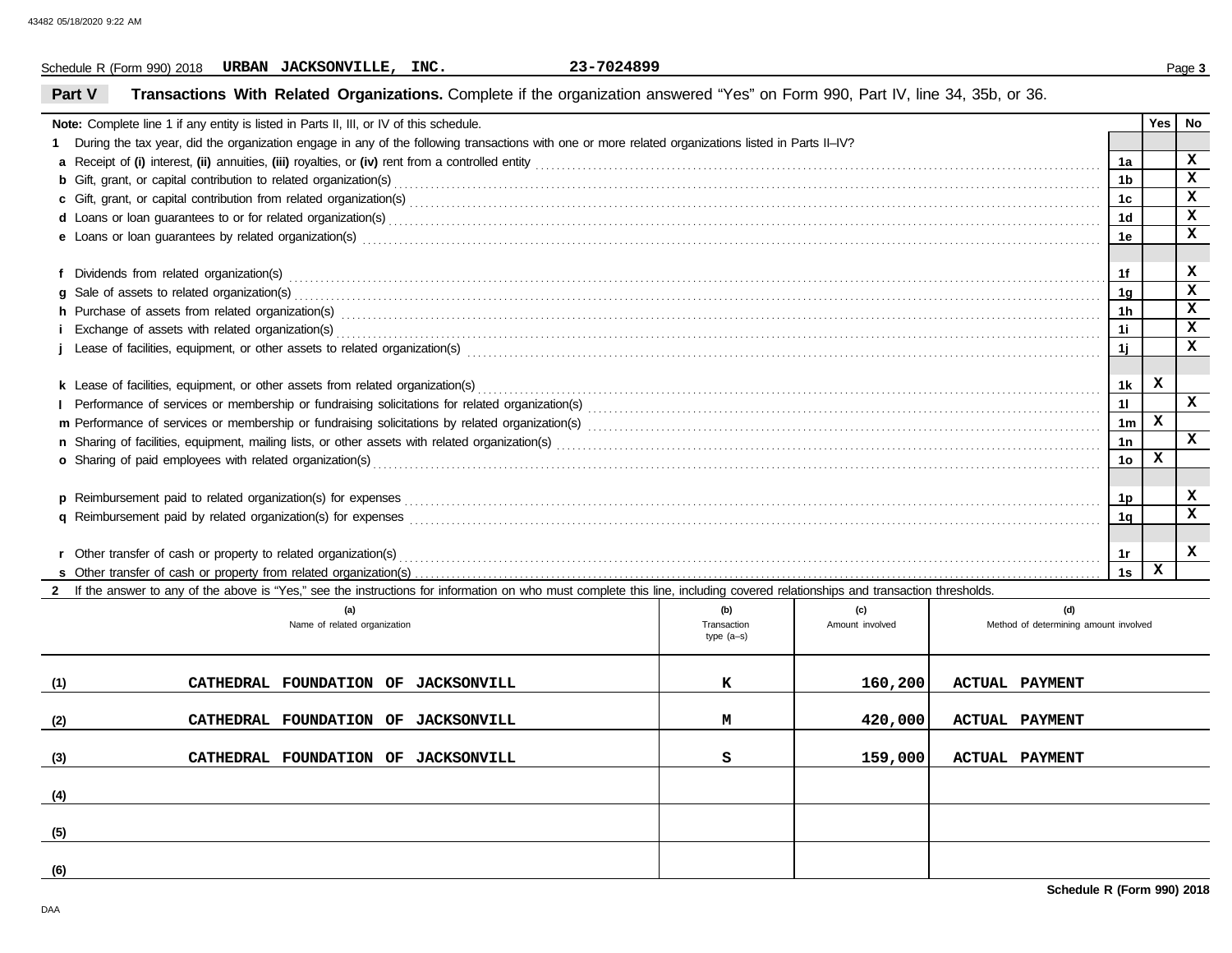## Schedule R (Form 990) 2018 Page **4 URBAN JACKSONVILLE, INC. 23-7024899**

# **Part VI** Unrelated Organizations Taxable as a Partnership. Complete if the organization answered "Yes" on Form 990, Part IV, line 37.

Provide the following information for each entity taxed as a partnership through which the organization conducted more than five percent of its activities (measured by total assets or gross revenue) that was not a related organization. See instructions regarding exclusion for certain investment partnerships.

| (a)<br>Name, address, and EIN of entity | ັ<br>(b)<br>Primary activity | (c)<br>Legal<br>domicile<br>(state or<br>foreign | (d)<br>Predominant<br>income (related,<br>unrelated, excluded<br>from tax under | (e)<br>Are all partners<br>section<br>501(c)(3)<br>organizations? |               | (f)<br>Share of<br>total income | (g)<br>Share of<br>end-of-year<br>assets | Disproportionate | (h)<br>allocations? | (i)<br>Code V-UBI<br>amount in box 20<br>of Schedule K-1<br>(Form 1065) | (j)<br>General or<br>managing<br>partner? |    | (k)<br>Percentage<br>ownership |
|-----------------------------------------|------------------------------|--------------------------------------------------|---------------------------------------------------------------------------------|-------------------------------------------------------------------|---------------|---------------------------------|------------------------------------------|------------------|---------------------|-------------------------------------------------------------------------|-------------------------------------------|----|--------------------------------|
|                                         |                              |                                                  | country)<br>sections 512-514)                                                   |                                                                   | $Yes \mid No$ |                                 |                                          | Yes              | No                  |                                                                         | Yes                                       | No |                                |
| (1)                                     |                              |                                                  |                                                                                 |                                                                   |               |                                 |                                          |                  |                     |                                                                         |                                           |    |                                |
|                                         |                              |                                                  |                                                                                 |                                                                   |               |                                 |                                          |                  |                     |                                                                         |                                           |    |                                |
| (2)                                     |                              |                                                  |                                                                                 |                                                                   |               |                                 |                                          |                  |                     |                                                                         |                                           |    |                                |
|                                         |                              |                                                  |                                                                                 |                                                                   |               |                                 |                                          |                  |                     |                                                                         |                                           |    |                                |
| (3)                                     |                              |                                                  |                                                                                 |                                                                   |               |                                 |                                          |                  |                     |                                                                         |                                           |    |                                |
|                                         |                              |                                                  |                                                                                 |                                                                   |               |                                 |                                          |                  |                     |                                                                         |                                           |    |                                |
| (4)                                     |                              |                                                  |                                                                                 |                                                                   |               |                                 |                                          |                  |                     |                                                                         |                                           |    |                                |
|                                         |                              |                                                  |                                                                                 |                                                                   |               |                                 |                                          |                  |                     |                                                                         |                                           |    |                                |
| (5)                                     |                              |                                                  |                                                                                 |                                                                   |               |                                 |                                          |                  |                     |                                                                         |                                           |    |                                |
|                                         |                              |                                                  |                                                                                 |                                                                   |               |                                 |                                          |                  |                     |                                                                         |                                           |    |                                |
| (6)                                     |                              |                                                  |                                                                                 |                                                                   |               |                                 |                                          |                  |                     |                                                                         |                                           |    |                                |
|                                         |                              |                                                  |                                                                                 |                                                                   |               |                                 |                                          |                  |                     |                                                                         |                                           |    |                                |
| (7)                                     |                              |                                                  |                                                                                 |                                                                   |               |                                 |                                          |                  |                     |                                                                         |                                           |    |                                |
|                                         |                              |                                                  |                                                                                 |                                                                   |               |                                 |                                          |                  |                     |                                                                         |                                           |    |                                |
| (8)                                     |                              |                                                  |                                                                                 |                                                                   |               |                                 |                                          |                  |                     |                                                                         |                                           |    |                                |
|                                         |                              |                                                  |                                                                                 |                                                                   |               |                                 |                                          |                  |                     |                                                                         |                                           |    |                                |
| (9)                                     |                              |                                                  |                                                                                 |                                                                   |               |                                 |                                          |                  |                     |                                                                         |                                           |    |                                |
|                                         |                              |                                                  |                                                                                 |                                                                   |               |                                 |                                          |                  |                     |                                                                         |                                           |    |                                |
| (10)                                    |                              |                                                  |                                                                                 |                                                                   |               |                                 |                                          |                  |                     |                                                                         |                                           |    |                                |
|                                         |                              |                                                  |                                                                                 |                                                                   |               |                                 |                                          |                  |                     |                                                                         |                                           |    |                                |
| (11)                                    |                              |                                                  |                                                                                 |                                                                   |               |                                 |                                          |                  |                     |                                                                         |                                           |    |                                |
|                                         |                              |                                                  |                                                                                 |                                                                   |               |                                 |                                          |                  |                     |                                                                         |                                           |    |                                |